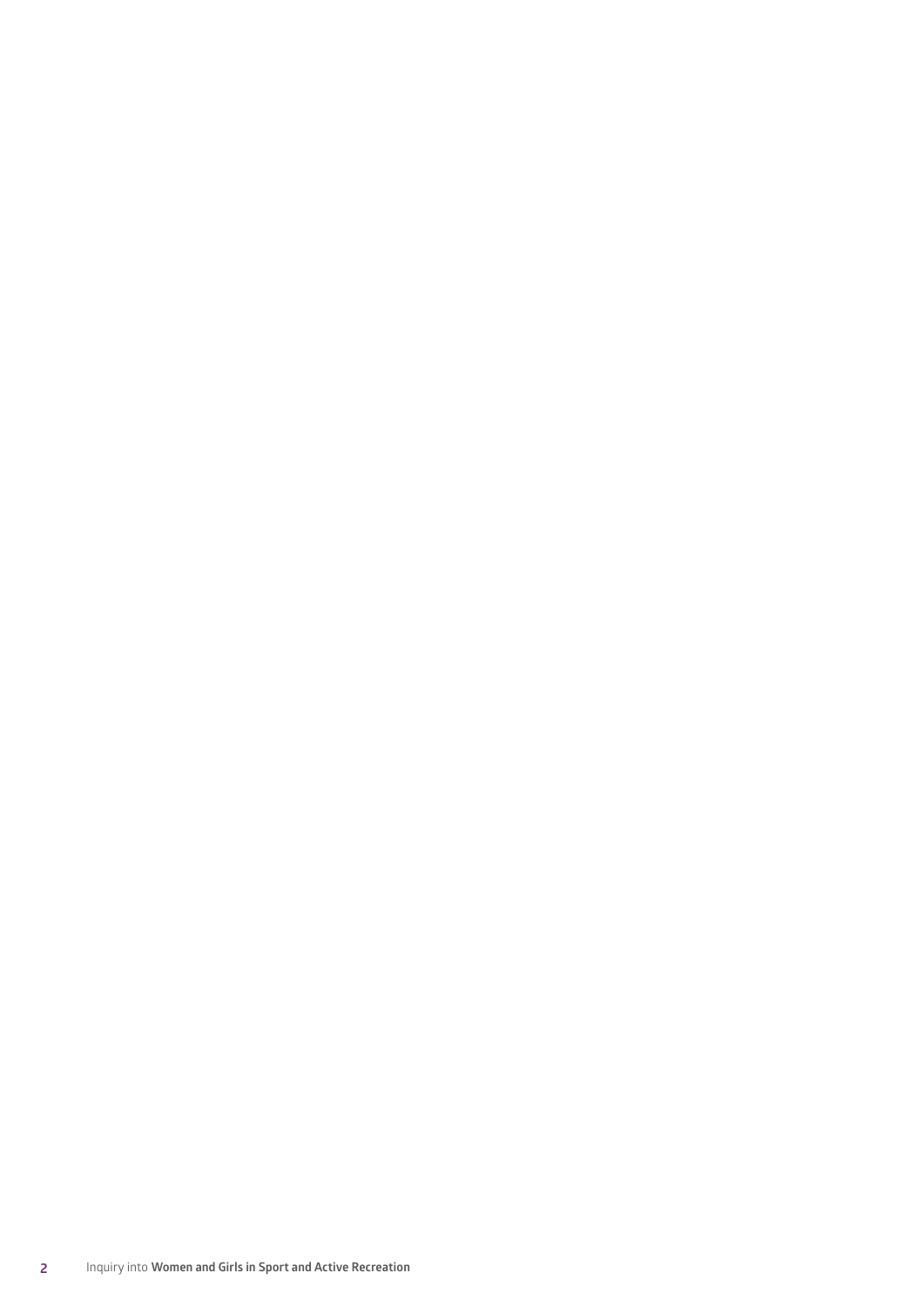# Contents

| Introduction                       | 4  |
|------------------------------------|----|
| Case for change                    | 8  |
| Commitment to outcomes             | 11 |
| Innovative ways to affect change   | 19 |
| Change the environment             | 26 |
| Showcase achievement               | 33 |
| Implementation                     | 38 |
| Endnotes                           | 39 |
| Appendices                         |    |
| A. References                      | 41 |
| B. Terms of reference              | 44 |
| C. Advisory panel members          | 46 |
| D. Community consultation schedule | 48 |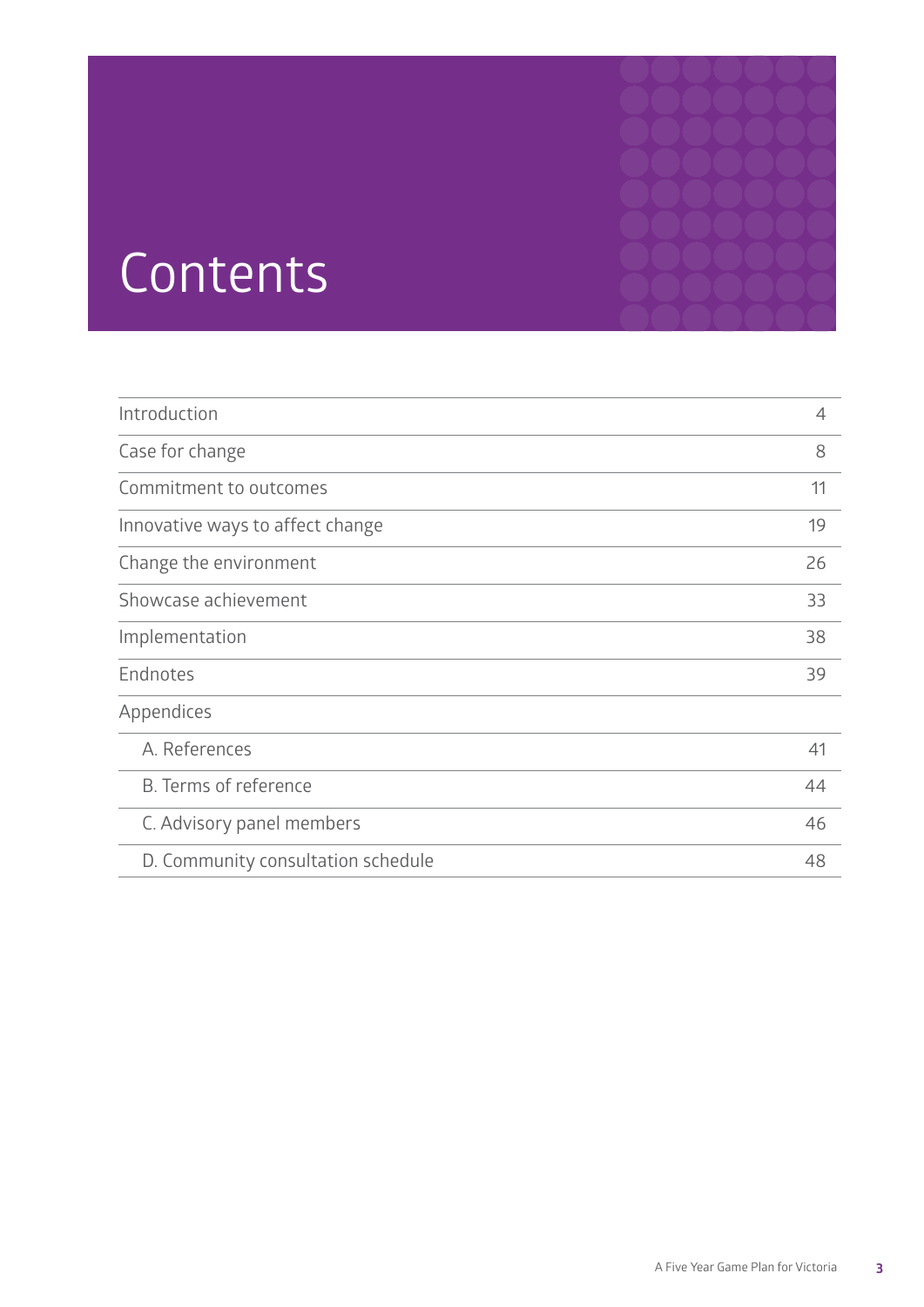

# Introduction

The Inquiry into Women and Girls in Sport and Active Recreation was established in late 2014 to advise the Victorian Minister for Sport on practical actions that the sport and active recreation sector could adopt to enhance participation by women and girls and to increase their engagement in leadership and governance roles.

An advisory panel was established consisting of nine prominent sports industry representatives and chaired by Peggy O'Neal.

Early in its deliberations, the advisory panel agreed it wanted to deliver a report that recommended bold and practical actions.

The intent of these recommendations is to deliver 'on the ground', every day changes in thinking, behaviour and the way sport and active recreation operates, in other words, practical recommendations that will make a significant difference.

A number of the recommendations, particularly those about education, are the types of recommendations that everyone would expect to see in a report such as this. That does not diminish their importance.

Some of the recommendations such as those about creating a new 'ambassadors of change' style program focussed on community sport and active recreation, or mandating gender balance and good governance principles, are potentially ground breaking for sport and active recreation if applied at all levels in Victoria. It's not that the substance of the recommendations has never been broached before. The advisory panel sees that bold action is required for the recommendations to be consistently applied and pursued, and believes that if that occurs, they will deliver change.

It is also important to note that the advisory panel did not approach this task with the view that women themselves needed to change. Rather it is broader society and the sector in particular that is being challenged to change if gender equality is to be achieved.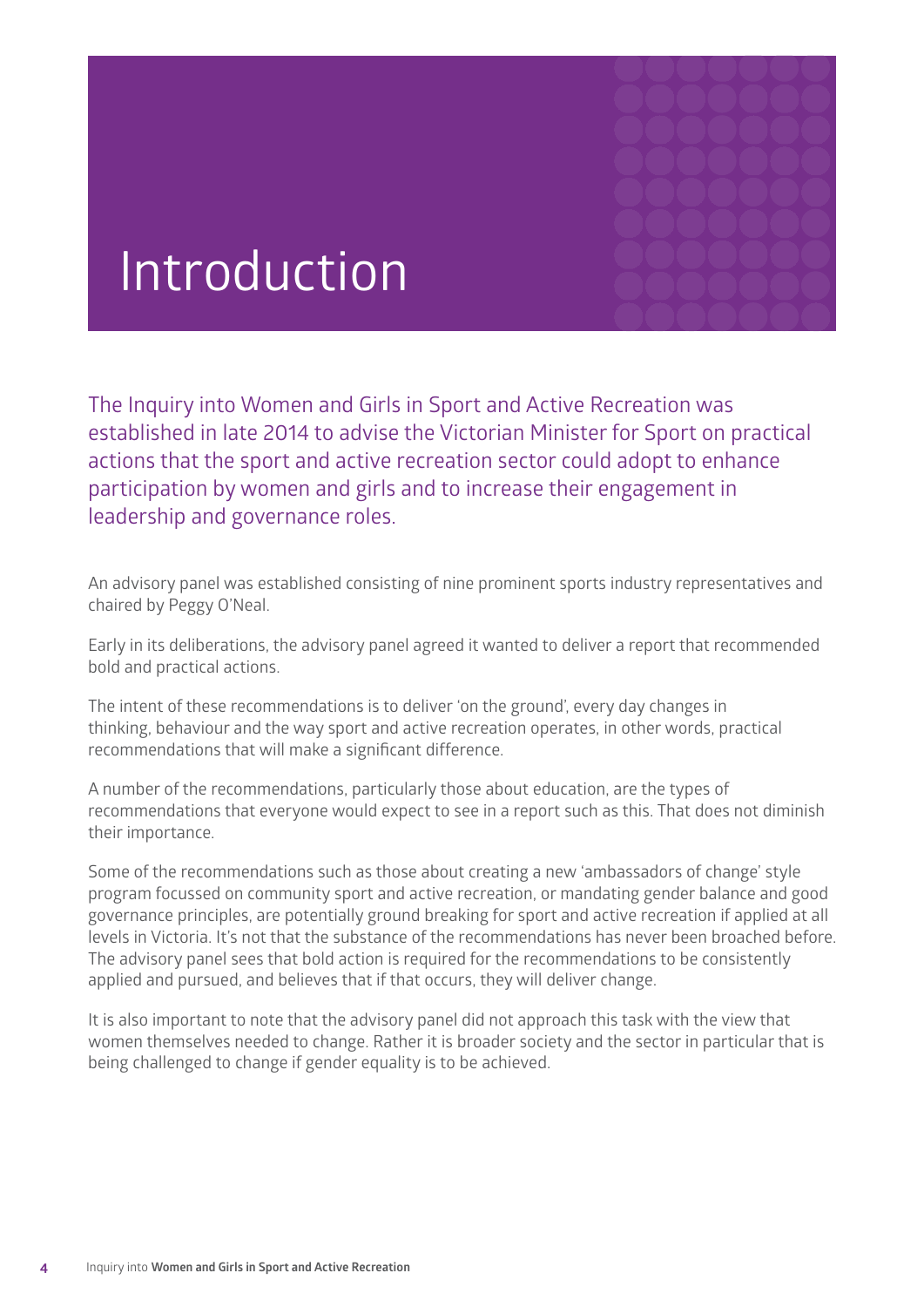#### **Engagement with the sport and active recreation community**

While the advisory panel reviewed current research and reports, it also sought public feedback on the current issues women are experiencing, which present barriers to participation and leadership, as well as possible solutions. The advisory panel consulted with both men and women, including:

- $\bullet$  individuals involved in grassroots sport and active recreation
- **e** sector leaders
- **Example 2** leaders from other industries

Through the consultation process the advisory panel heard from leaders who cited examples of the positive difference it made to their organisations to have women as part of the leadership team, bringing new insights and approaches. It was particularly interesting to hear the comments from the fathers of girls who wanted their daughters to have the "same opportunities".

The overwhelming message from the consultations was that there are many women and girls with the talent and desire to contribute to the sport and active recreation sector, but the opportunities to participate and lead were either elusive or not readily evident.

Through the consultations the advisory panel noted a strong appetite for change across the sport and active recreation sector at all levels and from both men and women. In fact, the changes reported by respondents, which are happening now, have shone a light on the value that women and girls bring to the sector and how this change can bring positive benefits to the health, wellbeing and social connectedness of our community.

Whilst the messages the advisory panel heard were expressed in many ways and with many different voices, the common messages heard were:

- $\bullet$  there is a need for change
- $\bullet$  there is a lot of work to be done
- **.** collaboration is needed if change is to happen.

Through the consultation process, key themes concerning participation and leadership were identified and explored. Emerging topics highlighted through these discussions were:

- leadership, clear goals and measurement are the first necessary ingredients to create and support change
- changes to traditional structures and ways of working are essential to developing new participation and leadership opportunities
- **.** new ways of 'thinking' and 'doing' need to be nurtured through education and training
- **.** visibility is important. Promotion of female sport and active recreation opportunities, pathways and role models – whether they focus on participation or leadership – provide an opportunity for inspiring and engaging more women and girls.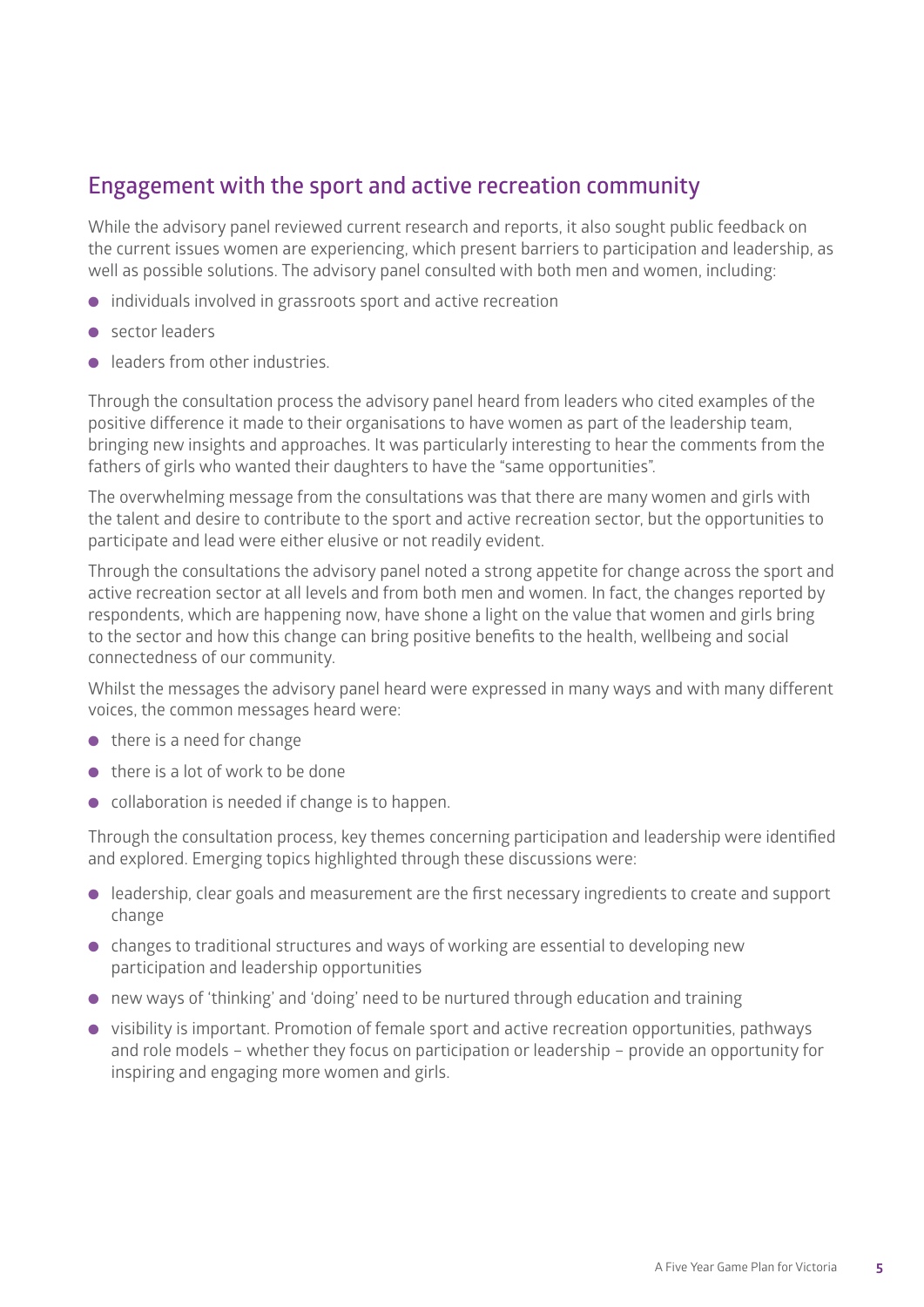#### **Defining the challenge**

Despite a stellar year for female sport at the elite level and a general view amongst sector leaders that something is shifting, the starting point for discussions throughout consultation was that participation and leadership in the sport and active recreation sector is still culturally dominated by men and boys.

Across the sector the majority of leadership roles are held by men, and media coverage focuses primarily on male sports. Most sports media decision makers are men, as are most sports journalists.

While overall participation rates in Victoria are high, female participation rates are still lower than male participation rates.

The issues affecting female participation and leadership are not new and certainly not unique to Victoria. These issues are the result of deeply entrenched practices, cultural norms and stereotypes that are perpetuated and reinforced in our broader society.

The diagram below highlights the four themes that the advisory panel identified as key to creating the required cultural shift. The advisory panel believes that these themes can be translated into actions that can advance the sector.

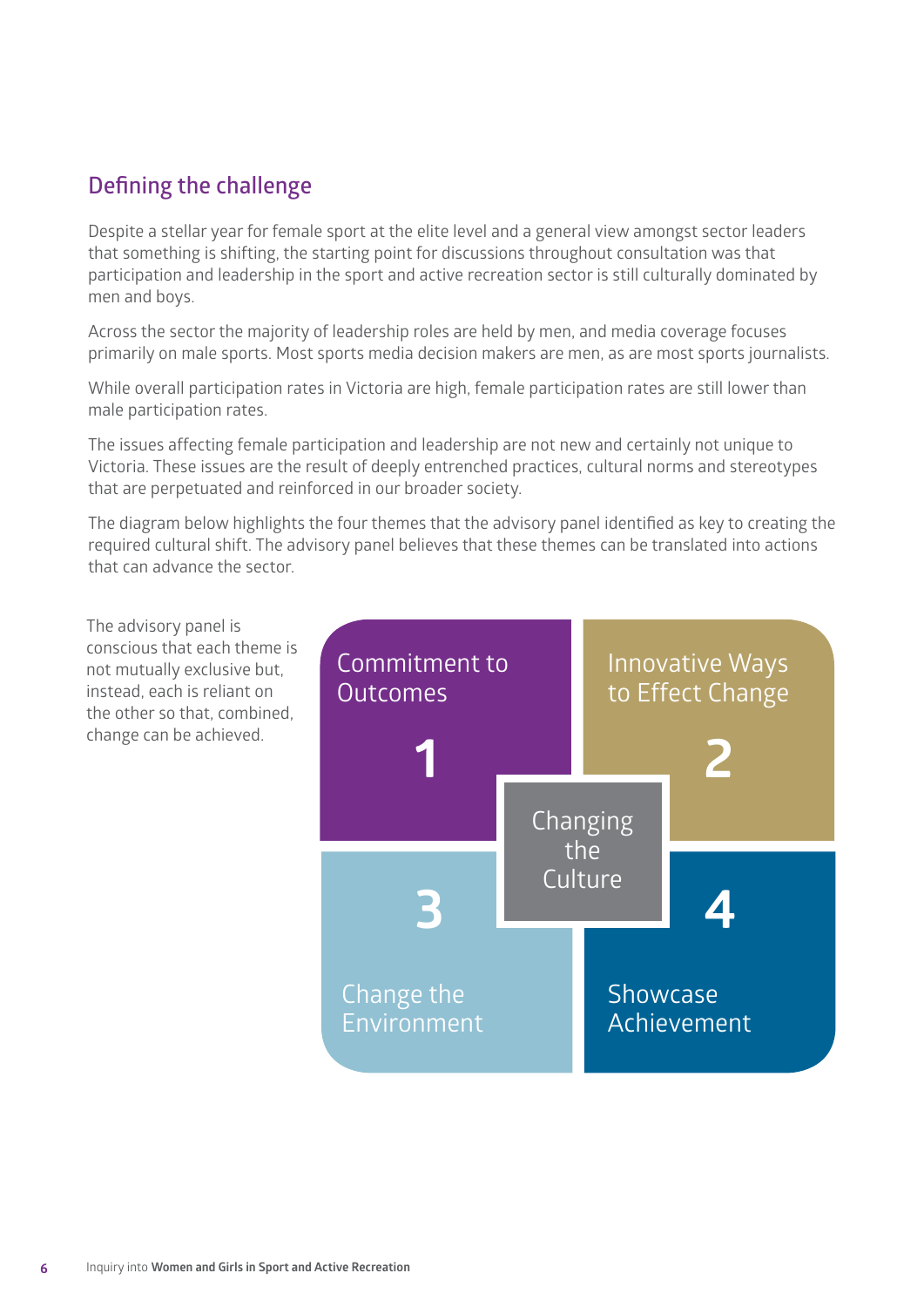#### **Our future vision**

In writing this report, the advisory panel worked towards putting together a vision of the future, where women and girls in all roles in sport and active recreation are the norm and where females and males have the same choices and opportunities to lead and to participate.

This report seeks to identify recommendations and associated actions to deliver this vision.

The advisory panel is convinced that the nine recommendations, which are summarized below under four themes, if implemented consistently over the next one to five years, will deliver change.

Action is just as important as coming up with the ideas. That is the next stage. To guide this phase, the advisory panel recommends the appointment of an implementation committee and the development of a scorecard to measure progress. It may be a cliché to say 'what gets measured gets done', but the advisory panel is firmly of the view that the cliché is also true.

| <b>Themes</b>                       | <b>Recommendations</b>                                                                        |
|-------------------------------------|-----------------------------------------------------------------------------------------------|
| <b>Commitment to Outcomes</b>       | 1. Drive Commitment through an Ambassador Program                                             |
|                                     | 2. Engage and Empower by Connecting Ambassadors<br>to Women and Girls                         |
|                                     | 3. Mandate Gender Balance and Good Governance<br>Principles                                   |
| Innovative Ways to Effect<br>Change | 4. Reform Recruitment Practices and Processes for<br><b>Leadership Positions</b>              |
|                                     | 5. Enhance Participation Choice and Improve How<br>Opportunities are Marketed                 |
| Change the Environment              | 6. Deliver Female Friendly Built Environments and<br><b>Equitable Facility Usage Policies</b> |
|                                     | Build an Enabling Environment through Education<br>7.<br>and Training                         |
| Showcase Achievement                | 8. Showcase the Pathways and Opportunities through<br>Role Models                             |
|                                     | 9. Increase the Profile of Women in the Sports Media                                          |
|                                     |                                                                                               |

**This is our game plan:**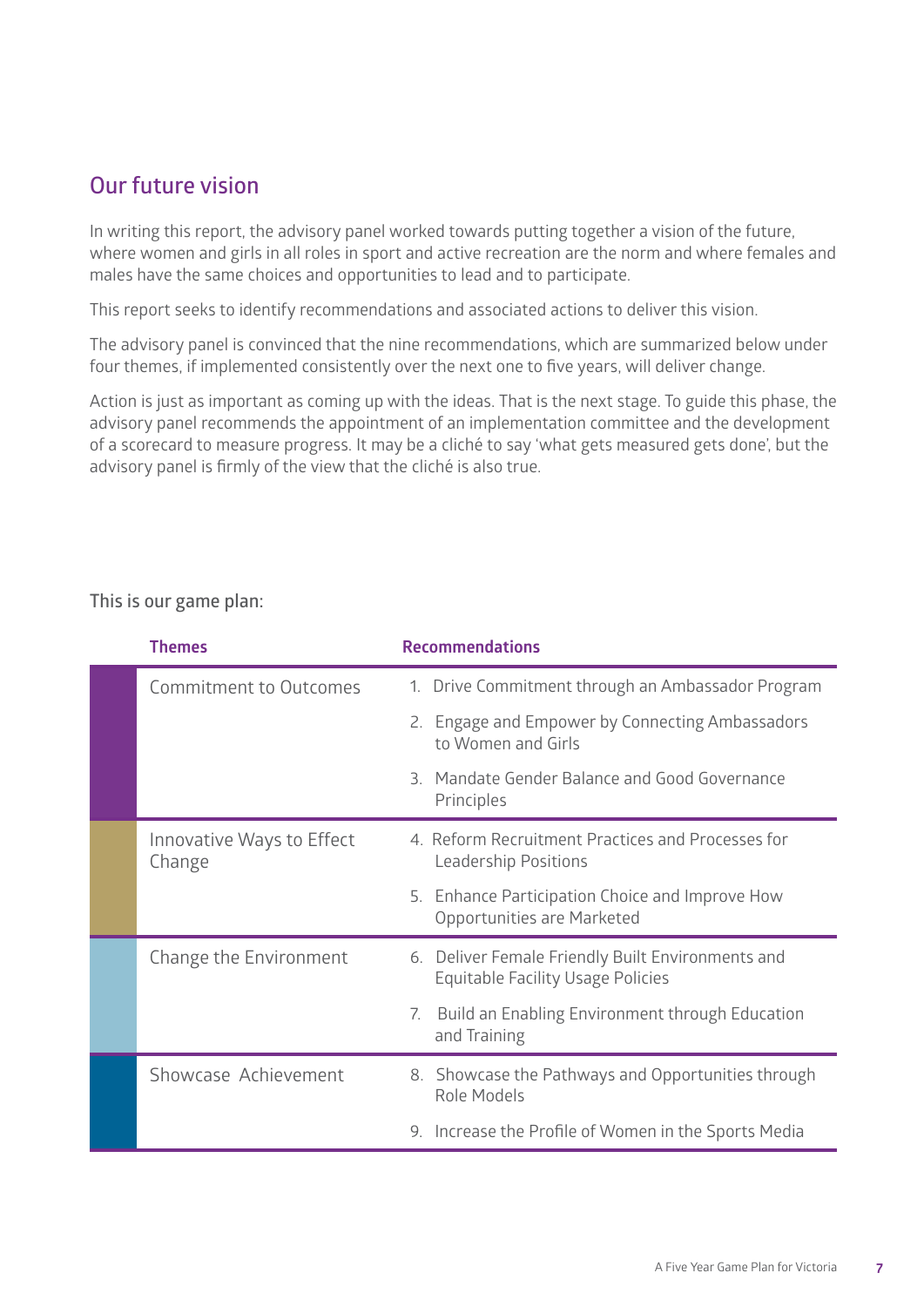

# Case for change

When a sport moves to gender equality and inclusion I think the possibility for change is greater. If sport becomes more inclusive, and it's used as a vehicle to build inclusion for men and women, then it has potential to create change in the nation.

**Elizabeth Broderick, Australia's Former Sex Discrimination Commissioner.** 

Sports is a global language capable of bridging social, cultural and religious divides. It can be a powerful tool for fostering understanding, tolerance and peace...it teaches us teamwork and fair play. It builds selfesteem and opens up new opportunities. This in turn can contribute to the wellbeing of whole communities and countries.

**Kofi Annan – upon granting United Nations special observer status to the IOC in 2009**

#### **Why change?**

Sport and active recreation offers vital opportunities for enriching our communities and these opportunities should be available to all Victorians. Women and girls make up just over half the Victorian population. We know through academic graduation rates and other measures that women have skills, knowledge and experience that are equal to men. Not tapping into that talent pool for the benefit of the sector seems inequitable and wasteful.

There is a substantial gap between the number of men and women in leadership positions across all Victorian sporting sectors. For example in Victoria only:

- 29% of executive officers in State Sporting Associations and Regional Sports Assemblies are female
- $\bullet$  33% of board positions available in these Associations and Assemblies are held by women.<sup>1</sup>

Without question the gender imbalance is not as great as in the past. It is also getting smaller. Over the last year a number of sports have appointed more female board members. However, there is still a way to go.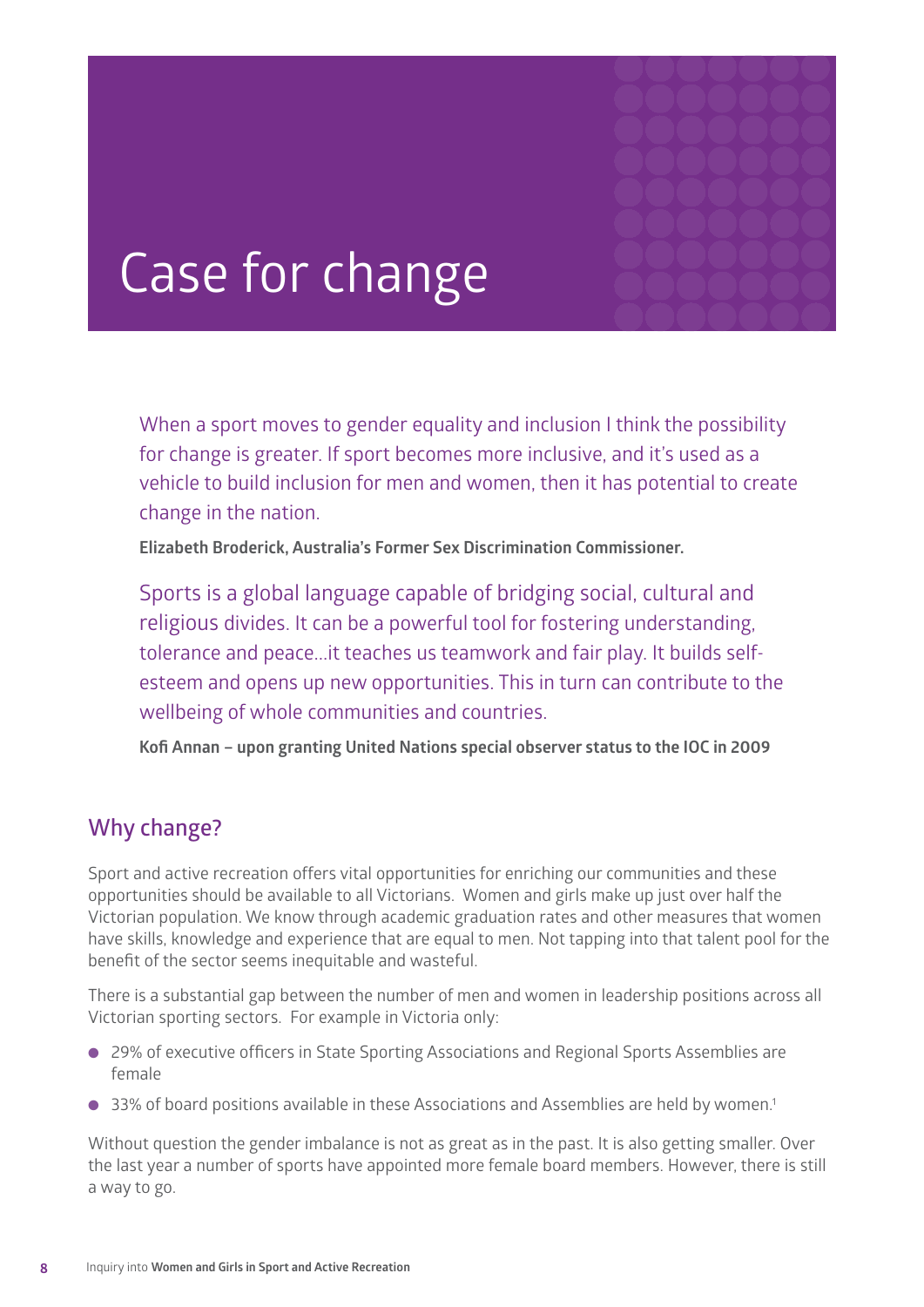Often quoted research indicates that at the current pace of change it will take 177 years to reach gender equality in the workplace.2 The point this illustrates is that while many leaders and decision makers would say that they support gender equality, current decision making practices with regard to the selection and appointment of candidates to positions, particularly leadership positions, tells a different story. If we want change to occur any time soon, intervention is required.

The health, economic, social and equity benefits associated with more women and girls involved as participants and as leaders are substantial for individuals, sport and active recreation organisations, as well as the broader society. Increasing female engagement in all aspect of sport and active recreation is not just the right thing to do, but it is also the sensible thing to do for Victoria.

#### **Health benefits**

The most obvious benefits of sport and active recreation are the health benefits that come from physical activity. Sport and active recreation provide benefits to everyone in terms of our mental health and wellbeing.

Estimates suggest that between 60% and 70% of the Australian population<sup>3</sup> is sedentary or has low levels of physical activity. Given this, and that we know that female participation is lower than male participation, getting more women and girls active will have significant population level benefits.

Regular sport and active recreation participation leads to a healthy lifestyle which can result in longevity due to the social, physical and psychological benefits it provides. Taking part in physical activity improves mental wellbeing by reducing stress, anxiety and depression.<sup>4</sup> This results in a lessened economic burden on the healthcare system.

Generally, participation in sport and physical activity can provide everyone, including women and girls with the following benefits:

- **•** Prevention and management of disease such as coronary heart disease, strokes, type 2 diabetes, Alzheimer's disease and dementia
- $\bullet$  Increased health, fitness, body and bones strength
- $\bullet$  Weight loss and prevention of obesity
- $\bullet$  Reduced risks of mortality
- $\bullet$  Increased mental health and improved wellbeing
- $\bullet$  Increase in social connections and enjoyment<sup>5</sup>

#### **Improved board and organisational performance**

Women can play a vital role in governing sport bodies. There were reports throughout the consultation concerning the positive differences being made already by women on boards. They provide a great diversity of skills, experience and ideas that contribute to good governance, leadership and better decision making.<sup>6</sup>

There are many research reports that indicate that gender balance on boards leads to improved performance, including a 2011 Reibey Institute<sup>7</sup> investigation, which found that over a three and five year period, ASX500 companies with women directors delivered significantly higher return on equity than those companies without any women on their boards.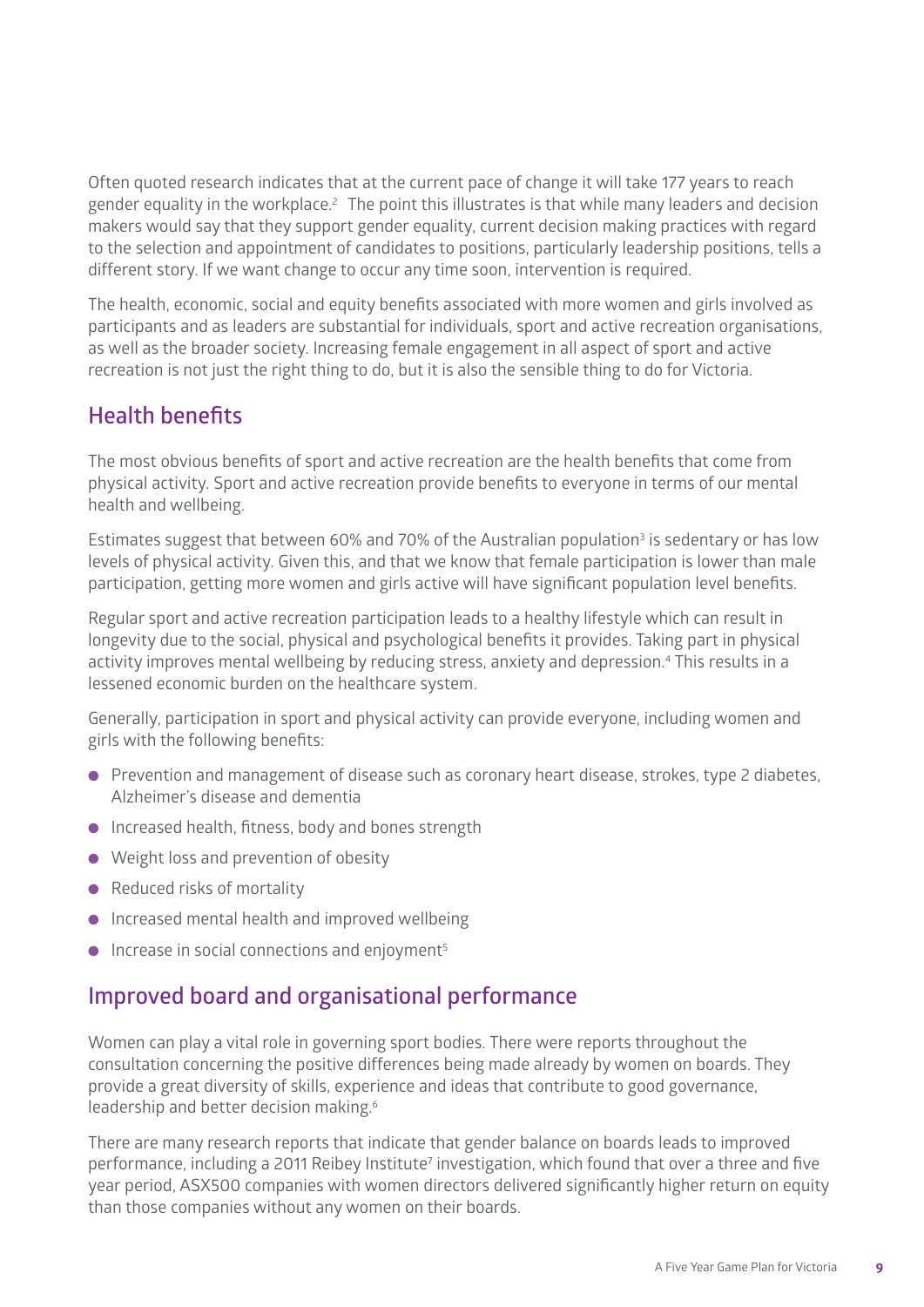Redressing the low representation of women in senior levels of management, not just on boards, in sporting organisations is imperative to delivering improved board and organisational performance.

#### **Building stronger, more resilient communities**

Sport contributes to building social connectedness.<sup>8</sup> Sport can play a vital role in bringing people together, and helping them to extend their social networks. It also has a role in teaching young people social values such as respect, responsibility, commitment and team work.

Nelson Mandela commented that 'sport can change the world'.9

The United Nations has recognised the potential for sport to socially empower women and girls.<sup>10</sup>

In Australia, Natasha Stott Despoja (Chair, Our Watch) recognised that sporting organisations connect large numbers of people and can provide an environment that promotes women's participation and opportunities and, in turn, helps eliminate gender-based discrimination and violence-supportive attitudes11.

The advisory panel agrees that sport can be a powerful agent of social change, as did many people who attended the consultations. The advisory panel heard countless stories to illustrate just how influential sport can be as a vehicle for reform and cohesion.

#### **Fair use of public resources**

Governments (federal, state and local) in Australia make a substantial financial contribution to sport and active recreation at both the high performance and grassroots levels, through infrastructure and program investments.

Given the health, economic and social benefits outlined above, the advisory panel is of the view that when public money is used for sport and active recreation, broad public benefits should accrue. The recommendations outlined in the next four sections will help ensure that change happens and the benefits of government investment are shared widely.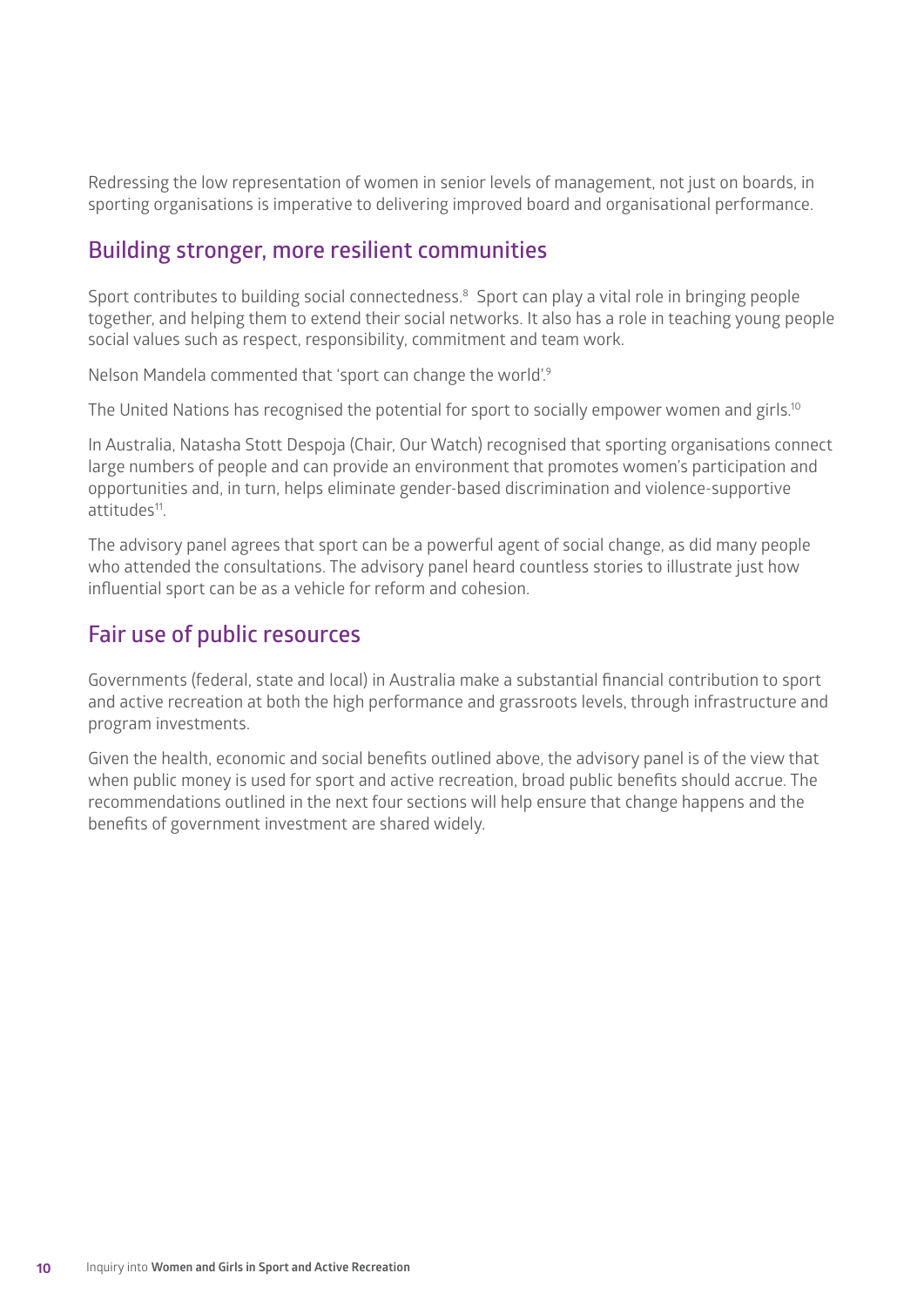# Committment to outcomes

Throughout the advisory panel's consultation and discussions, the importance of strong leadership to securing lasting change was repeatedly raised. The consistent message was that change does not happen without leadership 'buyin' and action from the top.

Leaders need to focus on establishing and nurturing a cultural environment that is receptive and willing to change; identifying and acknowledging existing barriers; making a public commitment to change; and measuring progress.

#### **Leadership for sustainable change**

Leaders in sport and active recreation are not only the presidents, board and committee members, CEOs and other senior administrators. Leaders are also the coaches, officials, volunteers and team captains.

The advisory panel noted that there are some organisations and individuals that have been active in recruiting women into leadership positions. There are many other organisations that have an interest in doing so, but need to make a commitment.

Recruitment is the first step, growing talent is the next. Feedback from the consultations highlighted that there are organisations nurturing female leadership talent and effectively providing a training ground for women to go on to other roles. The issue is that there just aren't enough of those organisations currently.

Actively recruiting women and investing in growing talent need to be embedded as business as usual, not regarded as something special. The challenge is how to change systems and culture to normalise women in leadership positions, not to regard them as novelties whose success is notable due to its rarity.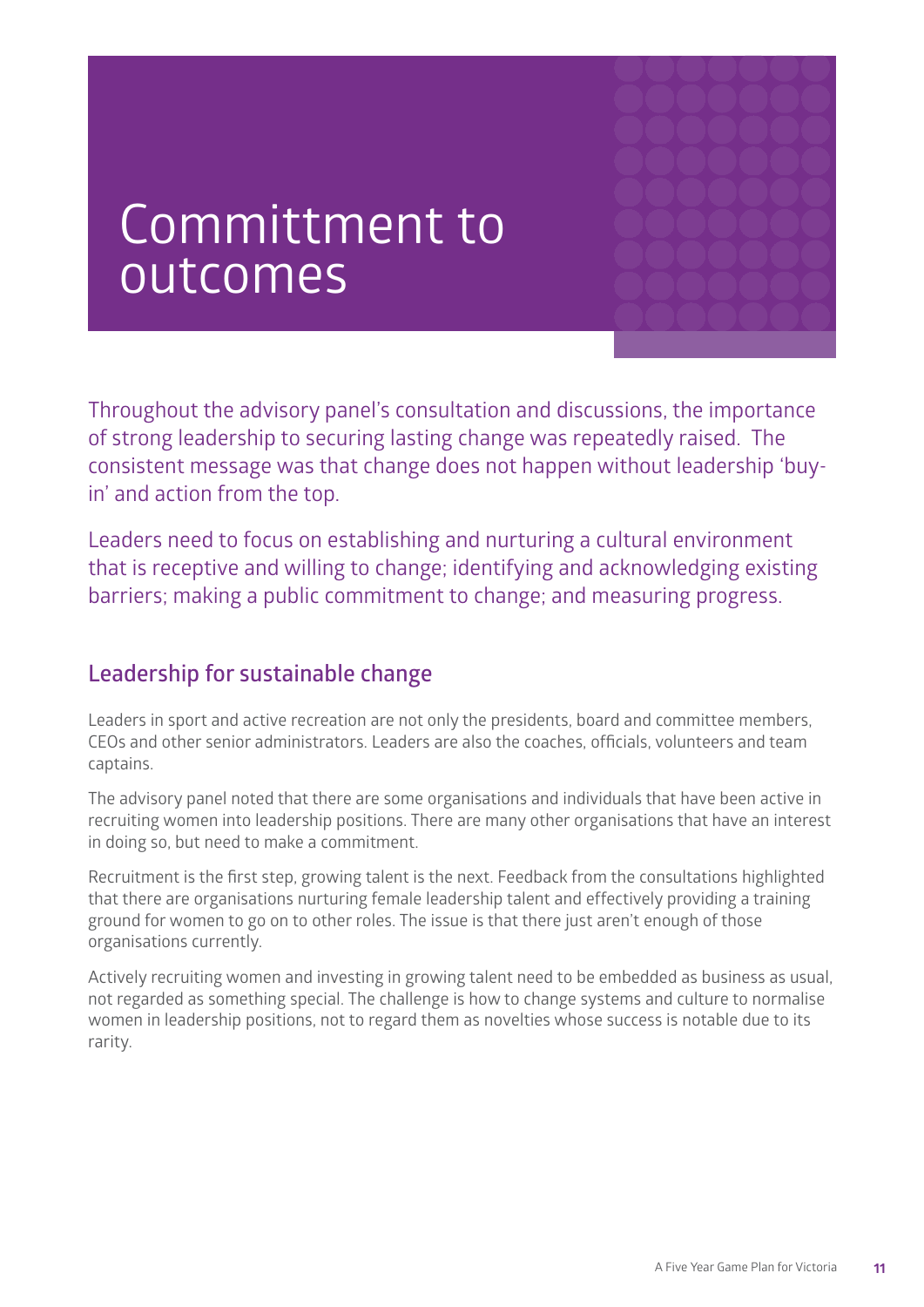### CASE STUDY

### **Traralgon City Soccer Club - 50/50 Clubs Initiative**

A partnership between Gippsland Women's Health and GippSport was established to work on improving gender equity in sports clubs in Gippsland. The "50/50 Clubs – working towards gender equality" initiative was the result.

In signing up to the project, Traralgon City Soccer Club undertook a 'Gender Audit' of their club, determining what positive changes the club could make to overcome barriers to females participating at all levels and ensure that the club is safe and welcoming for females.

The club committee attended a 'Mentors in Violence Prevention' training session to increase their capacity to recognise and respond to disrespectful attitudes towards females, and raise awareness about the impact of violence, as well as the issues that contribute to it occurring. They ensured promotional material was displayed around their club, hosted events for their club members to explore the issues including hosting the play 'You the Man' that focuses on how bystanders can support people in violent relationships, and challenging sexist behaviours that devalue women.

The club utilised the findings of the 'Gender Audit' to successfully apply for a grant to improve lighting in the club car park, as a tangible way of increasing safety for women and children at the club.

The Panel heard at the Gippsland consultation from representatives of the club who said that having club leaders who are passionate, well respected and willing to take on the issue is imperative to making change happen. The club is stronger as a result, with increasing female membership and more women in active volunteer roles. A commitment to creating a club that is genuine about developing an inclusive culture is a vital first step.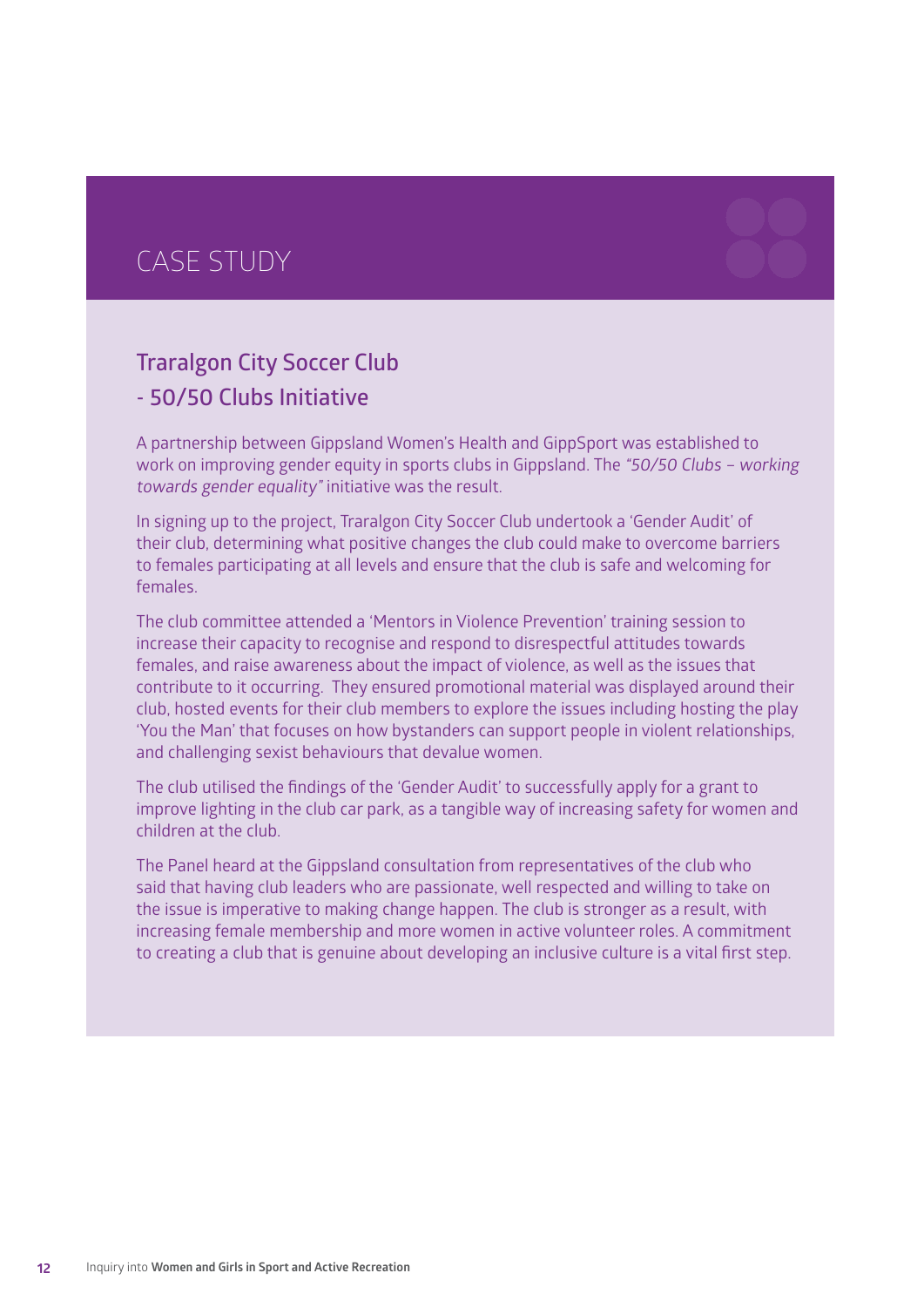#### **Participation outcomes affected by strong leadership**

While sport and recreation participation rates for women and girls have tended to be lower than rates for their male counterparts in Victoria, the difference in overall numbers is generally not substantial.



**Participation rates, Victoria, 2001-2012**

Source: The Exercise, Recreation and Sports Survey (ERASS)

**Overall participation by age and gender, Victoria, 2012**



Source: The Exercise, Recreation and Sports Survey (ERASS)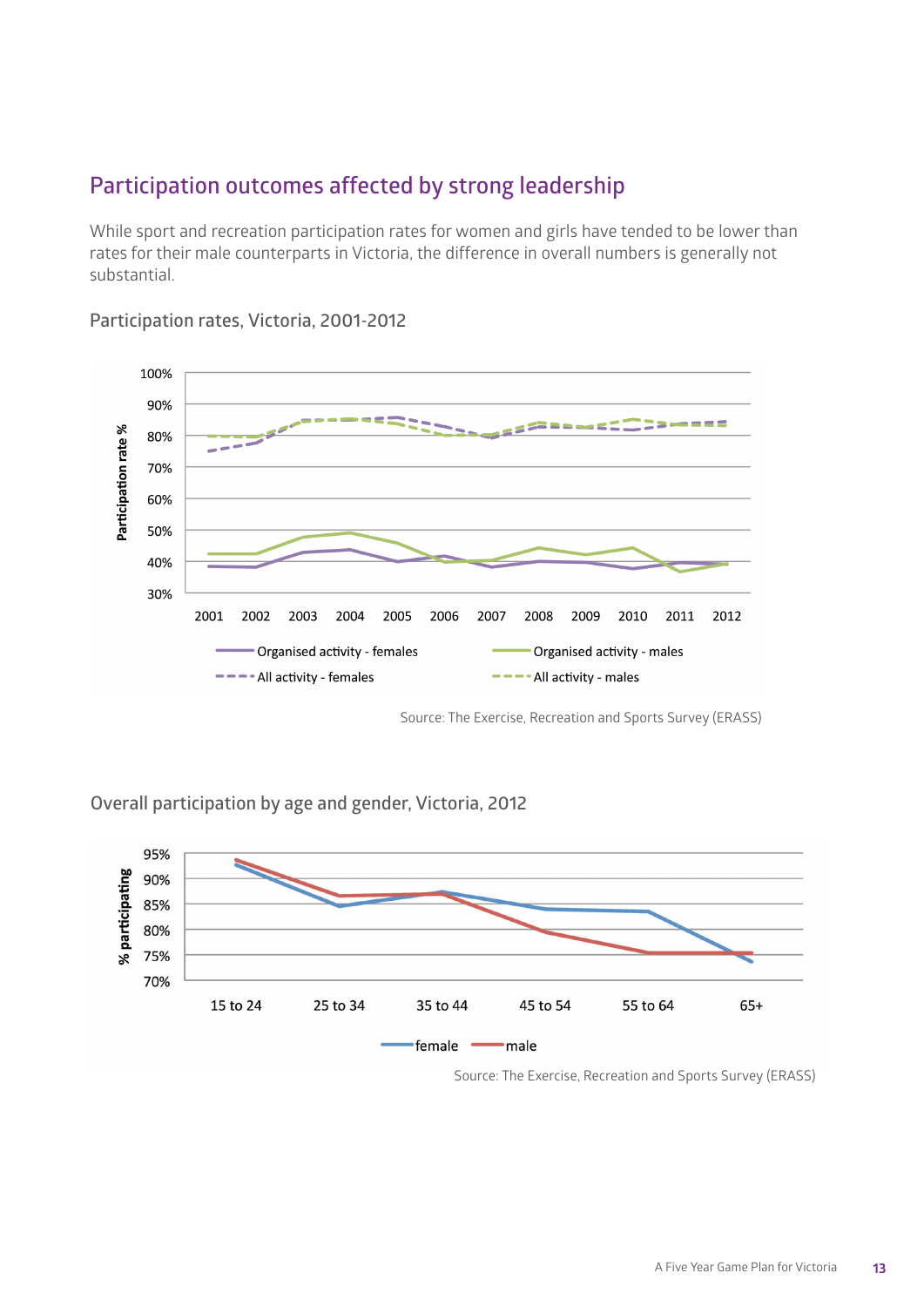Consultations show that the primary issue facing Victoria is not an overall lack of participation opportunities for women and girls in Victoria, but a lack of certain types of opportunities, which would not only increase overall participation, but also enhance existing opportunities. Specifically:

- some sports and active recreation activities have a strong cultural history of male competitions and these sports don't currently offer the same opportunities as some other types of sports
- $\bullet$  even when opportunities to participate exist, the quality of those opportunities is sometimes lacking due to a range of factors (see the next two themes for a discussion of these factors)
- $\bullet$  many women and girls are looking for non-traditional sporting activities, including modified sports, social sports and active recreational / non-competitive opportunities.

The sports of Australian rules football and cricket are leading the change to break the barriers to female participation that their codes have traditionally presented.

For instance, in Cricket Victoria's Strategy for Victorian Cricket 2015 – 2017 it committed to having a diverse participant base that reflects the Victorian population base in terms of gender, ability and cultural background by 2017, with 30% female participation. In 2014/15, female participation in cricket grew to 61,593 (19% of total participation). Only a commitment to change from leaders can make the necessary system level changes required.

The rapid increase in female participation seen over the recent years confirms Australian rules football as one of the fastest growing female sports in Victoria. Results showed females have been pulling on the jumper more than ever, with the introduction of 63 new female sides across the state in 2015. When coupled with the growth in 2014, 111 new female teams were established in Victoria over the past two years.

The consultation and research revealed many examples both at a system and local level that demonstrated that when an organisation's leaders make a commitment to address barriers to participation, whether that is developing new programs or making other alterations, change happens.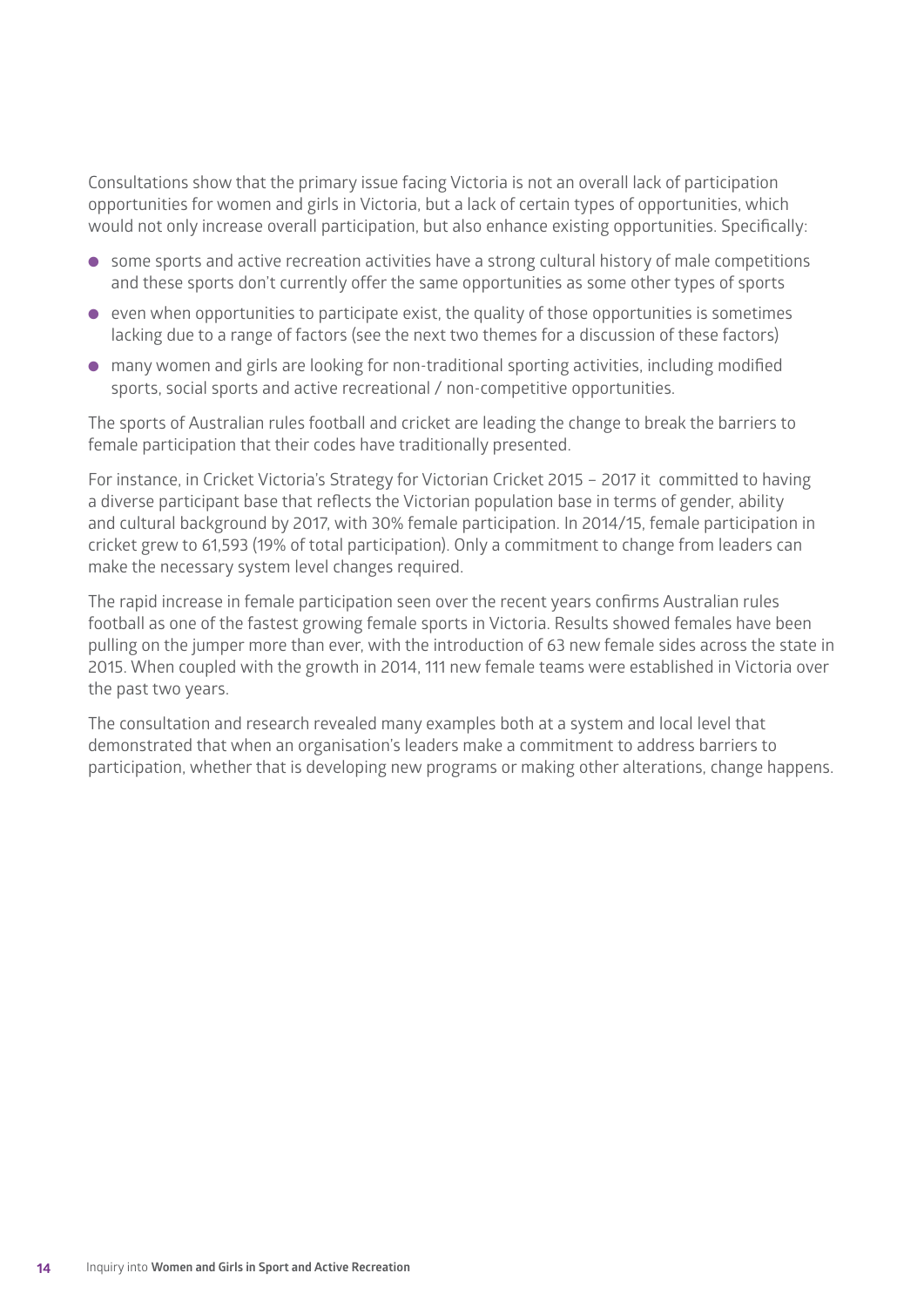### CASE STUDY

### **The Sarah Blanck Perpetual Trophy and the SWAG Project**

Australian sailor, dual Olympian, winner of the Olympic class Europe World Championships in 2002, the ISAF Youth World Championship in 1995 and the Laser Radial Women's World Championships in 1997.

The work is driven by her incredible passion to increase female participation in sport and physical activity. The aim is to engage the women and girls and inspire the community to have more active women.

Having experienced the participation pathway from foundation levels through to the high performance level sport, Sarah felt that there were opportunities to make significant improvements to the participation pathway by focusing on the whole sportsperson.

The Sarah Blanck Perpetual Trophy (SBPT) and SWAG Regatta is the result, with the inaugural event held in November 2014, with 43 sailors. The 2015 event numbers were capped at 60 sailors to ensure a high quality developmental experience for all involved including race officials. The sailors, coaches (including five Olympians), rescue crew, administrators, and race committee were all women. Participant feedback has been extremely positive.

Without one individual, in this case, Sarah Blanck, driving change and taking a leadership role by committing to improving outcomes, the regatta would never have occurred and 60 women sailors, plus a number of coaches, officials and administrators, would not have had an opportunity to develop their skills.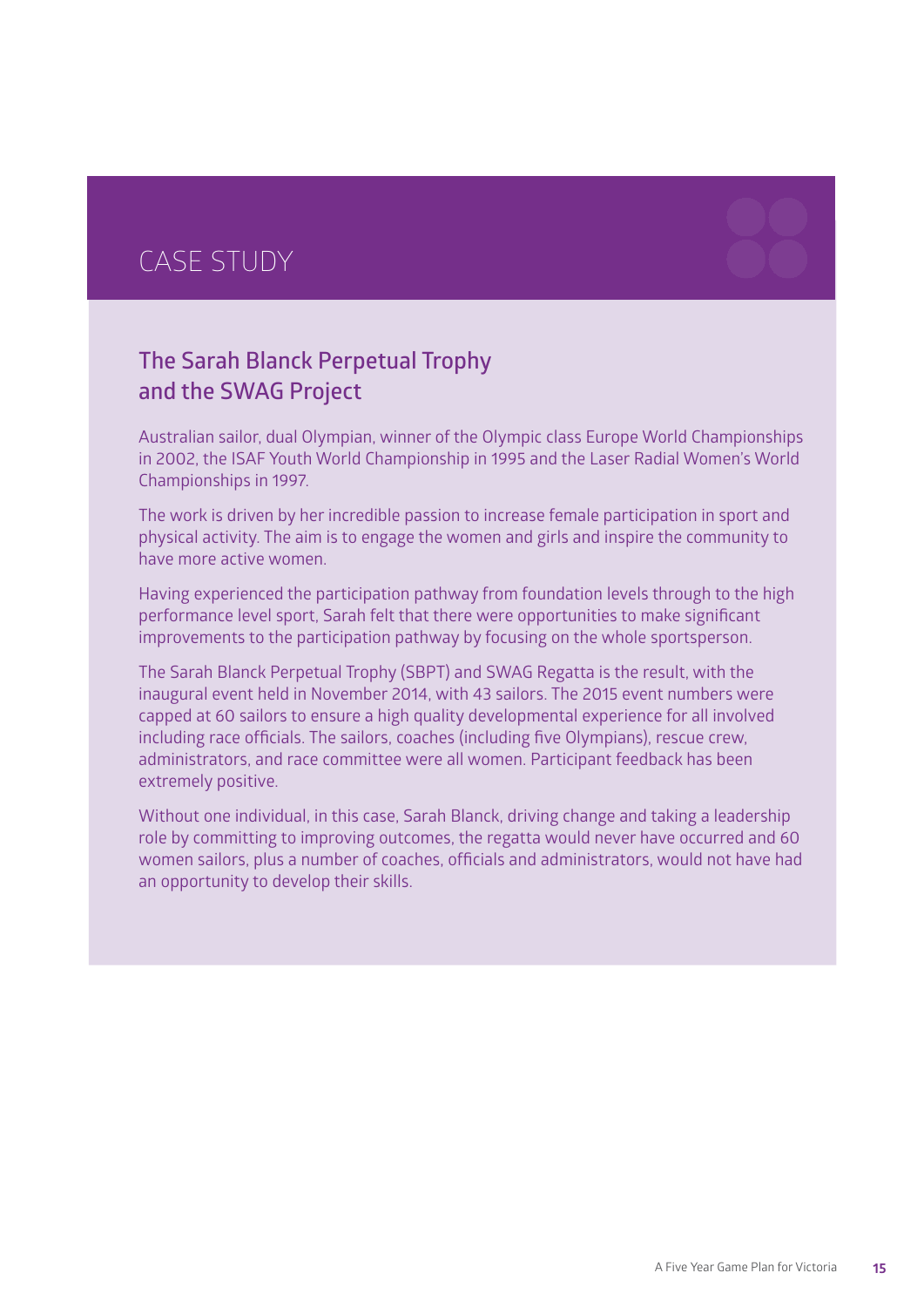### CASE STUDY

#### **She's Game Program - Maribyrnong City Council**

In 2015, Maribyrnong City Council implemented the She's Game: Gender Equity in Sport program, which was designed to increase the number of women participating in sport and physical activity across the local government area.

While the initiative had a number of elements, including research into participation barriers and creating club resources to support change, the project partners realised that to achieve sustainable change a commitment was first required from local club leaders. The council in partnership with Leisure Networks, worked with the committees of four local clubs, over three 90-minute sessions to kick start the commitment process and garner support.

The initial focus of the sessions was the benefits of increased female participation, the barriers that many women face in attempting to participate in sport, and what clubs can do to overcome these barriers.

The second and third sessions provided opportunities for clubs to identify opportunities for improvement, particularly regarding governance structures and processes, in order to better incorporate more female participants within their club.

As a result, two clubs have already committed to creating female teams in 2016, one for women and one for girls, respectively.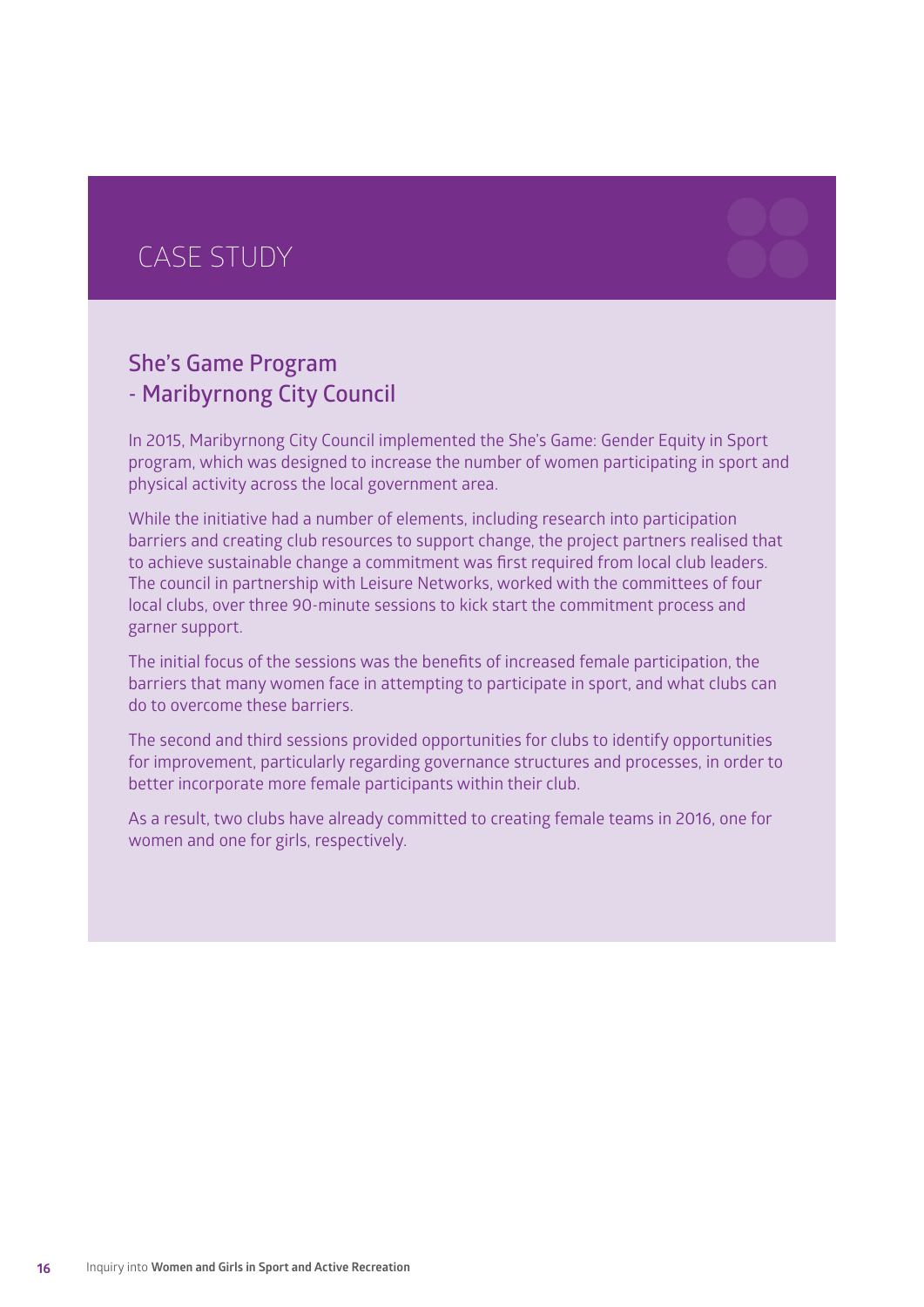## **RECOMMENDATIONS AND ACTIONS**

In order to create the initial drive for change, the advisory panel makes the following recommendations:

#### **1. Drive commitment through an 'Ambassadors of Change' Program**

There are several existing 'Male Champions of Change' programs. The initial one was established by Elizabeth Broderick, which invited male leaders in various industries to become a champion of change in gender equity in the businesses they lead and a community role model.

Feedback from the consultations suggests that this model, which voluntarily co-opts leaders to this cause, borrowing their credibility and good reputations, and asking them to speak up and represent change, is a powerful one.

The advisory panel believes that a similar program, using an 'Ambassador of Change' model, to drive change in organisations that support inclusive sport and active recreation, and which are not covered by any existing programs, would be an effective vehicle for change at the grassroots, sub-elite and elite levels in Victoria.

This new program would be open to male and female presidents, CEOs and other sector leaders. The program would include not only peak organisations such as state sporting associations and other key state sport and active recreation bodies, but also associations, leagues and clubs. The program should also be open to leaders in local government. It is also recommended that the program be chaired by the person holding the position of Victorian Equal Opportunity and Human Rights Commissioner, or someone of similar independent standing with a commitment to change.

Essential elements of the program would include:

- voluntary joining, with incentives including recognition of individual participation by the Minister for Sport as well as peer support
- a pledge to lead and act from all participants
- a clear statement of expectations, including values and behaviour, establishing good practice and setting benchmarks for progress
- regular monitoring (via a good practice scoreboard) and reporting progress to others in the program
- **.** recognition by the Minister of Sport achievement by participants.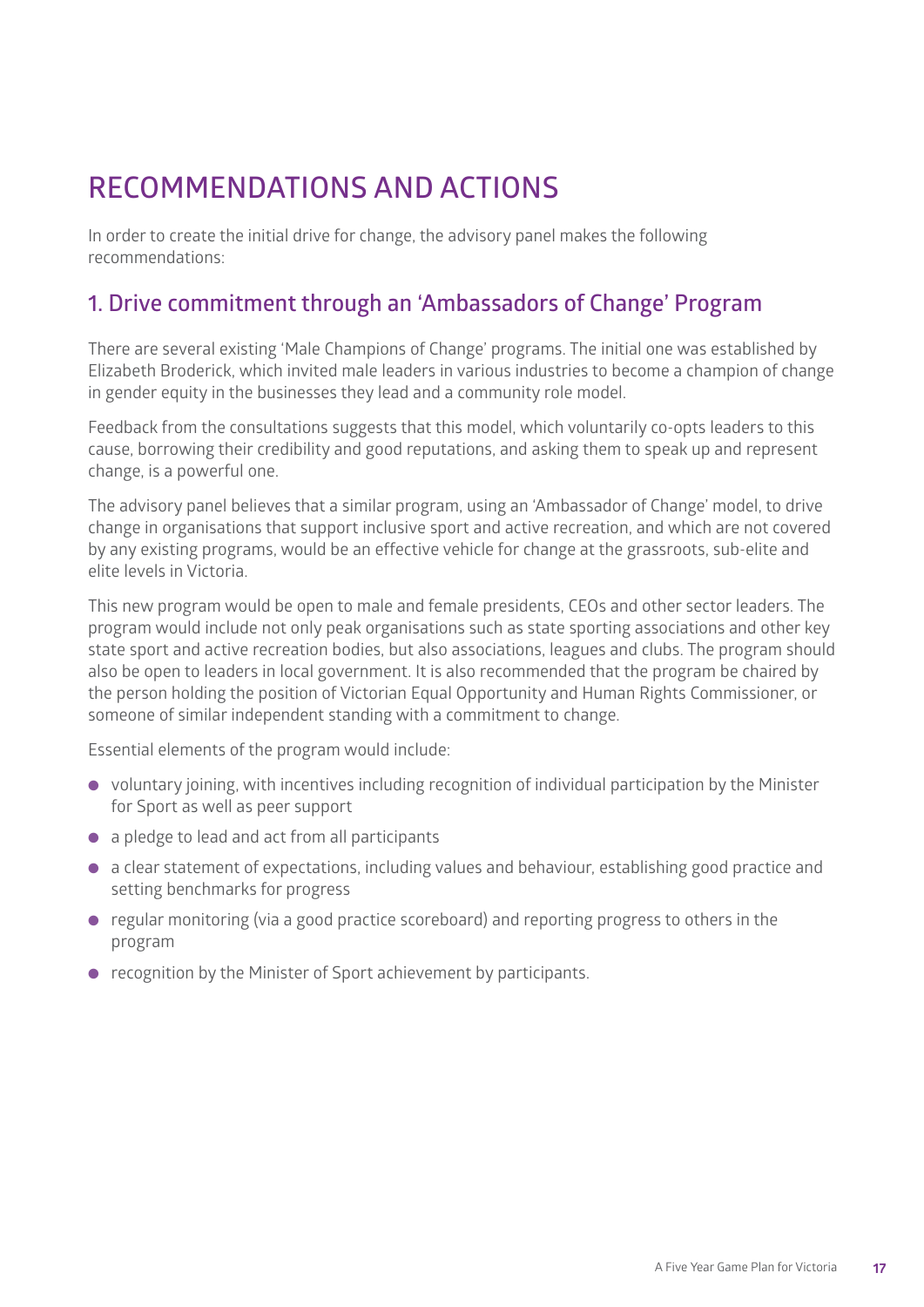#### **2. Engage and empower by connecting ambassadors to women and girls**

Leading a commitment to change also needs to engage and empower those whom the commitment seeks to benefit – in this case women and girls.

The advisory panel proposes a workforce development initiative that links the Ambassador of Change Program to on-the-ground efforts in the sector to recruit and develop women leaders and to enhance participation opportunities.

Essential elements of the program would include:

- sector organisations invited to nominate potential or developing women and girls leaders (in both paid and volunteer roles)
- l a series of leadership and participation development seminars, conversations and/or other programs to be offered to develop essential skills, and provide networking opportunities, including connecting with the Ambassadors
- $\bullet$  develop and train volunteer mentors to support people registered in the program
- **.** funding provided for sector female leadership programs/scholarships.

#### **3. Mandate gender balance and good governance principles**

In March 2012, the Australian Sports Commission (ASC) issued its revised Sports Governance Principles and in 2013, Mandatory Governance Principles for National Sporting Organisations (NSOs). Mandatory Principle 2.6 'Gender Balance on Boards' acknowledges research showing that increased gender diversity on boards leads to better corporate performance. The principle sets out the requirement that all NSOs should seek to achieve a target of 40% representation of females on their boards, and report on the gender representation at executive management level12.

While the advisory panel heard debate about whether there should be targets or quotas for the sector, and over what time period change should occur, there was strong agreement amongst the advisory panel and the consultation participants that:

- all organisations that receive Victoria Government funding should have a minimum of 40% women on their governing bodies. The advisory panel believes this requirement should be framed as a minimum quota
- l a phase-in period of up to three years is reasonable for change. The advisory panel recognises that there is a life cycle for existing appointments and in some cases constitutional changes may also be required
- $\bullet$  there should be annual monitoring and reporting against this quota.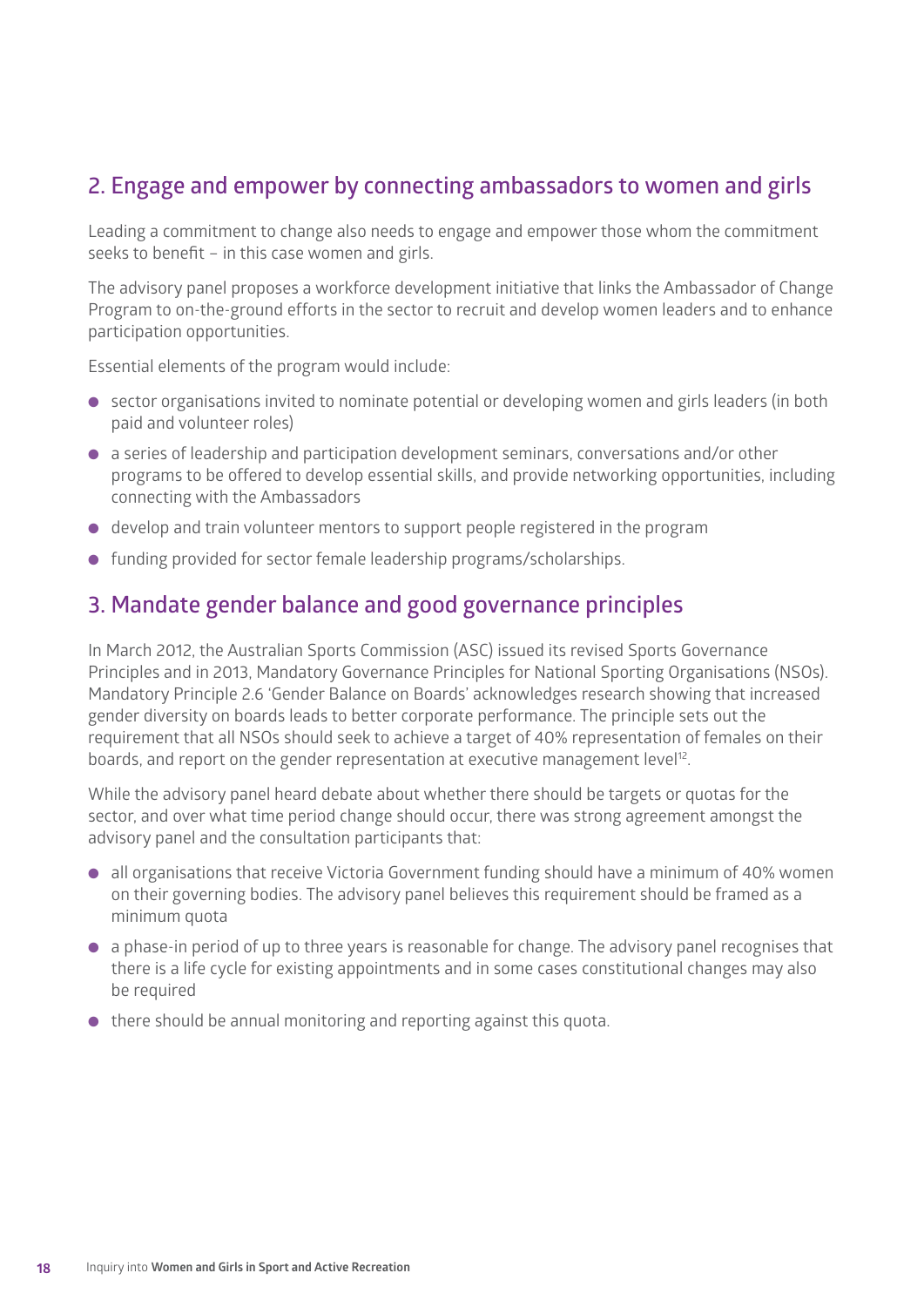

# Innovative ways to affect change

Gender equality in sport and active recreation, whether it is viewed through a leadership or a participation lens, will not be achieved by doing the same things the same way as they have been done in the past.

The sport and active recreation sector is rich in history and tradition but sometimes traditional thinking can become a barrier to change. Success will come from innovative thinking, reflecting on the issues and barriers, and creating new ways to address them. Success requires thoughtfulness, an open mind and tenacity to see change through.

Through the research that the advisory panel reviewed and from the consultations that occurred, it became clear that sometimes relatively simple changes make a big impact.

#### **Leadership as an attractive choice**

There are female presidents, board and committee members, CEOs and other leaders in sport and active recreation. However, gender equity in leadership is still to be achieved across the sector.

Issues related to increasing the number of females in leadership roles were raised in the consultations. They included:

- **.** Women often feel reluctant to participate in boards, committees and other leadership roles in strongly male-dominated environments. Even women holding leadership positions often reported feeling intimidated or treated in a dismissive way.
- **.** Many women reported a lack of confidence to take on leadership roles. Sometimes this related to a perceived lack of skills. Research indicates that women are more likely than men to question their competence or suitability for leadership roles, even when through objective measures they may be appropriately qualified<sup>13</sup>. The lack of confidence by women supports the need to actively recruit women to achieve a balanced candidate pool for selection, as well as providing education and training to grow confidence and develop the necessary skills.
- Retention of women in leadership roles within sport and active recreation was also regularly raised as an issue. Research shows if the environment is not welcoming and open, women leave, particularly when they are a distinct minority. When a third of the board is female, a critical mass for retention seems to be achieved $14$ .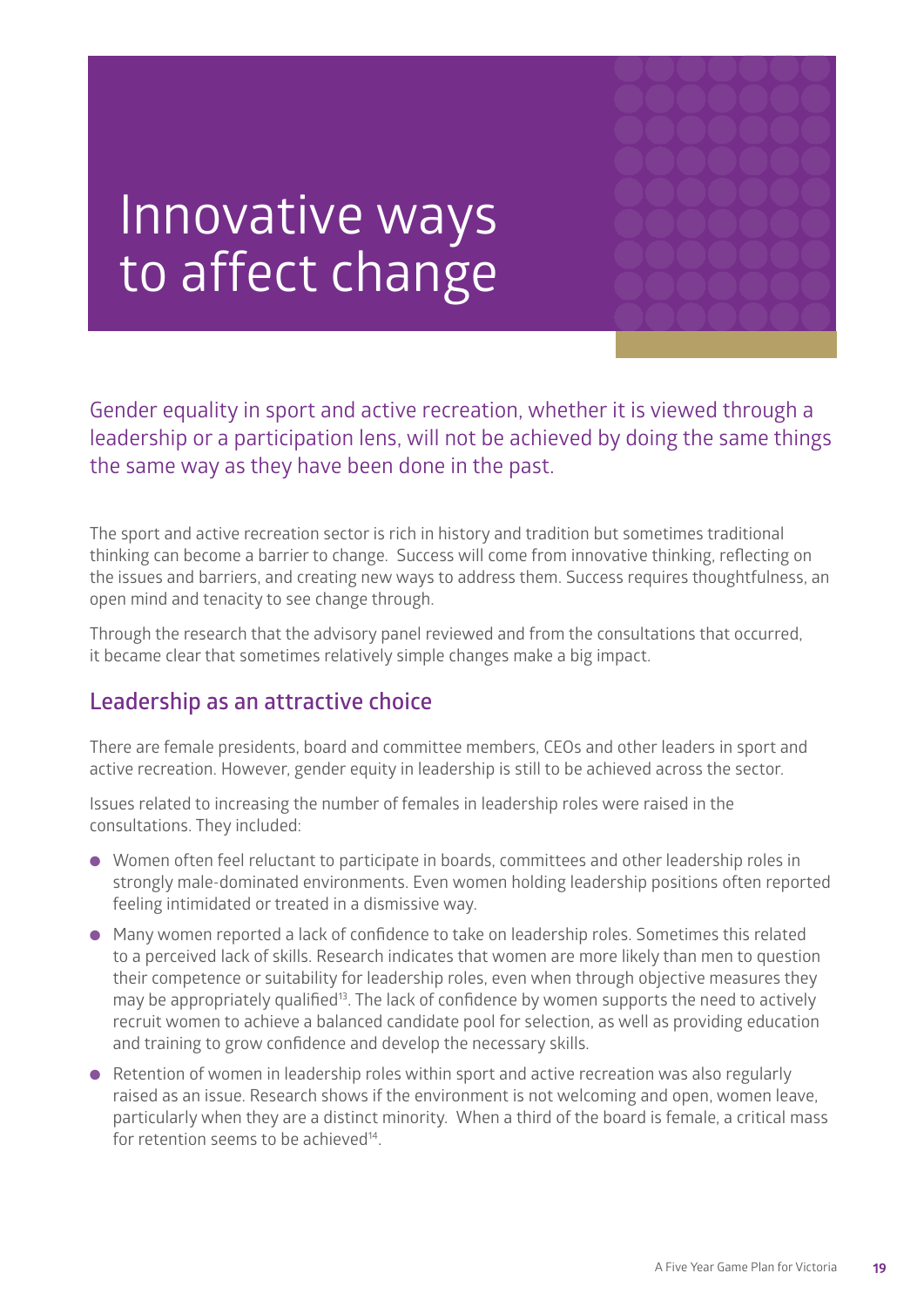- Women and men on gender balanced boards felt a positive difference when the ratio became equitable. Further, women did not feel detached, and board members in these environments often encouraged diversity and monitored recruitment and selection procedures to ensure they were bias-free<sup>15</sup>
- **.** There is a clear lack of visible role models and pathways for women in leadership within sport and active recreation. Examples of women with careers, especially paid careers, in sports administration and other leadership roles are not numerous. For many people that the advisory panel spoke to, the way to get started was not clear. There is a lack of awareness of how leadership roles in sport and active recreation at a grass roots or community level could lead to full time professional roles and careers in the sector for females (officiating, management, etc.). Consequently, women have not typically pursued this as a possibility. (This issue is further explored in the "Showcase Achievement" theme).
- $\bullet$  Even when women do put themselves forward, there are barriers to being selected. While there is still evidence of actual gender discrimination (even for people and organisations with good intentions), it seems to be likely that unconscious bias in recruitment and selection processes is a reason why women don't get recruited or appointed.
- $\bullet$  The advisory panel believes that this can be mitigated by education and by changing the culture within the organisation to make it more welcoming and inclusive. These changes will contribute not only to gender equality, but can encourage greater diversity more broadly.
- Challenging unconscious bias requires challenging assumptions about what skills and experience are required to perform a role. While women regularly hold human resource and sports science / therapy roles, this traditional view of women in supporting and caring roles limits the appointment of more females into senior management, coaching, officiating and governance roles.
- $\bullet$  In sport, there is still a commonly held view that people who have played the sport, particularly those who were successful players, are considered the natural choices for governance, management and other leadership roles. Given the dominance of professional sporting codes in Australia, where men dominate participation, and where many of the paid jobs exist, this is also a substantial barrier for many women wanting to forge a paid career in sport.
- **I** Unconscious bias is more easily overcome if the benefits of gender diversity are embraced and the case for change accepted.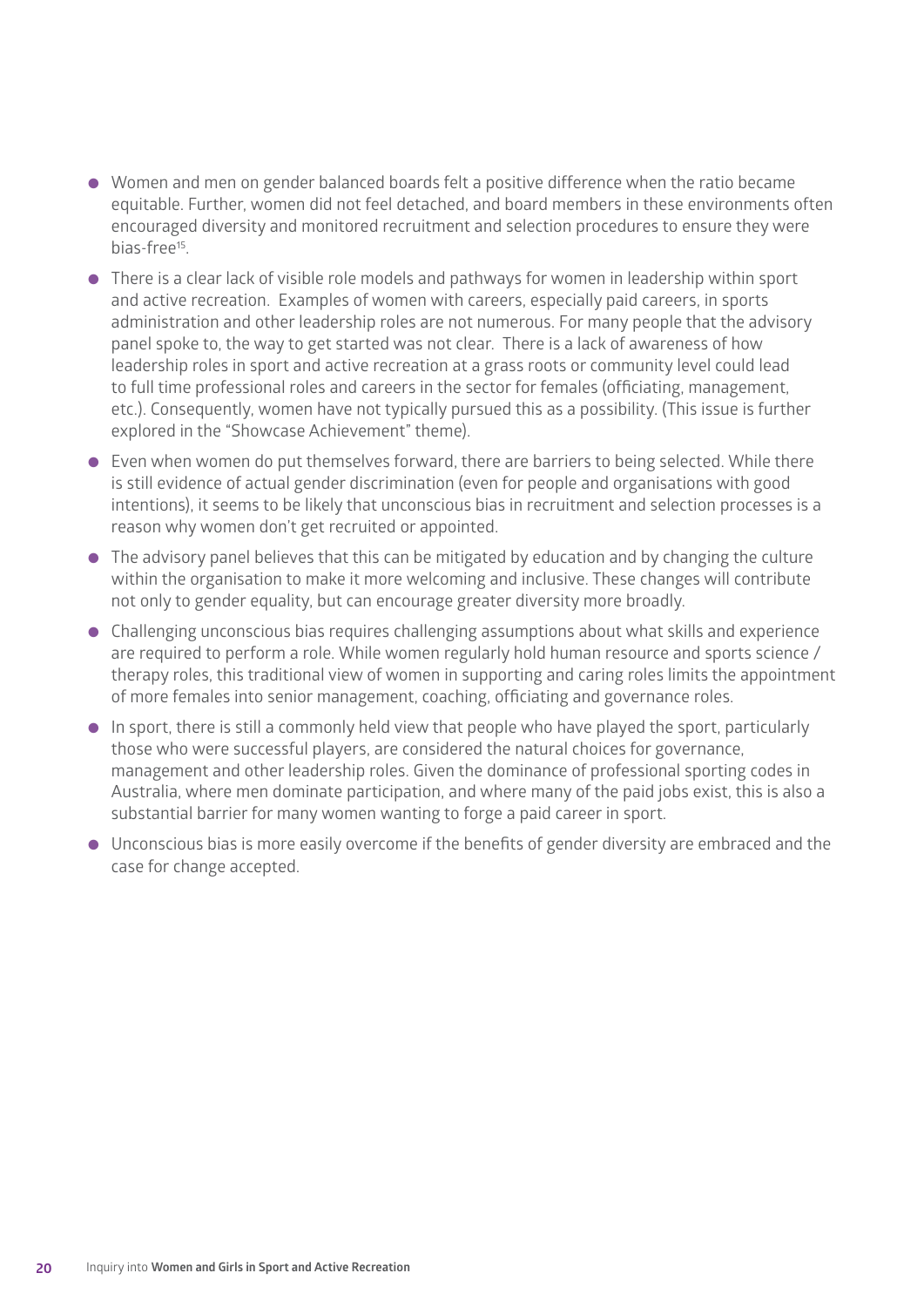### CASE STUDY



The Tennis Victoria Board is committed to change and for a number of years has strongly signalled to all 900 affiliate clubs and associations that women are strongly encouraged to nominate as candidates for board elections. Unfortunately, this traditional approach to seeking board candidates wasn't achieving gender equity results as women weren't nominating.

Women who were approached were reluctant to enter a very public election process, where they thought that they may have little chance of securing the required votes.

As a result in 2011, the board had just two female members out of 10 (20%). The board was concerned that this could be reduced to one or even zero when the existing female directors were up for election.

So the board decided to go beyond just making a visible public commitment to achieving and maintaining at least 40% of each gender on the board. They decided to get innovative. They empowered the CEO along with a new nominations committee to undertake proactive steps to maximise the chances of achieving change. The CEO and the board worked collaboratively on best practise for its nominations committee – including having a respected Independent Chair – to ensure the integrity of the process and its planned outcomes.

From 2014, when the board established a nominations committee, it adopted a skills based approach, identifying the desired skills needed over the next 1-3 years. In 2015 the board decided to establish a Tennis Victoria Potential Female Directors Register (the Register).

The CEO, board and nominations committee then used their networks to proactively identified well credentialed women who match the skills being sought to see if they may be interested in meeting to make an assessment of potential fit for both parties, and possibly joining the register. Individuals on the private register are encouraged to nominate for election when their skills are matched as aligning with that year's identified skills needs. Everyone on the register is regularly communicated with individually so they are kept informed of progress. They are also invited to Tennis Victoria functions so they stay engaged.

A nominations committee report – which goes to all voting affiliates – clearly outlines how the register candidate's background suits the current skills needed and restates the board's gender balance commitment. Other nominees (who have still been all male to date) are also assessed against the advertised criteria. The nominations committee report has proved very informative and influential upon those affiliates that choose to cast a vote.

As a result there are more women on the board, and Tennis Victoria reached the desired 40% mark in November 2015, just seven months after establishing the register.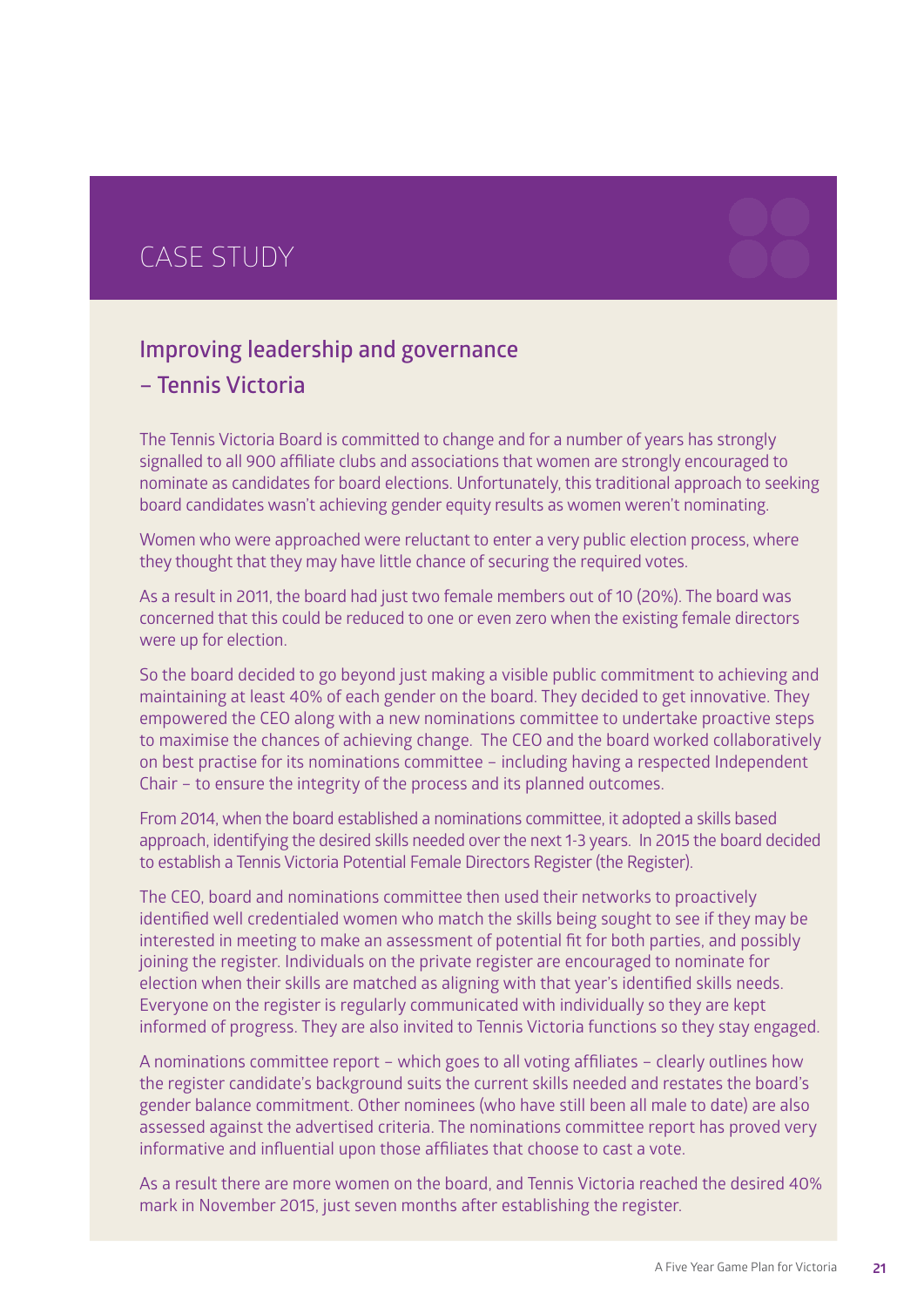#### **Factors affecting participation**

While it is true that current traditional participation offerings for sport and active recreation suit many people (including females), they don't meet all the needs of all women and girls. Enhancing participation opportunities involves addressing barriers to participation. 16 Key barriers raised during the consultation included:

- **.** Competing demands for time. Sport is usually offered on weekday evenings and weekends, but that still creates a dilemma for many women and girls. Many women take on primary caring roles in their families and as a consequence, generally have less discretionary time. Women and girls also have competing social, study and work commitments and don't always have the support at home that many boys and men enjoy. Participation in activities with either extensive or rigid time commitments (particularly team sports) becomes extremely difficult under these circumstances.
- Lack of appropriate skills. This may lead to feelings of inadequacy, as many females have had less encouragement and had less opportunities to acquire physical literacy early in life, sometimes this is due to stereotypical play types, where girls often engage in more passive play, and boys in more active play activities.
- **•** Disadvantage. Participation rates are lower for women experiencing social and economic challenges regardless of the cause (for example those from culturally and linguistically diverse backgrounds, those with a disability and those from low socio-economic backgrounds).
- **.** Cost of participation. This seems to disproportionately affect women and girls for a variety of reasons. Women generally earn less than their male counterparts; and when families have to make choices, often male participation opportunities are prioritised. Women facing disadvantage are particularly vulnerable to cost pressures.
- **.** Different male and female physiology. This is not always factored into coaching practice and game development, including the rules and the establishment of competitions. This means that some options are not as accessible and female friendly as they might be.
- Social aspects of participation. Failure to fully appreciate that many girls and women value the social aspects of participation as highly as (or perhaps even more highly than) the competitive aspects.17
- $\bullet$  Body image issues for women. These are not confined to sport and active recreation, but participation in these activities often require uniforms or clothing that are body hugging or otherwise revealing, making some women and girls uncomfortable.
- **.** Uniform requirements. Sometimes these requirements are in conflict with religious practice or cultural norms and also pose a barrier to participation for some women and girls.

Alternative participation offerings to address these barriers include modified forms of a traditional sport including social or recreational versions of some games. The advisory panel noted that there has been effective product development by some sports and other organisations. Examples such as Cardio Tennis, Park Run, Swing Fit (golf), AFL Active and social forms of netball were regularly mentioned during the consultation.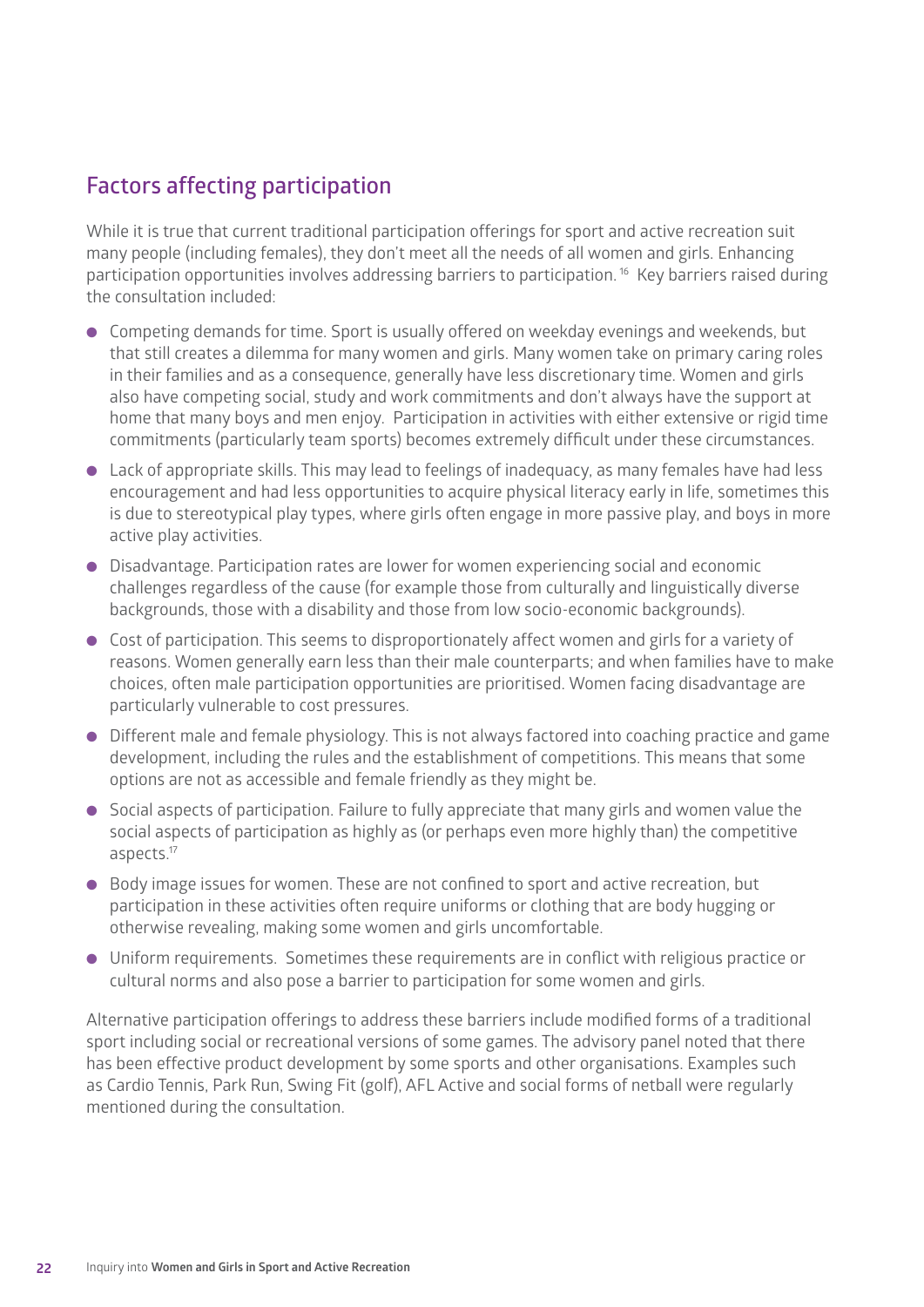### CASE STUDY



#### **– Women's Masters**

In 2012 Hockey Victoria (HV) identified that a major barrier for women playing hockey at the Masters level was due to fixturing. In 2012 both the Men's and Women's Masters competitions were played on the same night. After a survey of the hockey community and discussions with women eligible to play Masters, it became apparent that many women did not play because they were caring for children to enable their male partner to play Masters hockey.

HV then decided to change the night of Women's Masters so it did not clash with the Men's Masters competition. Since this change, there has been a steady increase in the number of women participating in the Masters competition. In 2012, 22 teams entered in the winter Women's Masters competition. In 2015, a total of 27 teams entered. The results speak for themselves.

### **RECOMMENDATIONS AND ACTIONS**

In order to create innovative ways to effect change for sport and active recreation, the advisory panel makes the following recommendations:

#### **4. Reform recruitment practices and processes for leadership positions (paid and volunteer)**

Based on the findings, the advisory panel is of the view that while there are a number of key actions to increase the number of women in leadership positions, perhaps the most significant action to take is adopting a different approach to recruitment. The advisory panel recognises that recruitment in the sector is the responsibility of sector agencies. However, in partnership with the sector, the Victorian Government has a role in encouraging and facilitating practical changes in recruitment that will ultimately support the achievement of 'Recommendation 3 Mandate Gender Balance and Good Governance Principles'. The advisory panel envisages state and local government, as well as the sector working together to implement the following actions:

**.** Rethink role/position descriptions, including questioning what skills and experience are actually required.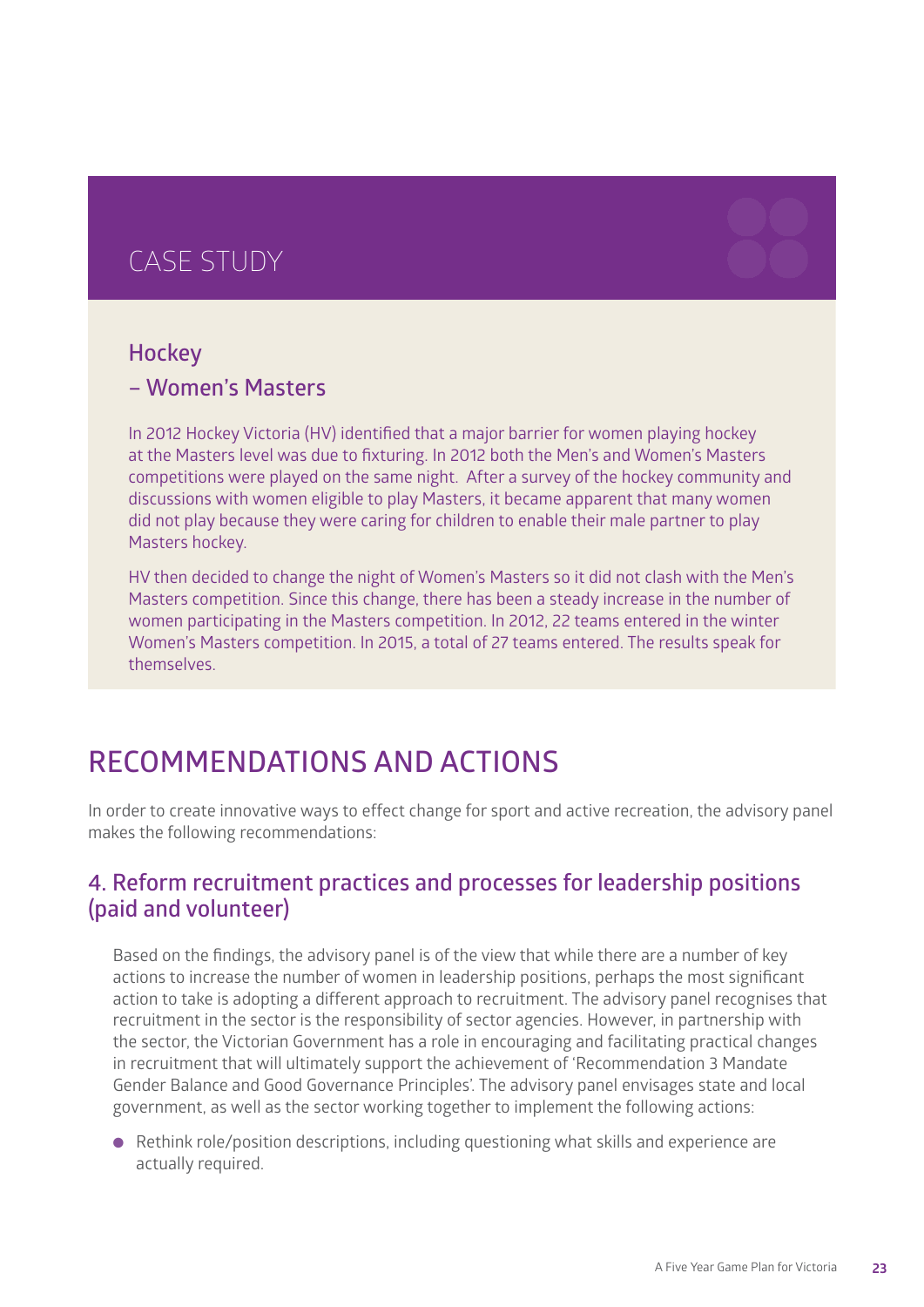- Think about new and different ways to identify candidates, such as tapping into women's networks, using social media and using only recruiting services that also help develop potential female candidates, for example, CV preparation, interview practise and assembling a significant pool of capable females to put forward for leadership vacancies.
- **.** Encourage organisations to offer flexible working arrangements and to share case studies about practical examples of how this can work.
- **.** Invest in training for CEOs and senior executives (Ambassadors of Change) around diversity on recruitment, creating shortlists with a better gender balance and how to advocate for more women in leadership positions.
- **.** Establish nominations committees and insist on equality among, and a diversity, of candidates.
- l Ensure that cultural issues are taken seriously and that when women are appointed to boards and committees, the environment is inclusive and welcoming.
- **.** Increase efforts to create and promote pathways for female leaders. There needs to be a clear road map in place to facilitate career growth for women. For example, an administrator career map could be created for easy understanding of the opportunities in sports administration (equally for board and committee roles).

#### **5. Enhance participation choice and improve how opportunities are marketed**

Based on the findings, the advisory panel is of the view that continuing to support and nurture innovative practice is essential to not only increase female participation but also to improve the experience of women and girls when they do participate.

Consultation with leaders in the sector indicated strong support for continuing to build the supply side of the participation equation, by creating improved participation opportunities. The sector should be encouraged and supported to innovate. The following actions would support the development, delivery and promotion of improved choice. Again, the advisory panel envisages state and local government, as well as the sector working together to implement the following actions:

- **•** Ask women and girls what they want in a sport and active recreation activity.
- **.** Develop, promote and mainstream modified forms of traditional sport offerings, including social sport alternatives and active recreation opportunities so that they are readily available, equally promoted and recognised across the sector and appeal to women and girls.
- Explore options for improved support to address barriers created by cost and caring responsibilities (for example availability of childcare, avoiding scheduling sport at times that are likely to clash with caring responsibilities, payment options or subsidies, other ways to reduce cost such as reviewing uniform and equipment requirements).
- **.** Introduce greater flexibility regarding the level of time commitments, particularly for training.
- **.** Encourage a flexible approach to thinking about the rules, participation requirements and coaching methods that currently don't adequately account for female needs, including attitudes and motivations such as the reasons women and girls participate as well as the physiological differences between females and males.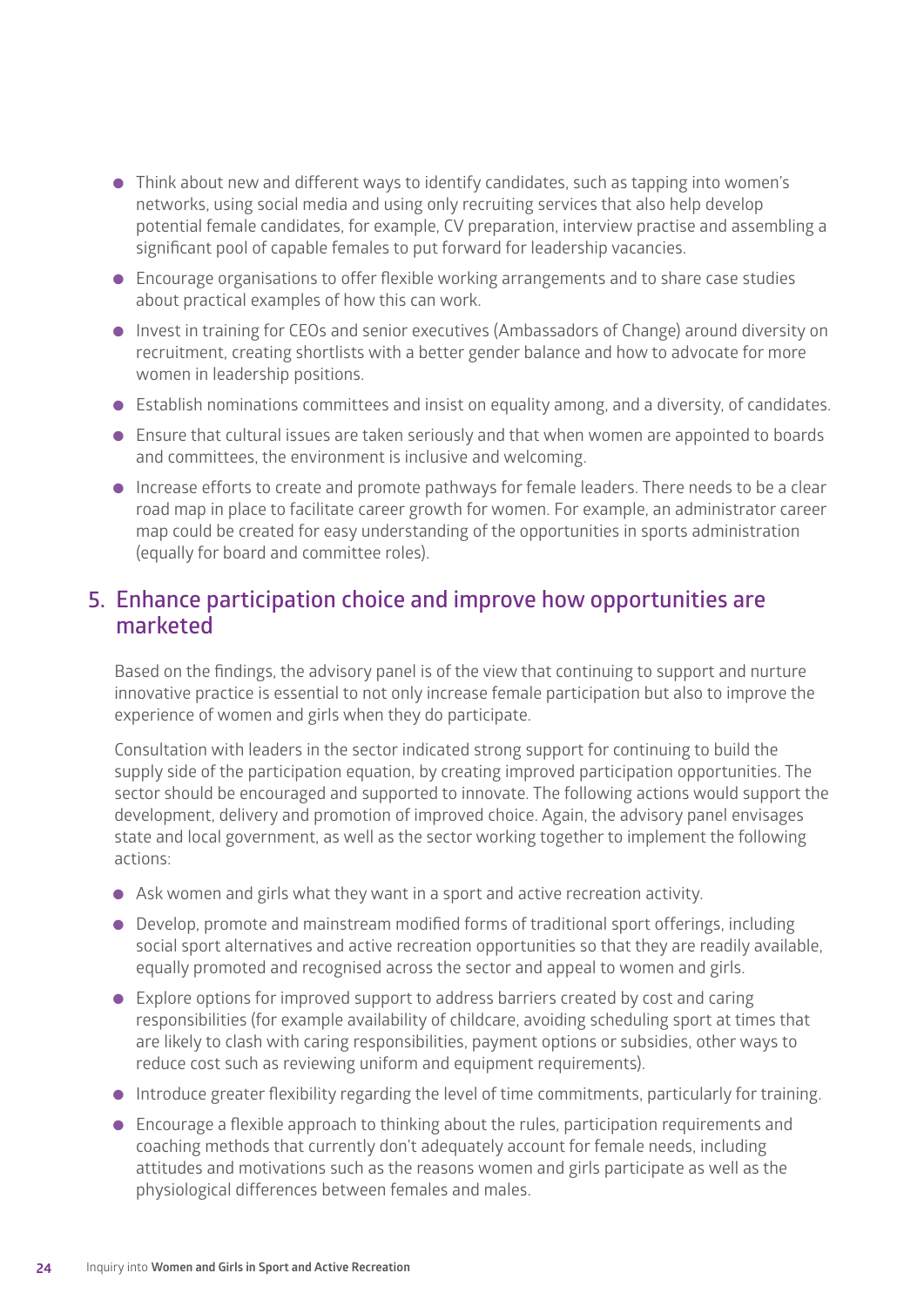- $\bullet$  Encourage greater sharing and learning across the sector the development and sharing of clear, replicable case studies and examples of how to do things differently.
- **.** Consider, in all promotion or marketing of opportunities, the style, language and images to be used in marketing to overcome the negative stereotypes some women associate with sport and particularly the way it is traditionally marketed and promoted. The creation and distribution of a simple style guide could assist in this endeavour.
- **.** Use social media to target young women in particular (for example the Sport England campaign, This Girl Can). More effort is needed to normalise women and girls in sport and active recreation – as participants, coaches, officials, administrators, and heads of sporting organisations.
- **.** Create targeted education/awareness programs explaining the role that supportive family, friends and school can play to ensure females stay involved and active, focussing delivery to childhood educators, schools, the Australian Council for Health, Physical Education and Recreation (ACHPER) and community groups.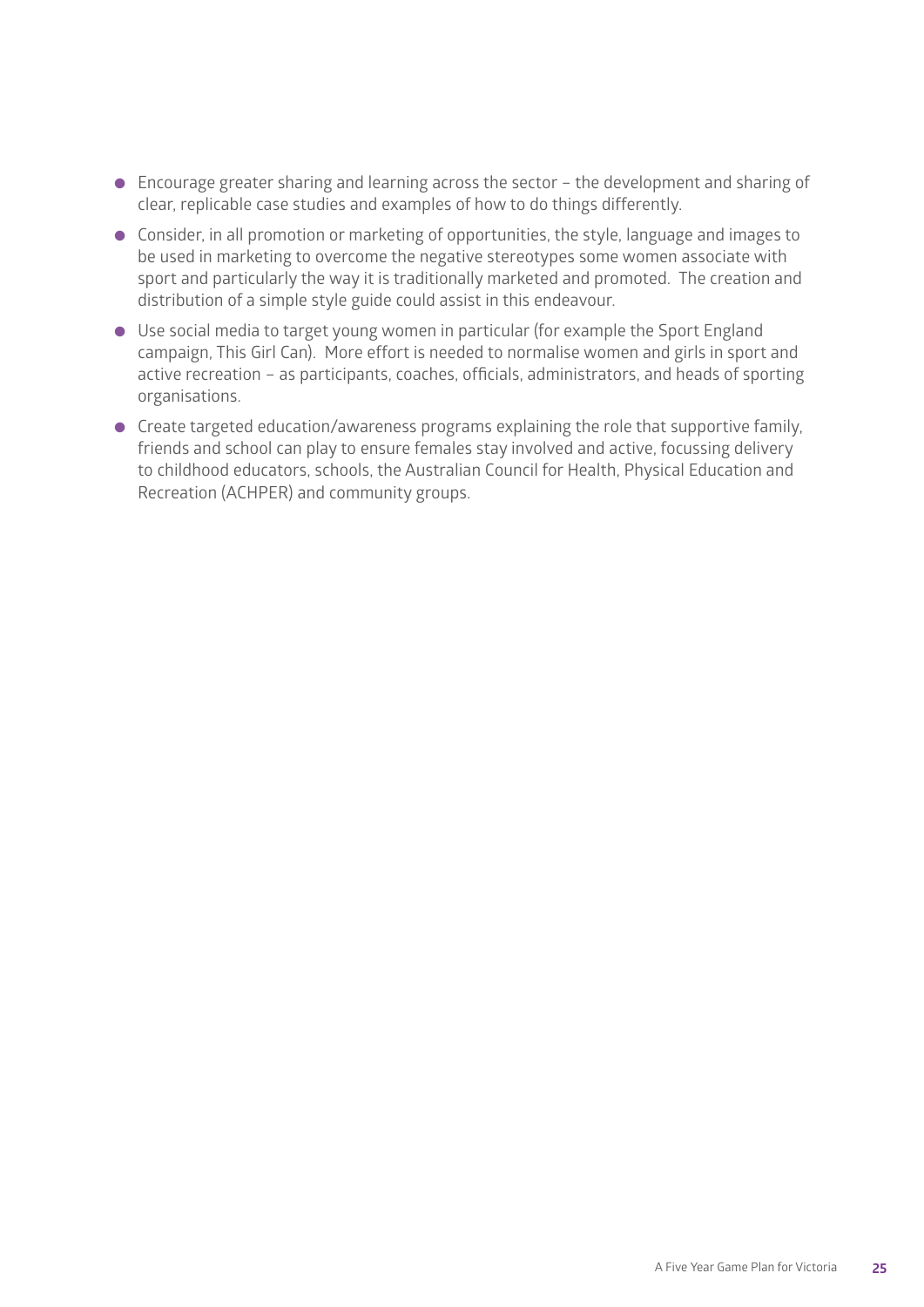# Change the environment

Changing both the cultural and physical environment is fundamental to achieving sustainable outcomes.

#### The cultural environment influences the way people think about and act towards each other. It not only affects the 'tone' of relationships but also the outcomes of interactions.

The advisory panel heard from many people who spoke about the lack of respect shown to women and girls as participants and as leaders in sport and active recreation. There was a strong consensus that the absence of respect was a root cause of gender inequality.

Adopting a new way of thinking – not how to assist women to fit in to the existing environment but how to change the environment so that women and men are given equal opportunities to lead and participate and so that they are equally valued for their involvement – is vital to changing the cultural environment.

The advisory panel recognises that sport not only plays a role in influencing broader culture but that it is also a reflection of the broader culture. Changing the broader cultural environment involves work which goes well beyond the terms of reference of this Inquiry.

However, the advisory panel heard examples of local actions in sport and active recreation that did change attitudes and behaviours. The catch cry think global, act local, while originally in a different context, has resonance.

Education and training also plays a role in building an environment where respect is developed and demonstrated through the way people think, talk and act every day.

#### **Leadership development**

Driving change in both the cultural and physical environment of the sport and active recreation sector is critical to developing leadership opportunities and ensuring that potential leaders, and those in leadership positions, continue to grow and develop. It is about setting up an environment where changing attitudes are encouraged and new habits are established.

More support is needed for all sector organisations to be genuinely and consistently welcoming and inclusive of girls and women in all roles.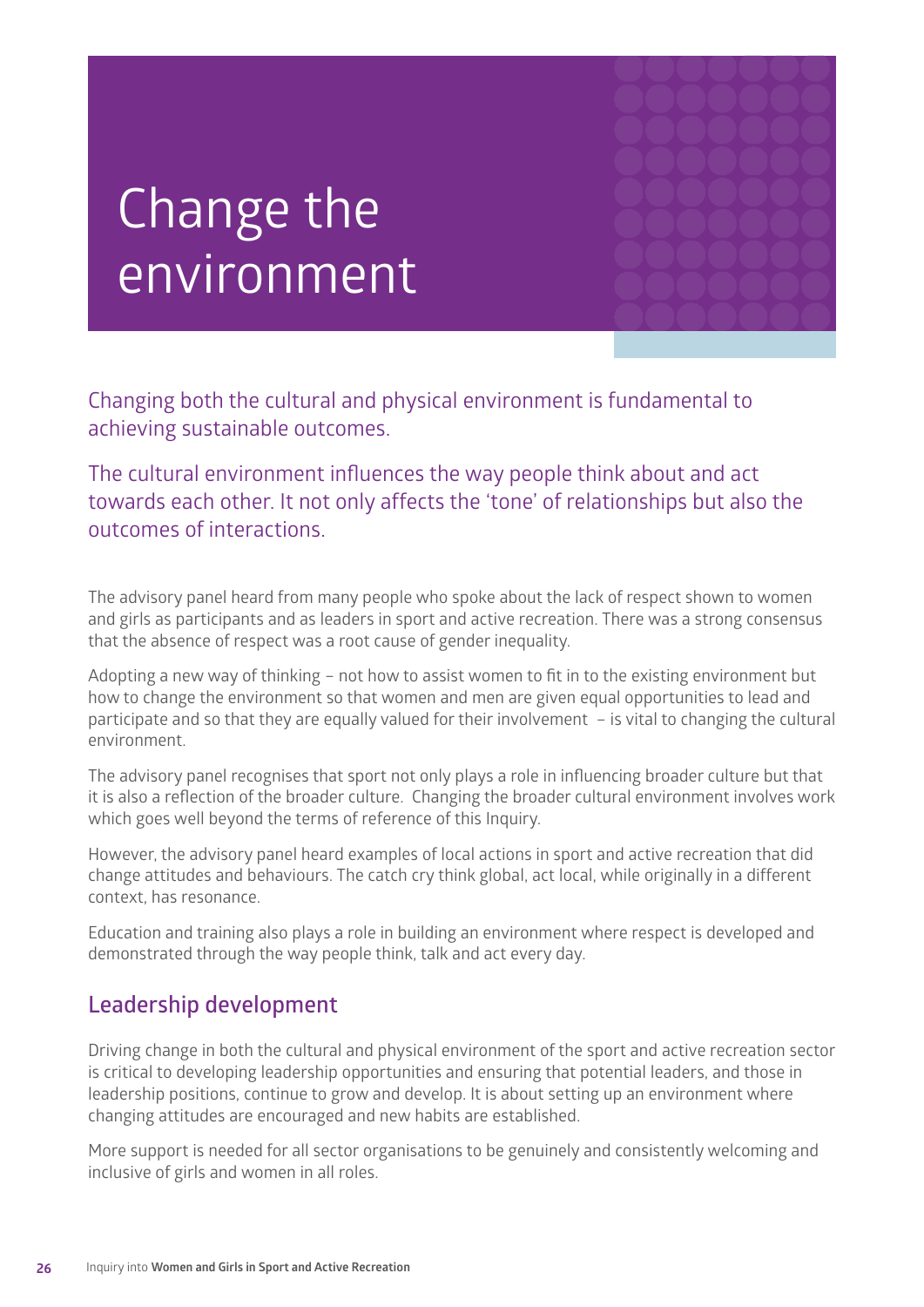In many cases, changing the environment to ensure greater gender equality in leadership roles may require not just cultural change (through addressing unconscious bias, gender discrimination and gender stereotyping), but practical modifications to policies and processes, such as board meeting procedures or flexible working arrangements.

### CASE STUDY

#### **Women Take the Lead program**

#### **– Motorcycling Victoria**

Motorcycling Victoria is working to increase the number of women in leadership roles within the motorcycling community. To achieve their goal, they realised that they needed to change the cultural environment, to empower and to enable women participating in motorcycle sport to feel comfortable as leaders.

The Women Take the Lead Program (WTLP) initiative was designed to enable female participants in the program to gain new insight into the leadership and career pathways available to them in motorcycling.

Training included a personality assessment, so individuals could understand themselves better, imparting knowledge about 'good practice' administration, communication techniques and approaches, strategic and tactical planning for implementation, and exploring the leadership opportunities within the sport. Participants were paired up to be a part of a mentoring relationship where they took turns mentoring each other.

Many of the women reported increased feelings of confidence, not only participating in their sport, but in their everyday lives too. Two of the participants have applied to be board directors at different motorcycle sporting organisations and one was successfully appointed to the Motorcycling Victoria Board this year. The board is hopeful that a number of the other participants will take up leadership roles in the future as a result of the program.

Motorcycling Victoria reports that the outcomes have exceeded their expectations, with immediate impact after only four sessions.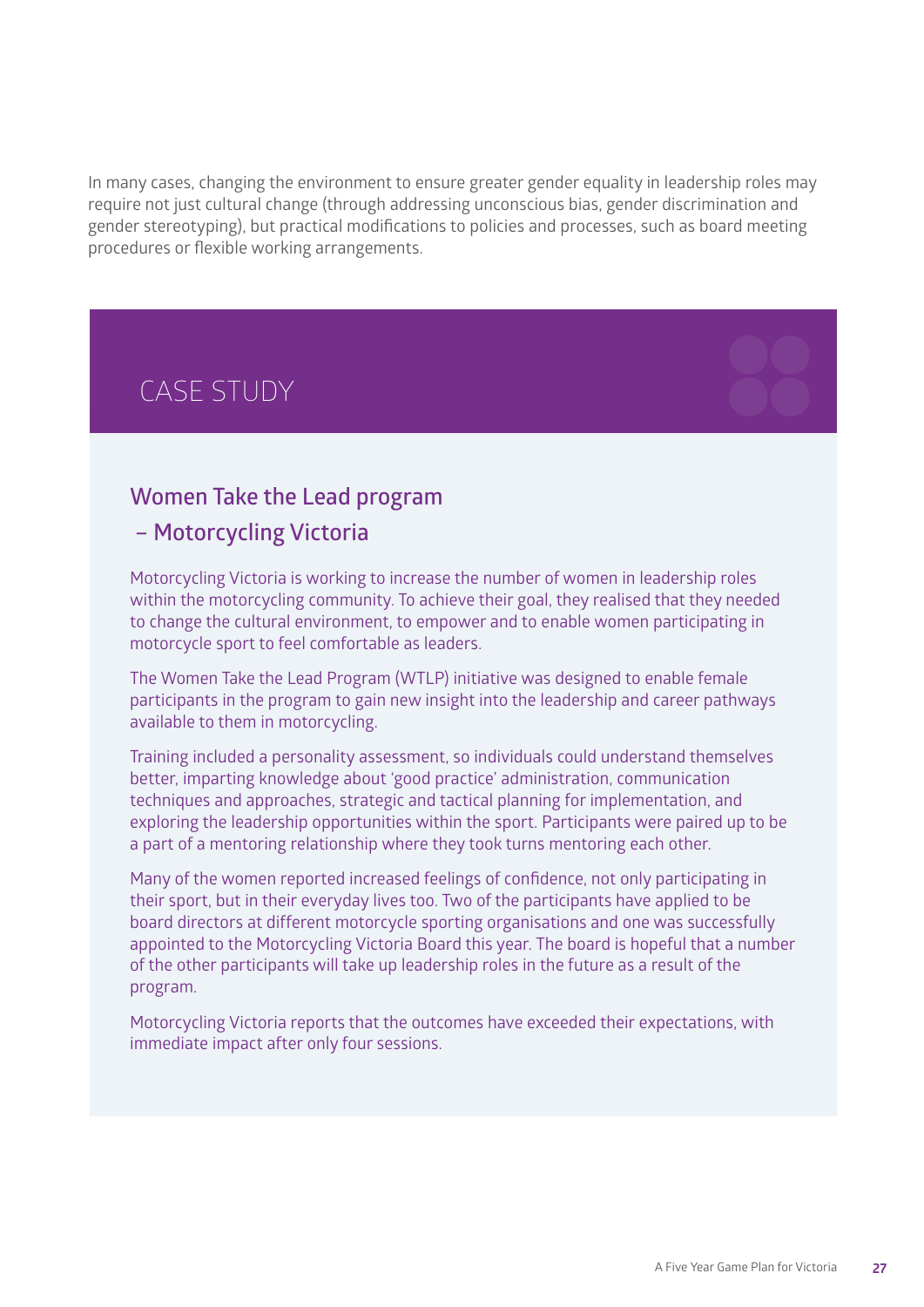### CASE STUDY

#### **Respect Gender Project – YMCA Victoria**

Recognising that workplaces often demonstrate the sorts of norms and attitudes that need to change in order to build an equitable and respectful society and that women continue to be significantly underrepresented in senior leadership roles in most organisations, YMCA Victoria wanted to be proactive in supporting gender equity.

In 2011 YMCA Victoria entered into a partnership with the Victorian Health Promotion Foundation (VicHealth) and The Australian Research Centre in Sex, Health and Society (ARCSHS) at La Trobe University to implement an innovative health promotion project. Y Respect Gender was a three year project that aimed to implement a variety of actions within the workplace of YMCA Victoria to address the social norms and attitudes that contribute to violence against women.

Some of the key actions taken by YMCA Victoria in delivering Y Respect Gender were:

- Four YMCA centres were engaged as Y Respect Gender pilot sites and used an actionlearning approach to develop local actions to build their culture.
- **.** Information was provided on YMCA Victoria's expectations for staff and relationships included in the central induction process.
- **.** Senior women were actively engaged with the project team.
- **.** Gender audit of policies was conducted and amendments made to some policies and procedures to strengthen support of gender equality principles.
- Training and presentations on understanding gender, gender stereotyping, and gender equality provided for staff groups at pilot sites and other YMCA centres, at manager forums, regional leadership meetings and other leadership gatherings. Training focused on awareness raising and also on building capacity of managers at all levels to implement change.
- Marketing and regular e-newsletters, articles and material that encouraged equal and respectful relationships.
- **Y Respect Gender Project Coordinator engaged with senior male staff on a regular basis,** including CEO and executive officers, to affect capacity building for their sponsorship of women's leadership.

This project resulted in a shift in the culture (particularly at pilot sites) which was characterised by a greater openness to conversations regarding gender norms and stereotypes, and a greater awareness of areas for change including an ongoing commitment to respect in the workplace at all levels of the YMCA.

The project has created an environment in which individuals in workgroups can discuss issues and find creative ways of addressing concerns about gender and equity.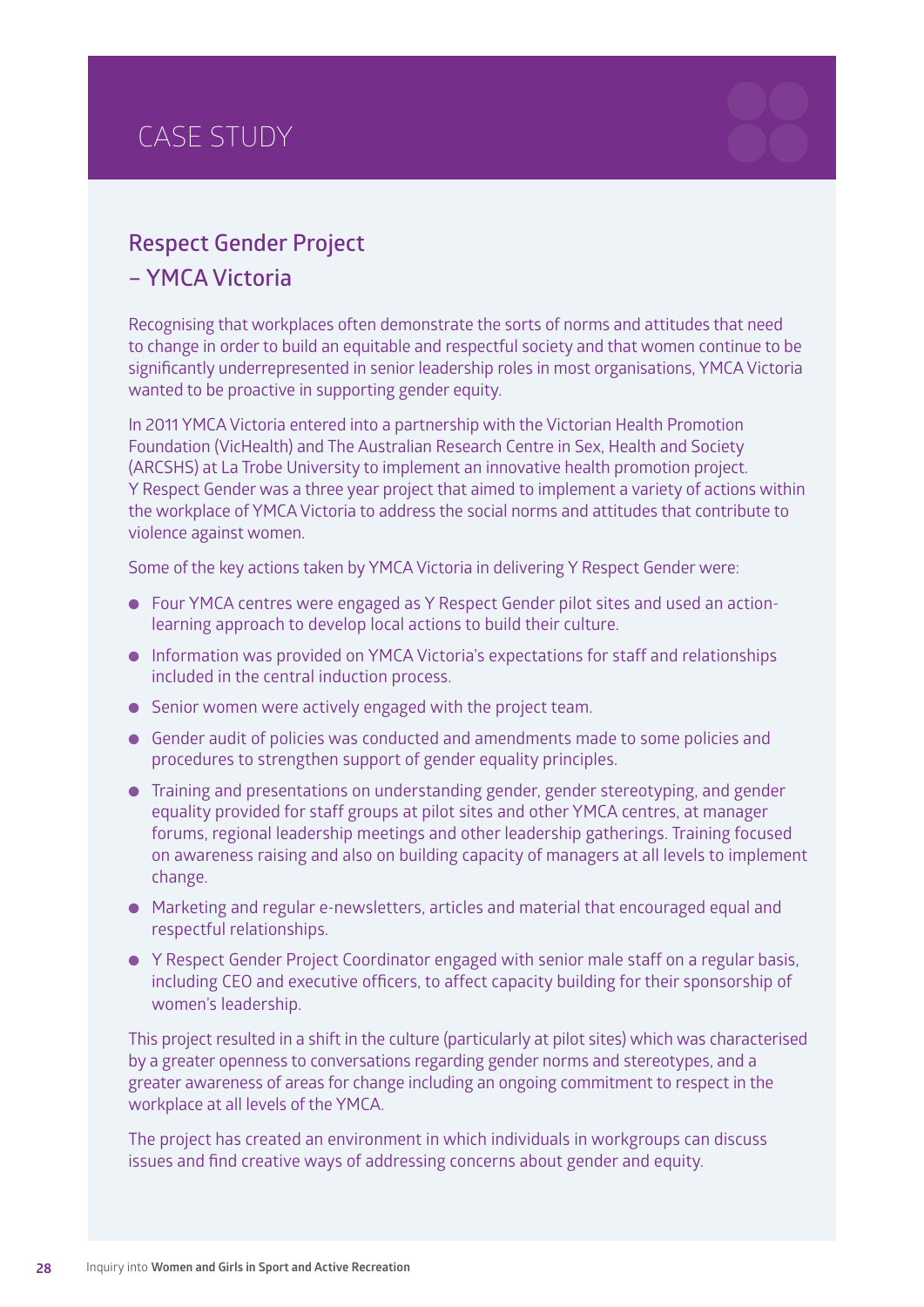#### **The grassroots participation environment**

The consultations provided many stories about female teams and individual athletes not receiving equal access to playing spaces, training venues and other resources (for example coaches and equipment). Even when women and girls received access to the best quality facilities, they were often scheduled at the worst times like late night or early mornings. Entrenched attitudes influence resource allocation and the creation of opportunities. First, appropriate resources and opportunities for women and girls need to exist, and then women and girls need to be empowered to access them.

The provision of high quality sport and active recreation facilities is critical to supporting existing (and growing more) participation opportunities. All tiers of government, the sector itself and the community have a role to play in the planning and funding of sporting facilities.

At the grassroots level, the advisory panel heard that there is often a lack of understanding and awareness of what factors actually contribute to the engagement and disengagement of girls and women in sport and active recreation settings. Therefore, the challenge of retaining female participants remains. The keys to achieving equitable outcomes include:

- $\bullet$  creating an awareness of the causes of gender inequalities in the sector
- educating administrators and other decision-makers about creating genuinely inclusive club environments
- **.** understanding that resource allocation (i.e. the provision of appropriate facilities for females to participate) needs to be a priority to support change
- **.** working with and supporting clubs, leagues and associations to make changes to these local environments is essential.

The advisory panel is aware that many local government authorities are now taking a proactive approach to facilities allocation to drive a change of approach by sporting and active recreation clubs and to help ensure greater gender equity in the provision of participation opportunities. More needs to be done to ensure that this is a universal approach and that good practice is shared and replicated.

The advisory panel noted the importance of the Victorian Government's \$10 million investment in Female Friendly Facilities Program, as well as other similar investments made by the state and local governments.

#### **The high performance participation environment**

The high performance participation opportunities in Australia for female sports people to achieve a full time paid playing career are more limited than the opportunities available to men. Regardless of skill and career attainment, many female elite athletes struggle to receive equitable recognition and remuneration. The advisory panel noted that the choice of sport was also a contributing factor regardless of gender, overall, gender played a significant role in recognition and pay outcomes.

The advisory panel acknowledges that there have been improvements made in some sports and some events in recent years, but nevertheless this remains an overall issue for sport.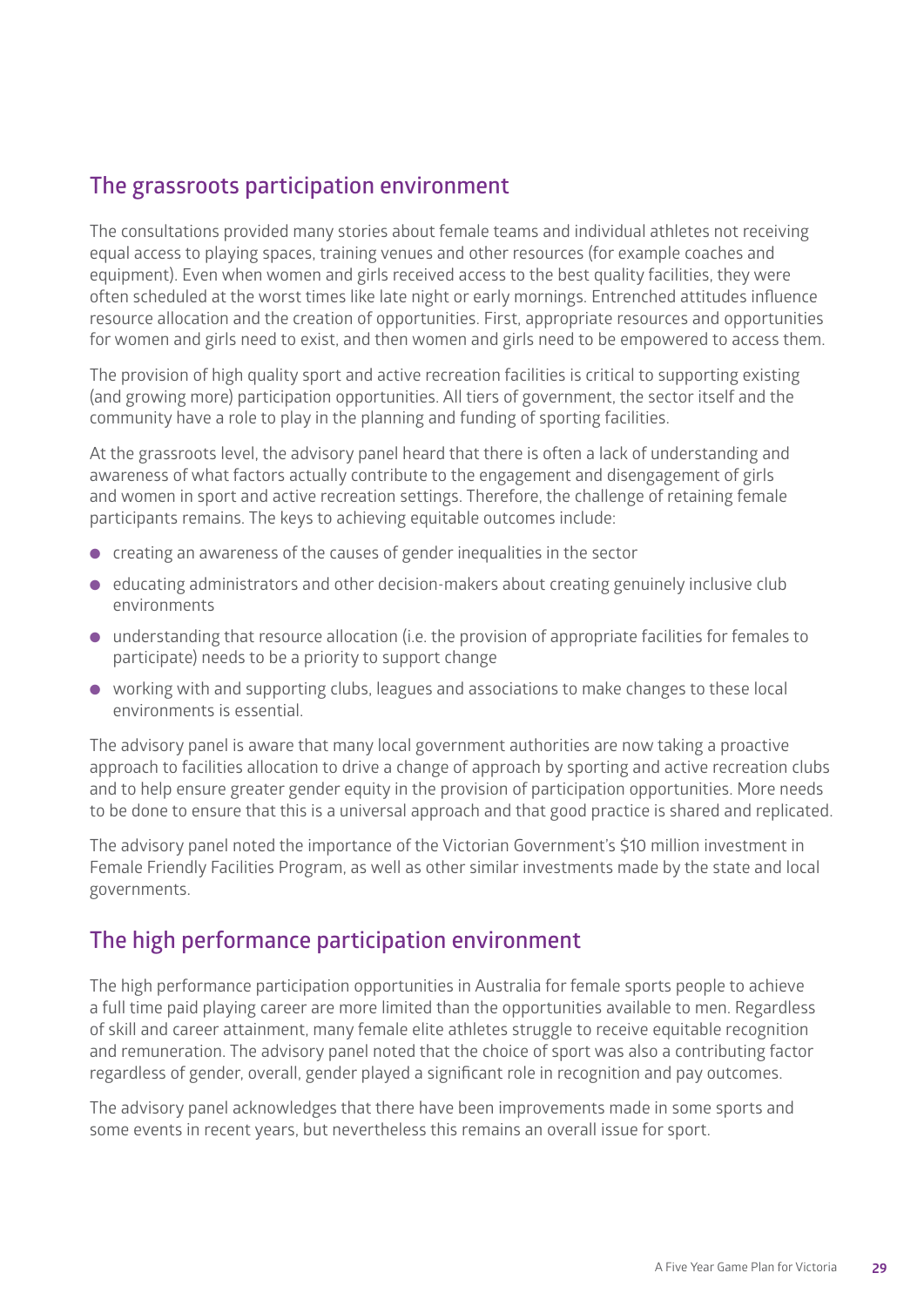### CASE STUDY

#### **Female Facilities Community Campaign – Bayside City Council**

Bayside City Council has identified that the lack of existing facilities that support female participation is a significant issue for them.

Bayside has 27 sporting pavilions, 50 sports clubs, 1300 teams and 20,000 club members – and a very high rate of participation in physical activity (compared to rest of Victoria). Yet 80% of these pavilions predate 1960 and 96% of sporting pavilions do not have appropriate change facilities for women.

Bayside City Council introduced a community campaign, (coinciding with the Bayside Leader and the Leader community papers also running their own similar campaign 'The Grass Ceiling') which promoted stories of inadequate sporting facilities affecting participation of women and girls in physical activity.

The success of the campaign has been the raising of awareness - for councillors, for council staff, for community members, and for community club administrators - of the current state of facilities for women and girls to participate in sport and active recreation, and the affect inadequate and inappropriate facilities has on welcoming and including females equally.

Awareness of the issues has made it easier for conversations to occur within council about planning the development of facilities and how funds are to be allocated, as well as within clubs about how they allocate the limited resources that they have to ensure female participation can be supported.

Bayside City councillors now recognise the need to support female participation through provision of appropriate and quality facilities. They have reinforced these views by agreeing to bring forward some planned facility improvement projects, specifically those projects that were believed to have the greatest impact on female participation (both in male-dominated activities, and where there is existing great demand for the activity from females).

Upgrading sporting infrastructure at the grassroots level will enable more women to participate in sport. Better facilities send a strong message that women and girls are welcome at the clubs. "These type of improved facilities helps our girls feel welcomes into the club, and feel like they have a place here" – Club President, East Brighton Vampires Junior Football Club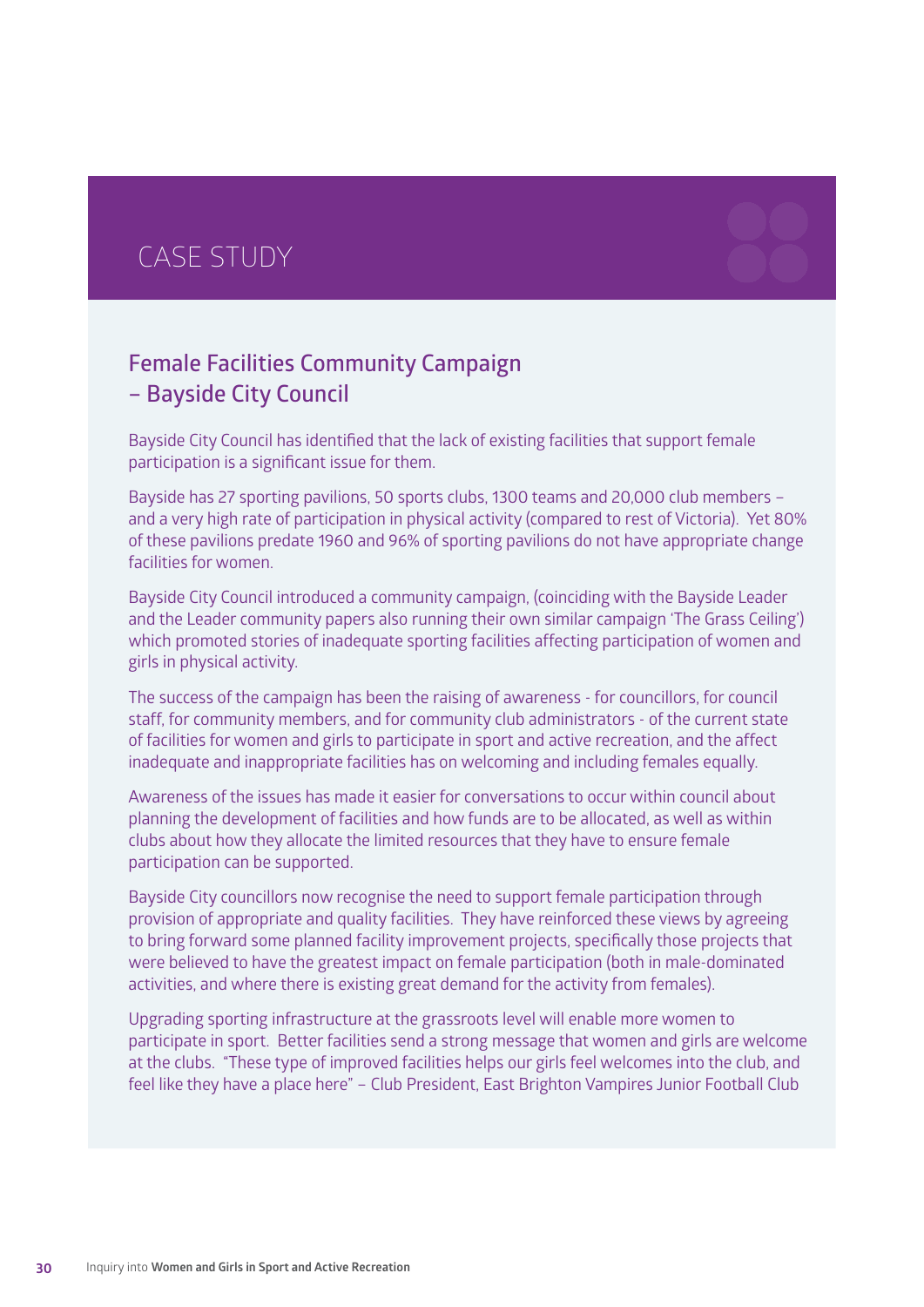## **RECOMMENDATIONS AND ACTIONS**

In order to create change in the cultural and physical environment for sport and active recreation, the advisory panel makes the following recommendations:

#### **6. Deliver female friendly built environments and equitable facility usage policies**

To achieve the equitable provision of, and access to, high quality female friendly sport and active recreation facilities, which will support existing and new participation opportunities, state and local government, as well as the sector must work together to implement the following actions:

- $\bullet$  Ensure that the built environment is appropriate by applying universal design principles and other good design considerations.
- **.** Encourage facility owners and managers to review access and usage policies to ensure females have a fair share of access to the highest quality facilities at the best and most popular times. Usage policies need to consider not just competition time, but training times, and the distribution between traditional competition and other participation opportunities, as well as different sports.
- $\bullet$  The advisory panel acknowledges that there are already a number of local government authorities (the primary owners of community sport and active recreation facilities) that are already active in developing policies, strategies and audit tools to address access and use. Facilitating a universal adoption of these practices will drive change further.
- Address safety issues. There has been work over many years by local government on effective built environment design principles to reduce crime and improve sport and active recreation environments, which are often isolated places at night and during other off peak usage periods, should be regularly assessed to address safety concerns.

#### **7. Build an enabling environment through education and training**

Changing the environment involves education and training. State and local government, as well as the sector must work together to implement the following actions:

#### **Leadership:**

- **.** Develop skill and cultural capability for existing leaders, at grassroots and in peak organisations, through the delivery of training and education focussed on leading cultural change, creating welcoming and inclusive environments, recognising and dealing with unconscious bias, good recruitment practice, and governance issues.
- l Deliver regular sector-wide conferences and workshops on relevant topics such as the need for gender diversity, gender respect and participation, and provide an opportunity to share success stories.
- **•** Strengthen existing female leadership programs and training and provide other professional development support opportunities to women in the sector (for example, through mentoring and connecting aspiring female leaders with the Ambassadors for Change program - see recommendation 1).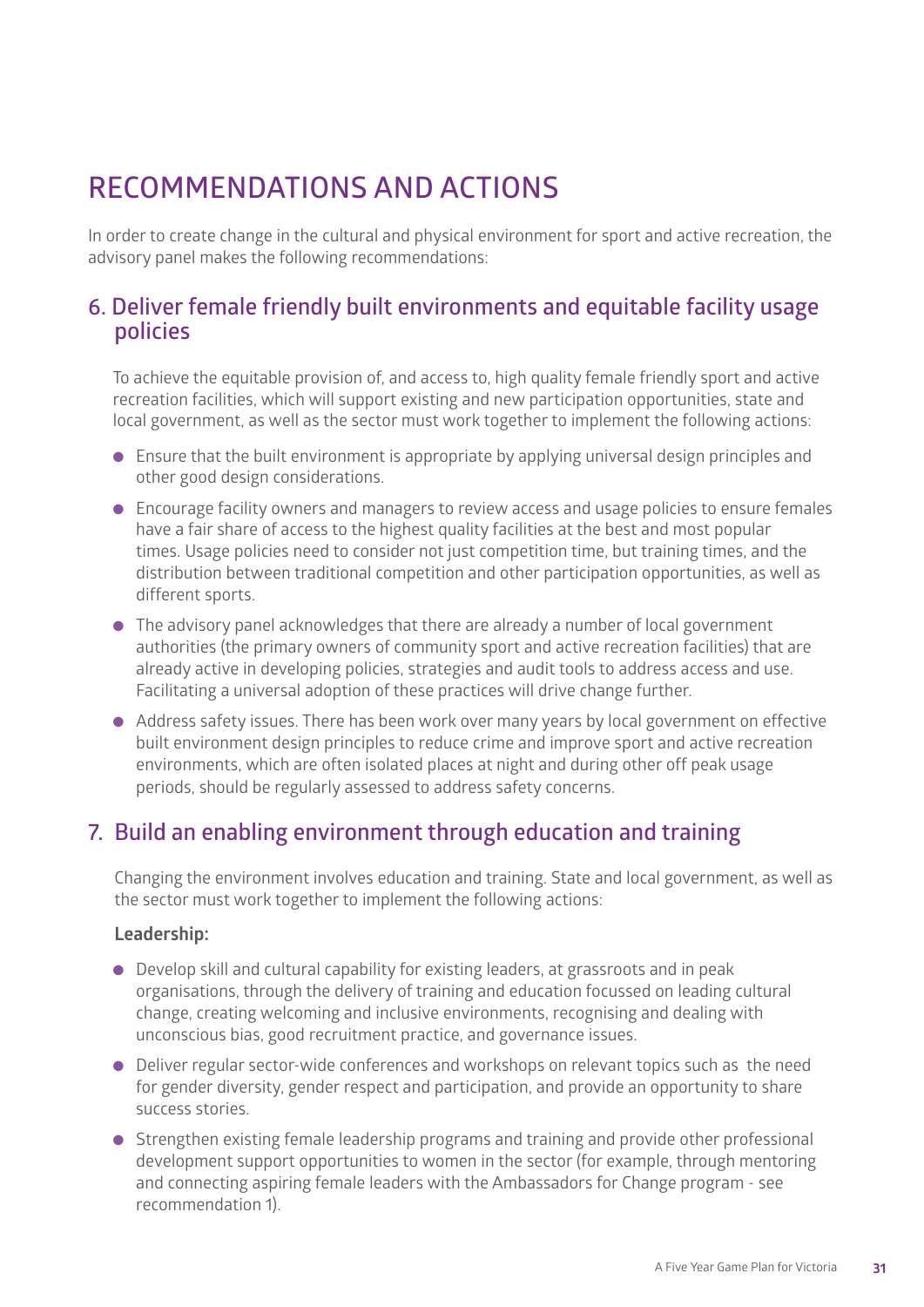- Develop a Victorian scholarship program to help aspiring leaders access development opportunities they might not otherwise be able to afford such as the Australian Institute of Company Directors' course, other similar high profile governance and leadership professional development opportunities, or advanced coaching or officiating courses to increase women in the senior ranks.
- $\bullet$  In partnership with the education sector, develop opportunities to support leadership pathways in schools and universities for young women.
- **•** Develop opportunities for women to experience leadership via a sector wide secondment scheme.

#### **Participation**

- $\bullet$  Review and influence coaching education with the intention of building awareness of the barriers to female participation as well as providing options for addressing those barriers from a coaching perspective. This would include coaching psychology, as well as different coaching methods to address physiological differences.
- **.** In collaboration with the education sector, establish strategies and resources to improve delivery of the curriculum for physical education teachers and sporting programs in schools with the aim of improving the physical literacy of girls, which could result in lifelong participation in sport and active recreation.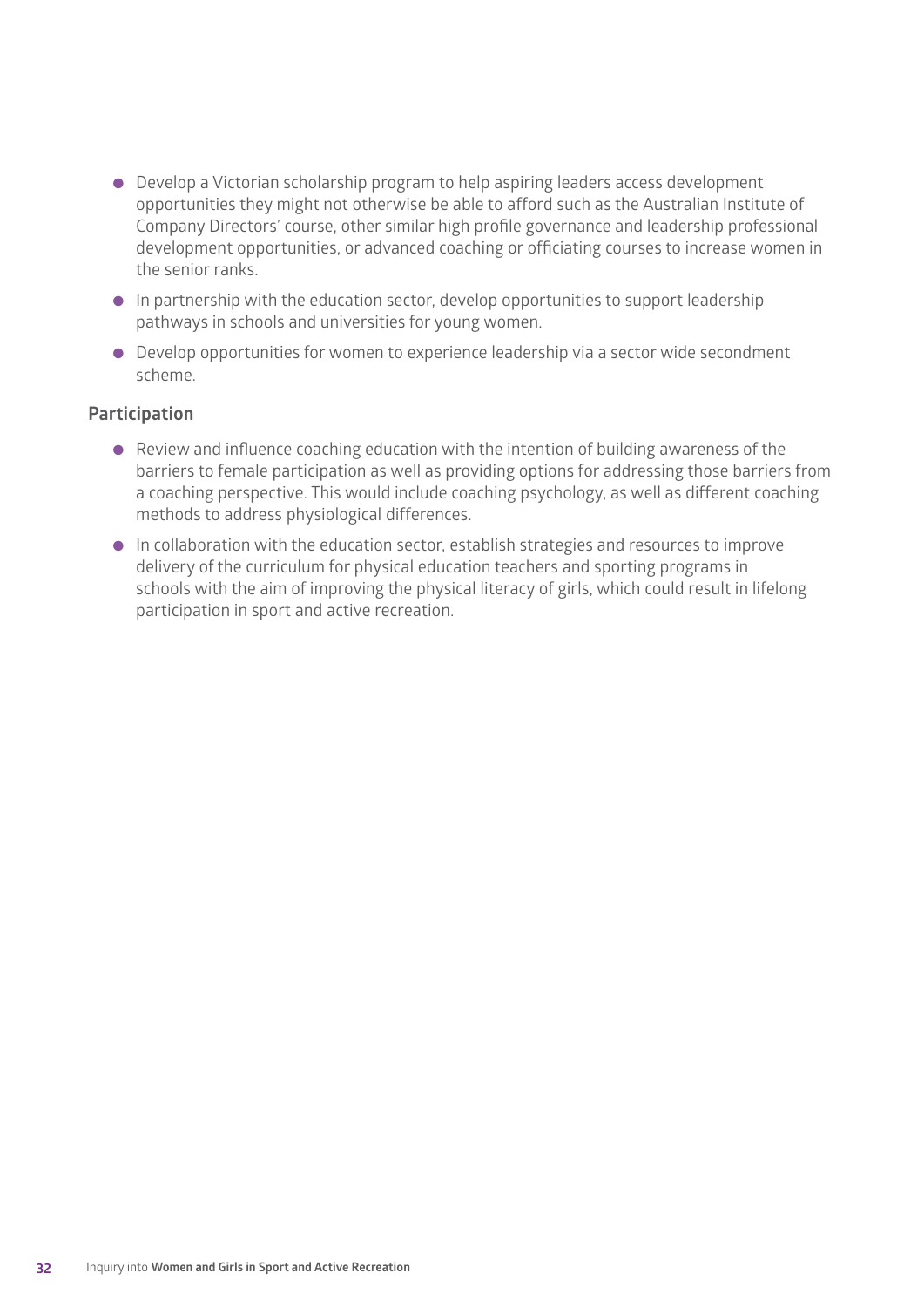# Showcase achievement

For women, as with anyone, it is a case of 'you can't be what you can't see.' So the more we begin to see women working equally alongside men in traditionally male dominated industries – of which sport is certainly one – the more women will feel these careers are a valid choice.

**Elizabeth Broderick, Australia's former Sex Discrimination Commissioner**

#### **It's harder to be what you can't see**

In creating change, the importance of female role models as athletes and in leadership is significant. There are plenty of talented and capable women and girls in Victoria who are role models, but most of them are not known because their achievements are not reported. The consultations strongly reinforced that for many females, seeing other women and girls achieve in sport and active recreation is inspiring and showcases possibilities.

Showcasing what works and how to achieve success is part of building a new normal, which would increase the number of females participating in various forms of sporting and active recreation activities and holding positions of leadership in those organisations.

#### **Visible female leaders**

The 'tall poppy' syndrome is often referred to in Australia. It has an impact on the way we treat our leaders regardless of gender. There are many strong influential leaders in the Victorian sport and active recreation sector. With some exceptions, most sport and active recreation female leaders don't willingly choose to put themselves forward into the spotlight of broader public view. Those who do, often face intense scrutiny. There was a perception amongst some people who attended the consultations that female leaders are sometimes treated more harshly than men. There were a number of suggested causes of this including unrealistic expectations of perfection and unconscious bias.

Ensuring that leaders are well prepared to deal with public scrutiny is important. In this day and age, that also means dealing well with social media. If we are going to showcase success stories (and the advisory panel heard stories that are worth telling from the grassroots up to leaders in state-wide organisations) then telling those stories in the right way is essential. Preparing women and girls to be public speakers and figures is also important.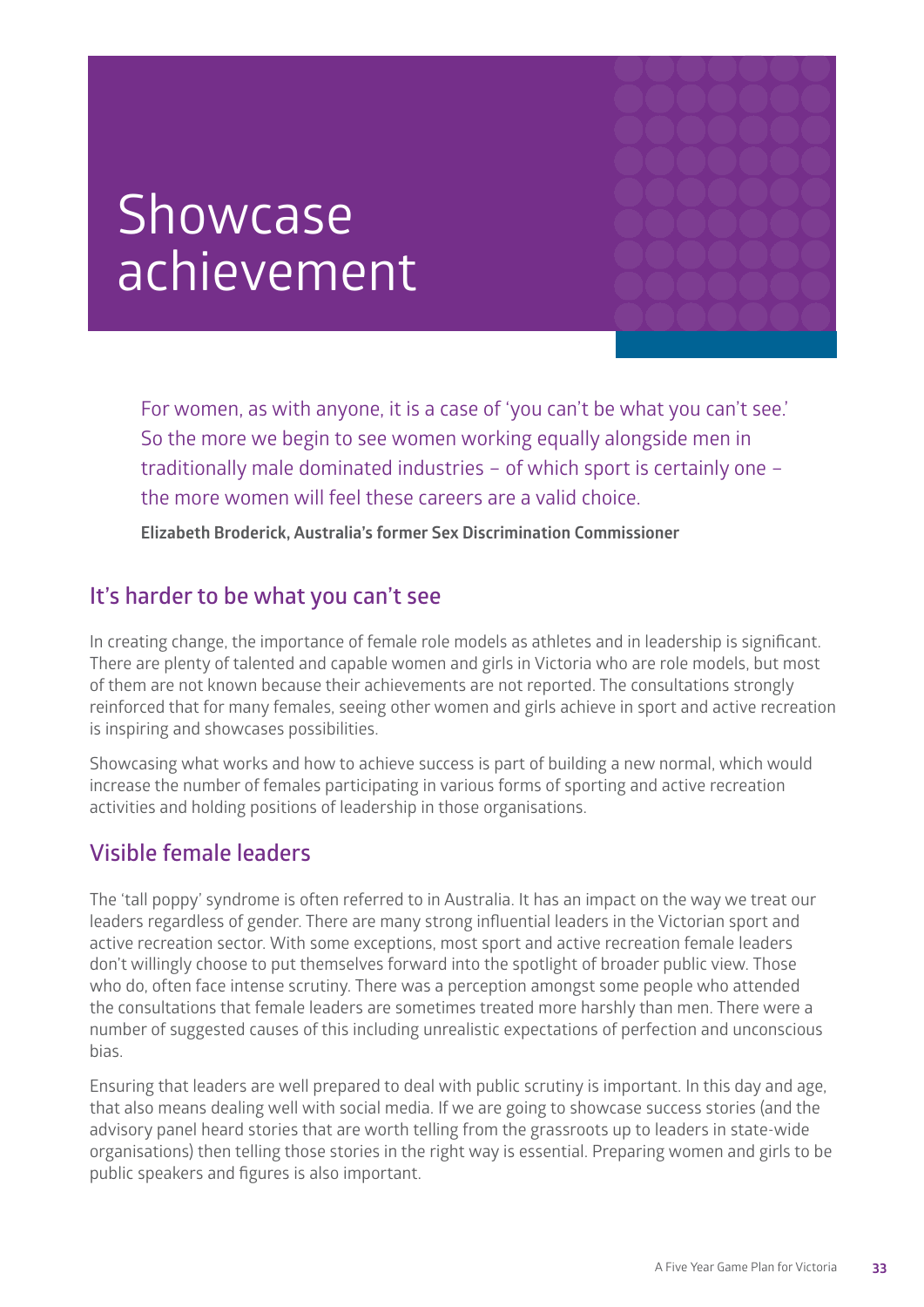Celebrating successful female leaders and increasing their visibility may involve the use of mainstream media, but may also include sector-focused newsletters, social media and awards.

Having substantially greater numbers of females visible and positively promoted as coaches, officials and leaders of organisations will create a fairer and more welcoming environment for females. This will also illustrate to society more broadly that participation and leadership opportunities in sport and active recreation should be available to everyone.

#### **Participation**

Almost universally, the advisory panel heard that there is a strong appetite for more female sport to be shown and reported on in media and for more women to be sport commentators. This supports research on the influential role media plays in showcasing female participation.

While the advisory panel's view is that media coverage of women's sport must increase if gender equity in sport and active recreation is to be achieved, the advisory panel acknowledges that there are commercial realities that need to be satisfied.

In 2015, an exhibition match of two women's AFL teams (Melbourne and the Western Bulldogs) was broadcast on free-to-air television for the first time. It drew an average audience in Melbourne of 175,000, an average of 301,000 viewers nationally and peaked at 501,000 viewers<sup>18</sup>. Obviously there is an interest in women's sport when it is well marketed, made available at accessible viewing times and presented with high production values.

This desire to see more women playing sport is contrasted with a recognised lack of media coverage of women's sport compared to men's sport and this is not significantly improving. In Australian society men's sport is more likely to be featured in print and electronic media, providing a skewed view of sport as a male-oriented activity. Women's sport accounts for 7% of the total television sport coverage and only 6% of print news 19.

The volume of sports coverage of female athletes compared to male athletes offers disproportionate exposure to male sporting activities on Australian television, despite the ongoing successes of Australian women in international sport. Coverage of women in sport made up only 9% of all sports coverage in Australian television news, while 7% of non-news television programming content was devoted to female sport. Male sport, on the other hand, occupied 81% of television news reporting and 86% of non-news programming.

Television news reports about female sports on average were 30 seconds shorter than reports on male sports. The relatively low volume of reporting and comparatively low duration of air time given to female sport, when compared to women's success and participation rates, implies that male sports are more important and deserving of attention.<sup>20</sup>

Equal recognition and promotion of female sporting teams, athletes and leaders are vital to ensure that everyone – boys and girls, men and women – gets the same opportunities to be physically active and participate.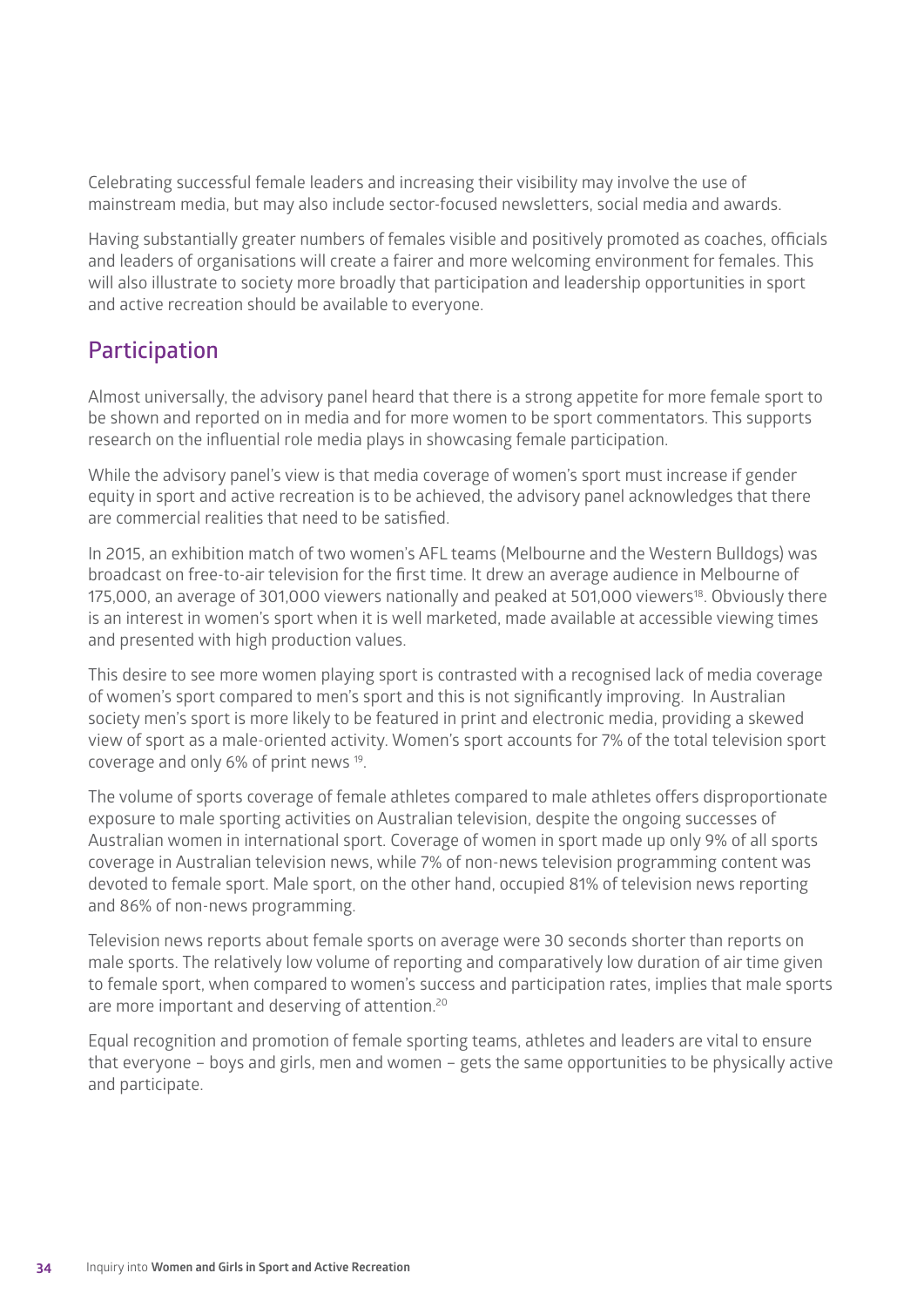### CASE STUDY



Driven by a desire to support and promote the success of Bendigo Spirit in the local community, a partnership was formed between Bendigo Spirit and Bendigo Advertiser (a key sponsor of Bendigo Spirit).

Bendigo Spirit was crowned WNBL National Champions of the 2012/13 and 2013/14 seasons and runners up in the 2014/15 season. Because of the promotion of the success of the team, the positive role models and regular media engagement within the community, Bendigo basketball's female participation grew at the local level.

The Bendigo Advertiser includes a segment specifically for the team through their website – feature articles, player interviews, match reports – and has made a point of emphasising that the team has always been given coverage because of its participation in a national competition (the highest level of competition of any sporting team in Bendigo) not because it is a female team. "When they're winning, it's easy to write about" (Bendigo Advertiser staff member).

Female participation numbers in 2013 and 2014 when Bendigo Spirit won national titles, increased by around 10%. There were roughly 100 additional females in a competition that had around 3,000 players, of which 1,000 of them were female. In previous years, before the success of the Bendigo Spirit, there was hardly any growth in female basketball participation.

This participation growth clearly demonstrates the benefits of positive media promotion and the influence of visible role models, particularly in regional areas.

While this may be a small scale example, it seems obvious that one of the keys to increasing female participation numbers is to have greater positive media promotion and greater visibility of female athletes as role models.

Every female athlete with a dream should be able to have an inspirational role model, and to have a clear understanding of how she can reach her goals.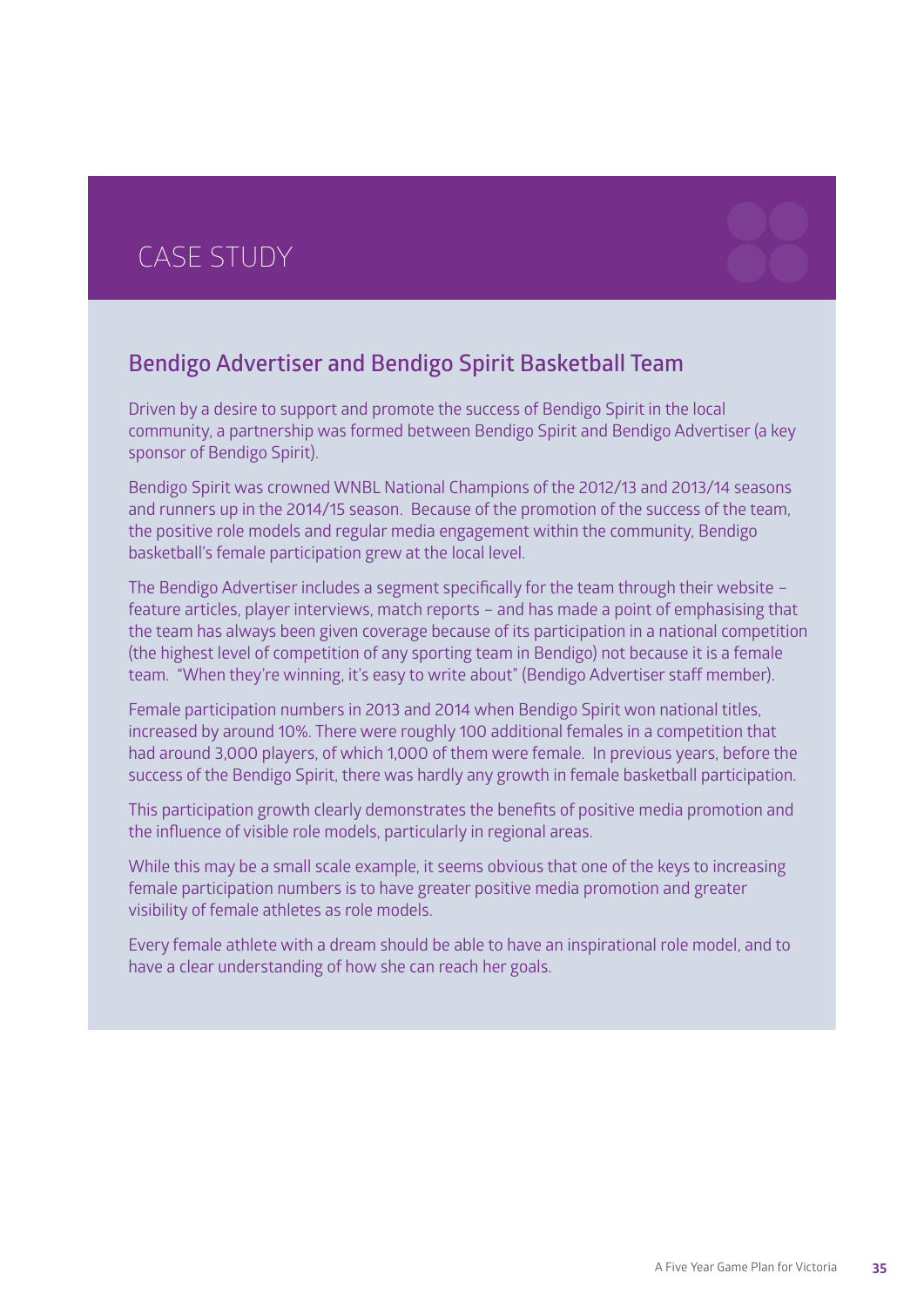## **RECOMMENDATIONS AND ACTIONS**

In order to showcase opportunities and achievement, the advisory panel makes the following recommendations:

#### **8. Showcase the pathways and opportunities through role models**

Role models are essential for inspiring change. State and local government, as well as the sector must work together to implement the following actions:

- **.** Educate and support the sector to identify females within their clubs and communities who are strong role models and highlight the value of their contribution to both the organisations and communities.
- Use a range of role models (not just elite athletes or CEOs) to create a more realistic connection with a broader audience and to showcase the diversity of women and their achievements.
- **.** Develop opportunities such as networking events, which could recognise and use role models, and provide a motivating environment for girls and women.
- **.** Promote and recognise female role models through a range of initiatives, such as:
	- Develop a Victorian Honour Role of Women in Sport and Active Recreation
	- Create a women's leadership category in the annual Victorian Government Community Sport and Recreation Awards
	- Develop a 'role model database' of females in sport and active recreation, to encourage and make it easy for organisations to find and use these individuals as motivational speakers, award presenters, etc.
- Develop a social media campaign (which could be relatively modest or on a large scale similar to the Sports England "This Girl Can" campaign) to inspire women and girls to participate.
- **•** Develop and deliver a resource to support female mentors and role models in sport and active recreation.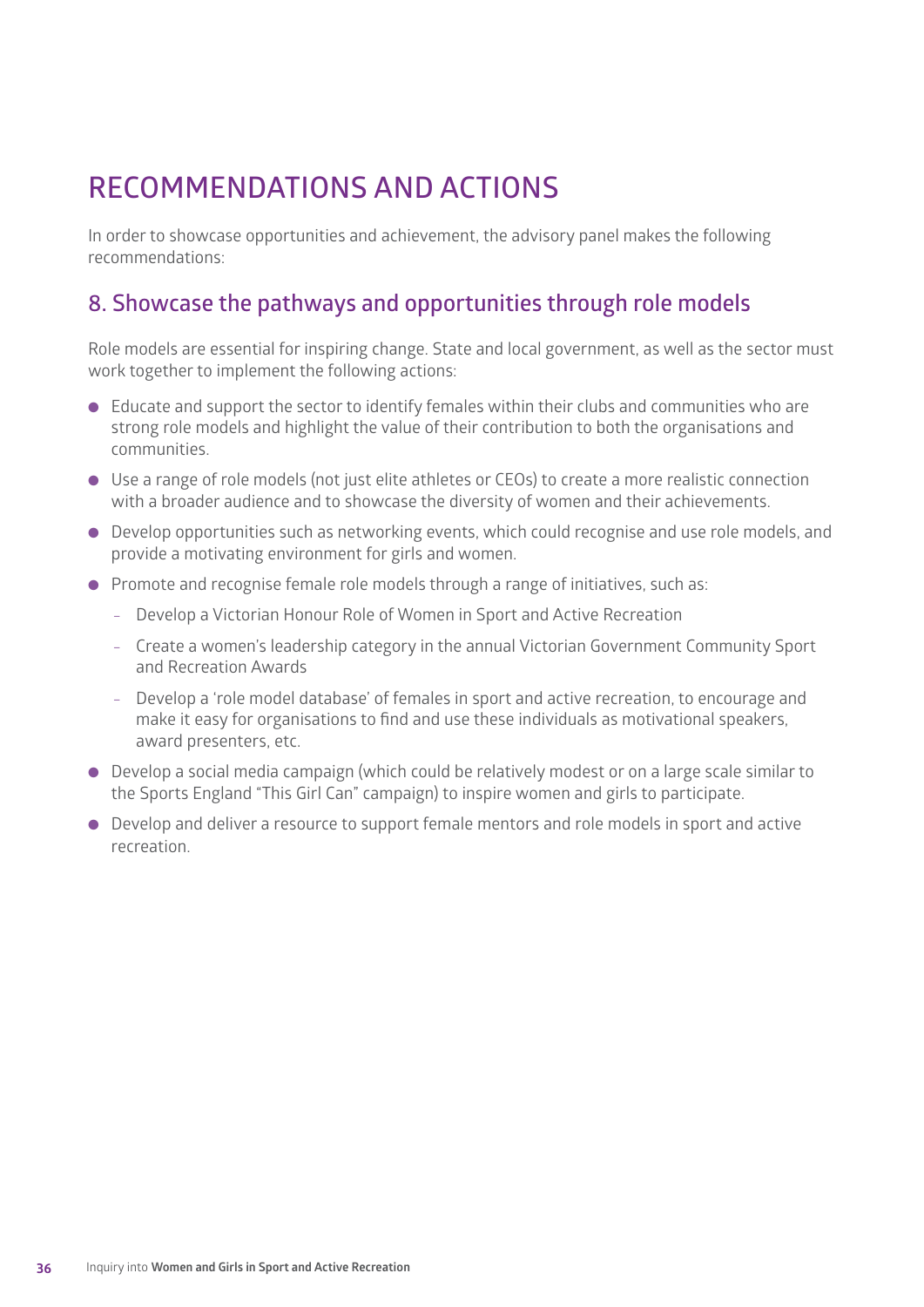#### **9. Increase the profile of women in the sports media**

The advisory panel recognises that the media is independent and will make its own commercial, programing and content decisions. However, the advisory panel is equally of the view that the media can be worked with to improve outcomes for women. With state and local government, as well as the sector taking a consistent approach, implementation of the following actions will assist in achieving this recommendation:

- The media industry should be strongly encouraged to ensure that females in sport and active recreation are equally acknowledged and their achievements celebrated across all media (social media, newspapers, television coverage).
- **.** Strategies must be developed to influence the media, such as briefing journalists, developing and pitching stories.
- Explore opportunities for leveraging government investment in major and significant events to showcase female athletes, including promotional material.
- Alternatives to mainstream media ought to be explored (social media and new streaming technologies) and local publications and publicity ought to be used to celebrate success and showcase achievements at every level.
- Shine a light on the domination of males in sport by publishing data on the level of female athlete representation in the media, including data such as perentage of prime time devoted to female sports, percentage of prime time sports commentary devoted to female sports.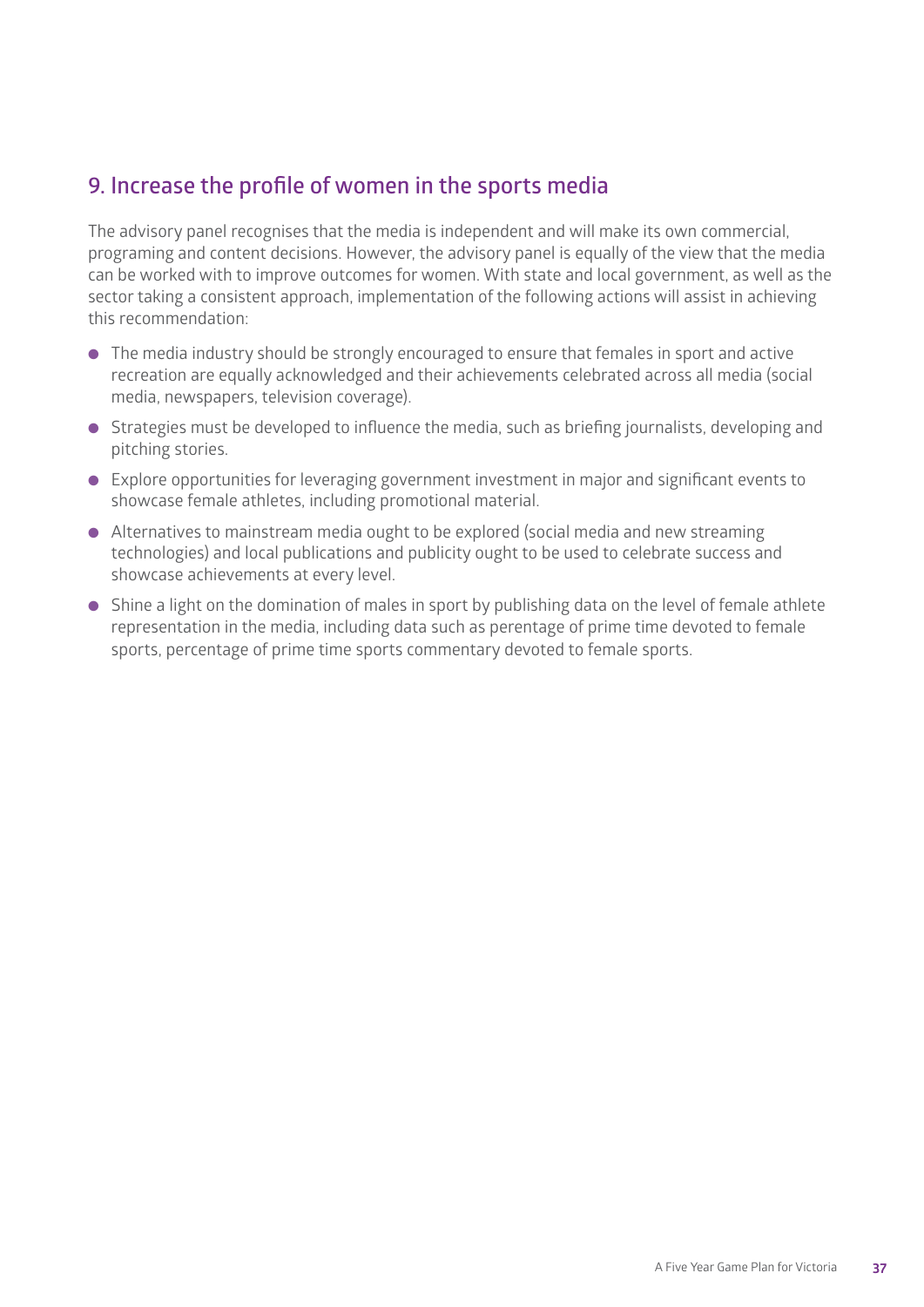

# Implementation

The recommendations and actions within this report are expected to be implemented over the next 1 to 5 years.

As with most change of this scale, commitment and tenacity are required to achieve the desired outcomes.

Success relies on collaboration between government agencies (federal, state and local), the sector and associated commercial partners including the media.

The advisory panel recommends that an implementation group be established, chaired by Sport and Recreation Victoria, and should include representatives of:

- State sporting associations and peak active recreation organisation leaders
- **·** Vicsport
- **I** VicHealth
- **.** Local government senior leaders
- The Office of Women's Affairs Victoria
- Department of Education and Training.

A secretariat to support the Implementation Group also needs to be made available.

The implementation group would be expected to develop a plan of work that would see the recommendations of this report implemented over the next 1 to 5 years. Thinking innovatively and using existing resources and budgets will be essential to the success of these changes.

This plan of work should also include overseeing the development of a scorecard to measure progress and report to the Minister for Sport.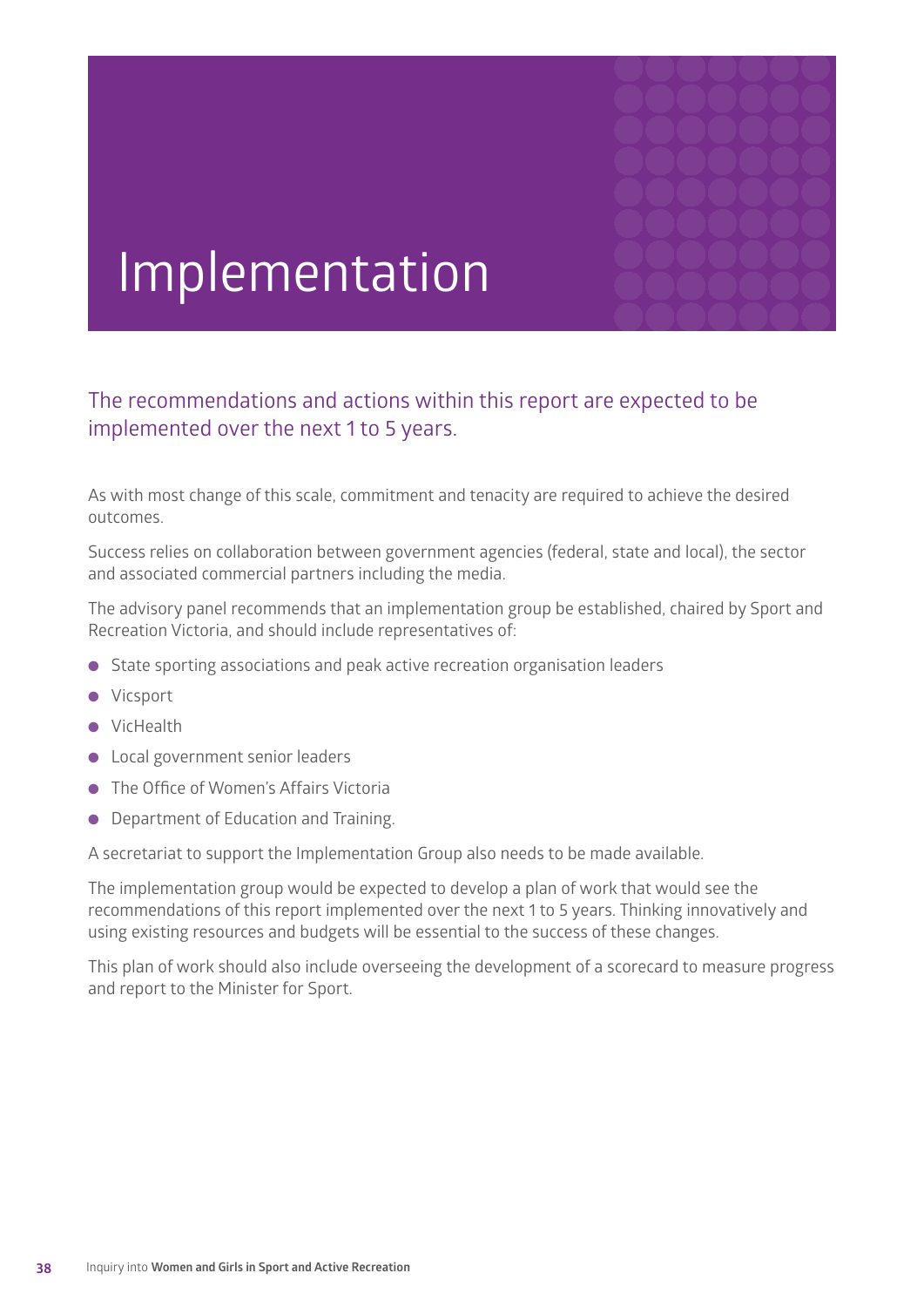# **Endnotes**

- 1 Vicsport, 2010 & 2013, 'Good Governance Project'
- 2 Diversity Council of Australia, 2014
- 3 Australian Medical Association, 2014, 'Position Statement on Physical Activity', https://ama.com. au/position-statement/physical-activity-2014
- 4 Dunn, A., Trivedi, m., and O'Neal, H., 2001, 'Physical activity dose response effects on outcomes of depression and anxiety', Medical and Science in Sports and Exercise, vol. 33, 2001, pp. S587–97, referred to by Australian Institute of Health and Welfare (AIHW), Australia's Health 2006, chapter 3, http://www.aihw.gov.au/publications/aus/ah06/ah06-c06.pdf, viewed 27 November 2012
- 5 VicHealth, 2014, 'Female participation in sport and physical activity'
- 6 Carter, N., Wagner, H., 2011, 'The Bottom Line: Corporate Performance and Women's Representation of Boards' (2004-2008), Catalyst. http://www.catalyst.org/knowledge/bottomline-corporate-performance-and-womens-representation-boards-20042008
- 7 Reibey Institute, 2011, 'ASX500 Women Leaders', www.reibeyinstitute.org.au/wp-content/ uploads/2011/10/ASX500\_Women-Leaders-2011.pdf
- 8 Putnam, R., 1995. 'Bowling alone? America's declining social capital', Journal of Democracy, vol. 6, pp. 65-78
- 9 Mandela, N., 2000, Presentation at the Laureus World Sports Awards 2000, Monaco
- 10 United Nations, 2007, 'Women, gender equality and sport', http://www.un.org/womenwatch/ daw/public/Women%20and%20Sport.pdf
- 11 Grant, H., 2014, Grants for sporting community to prevent violence against women and their children available in 2015 , Our Watch, http://www.ourwatch.org.au/News-media-(1)/News-Media/Grants-for-sporting-community-to-prevent-violence
- 12 Australian Sports Commission, 2013, 'Mandatory Sports Governance Principles'
- 13 Claringbould, I., & Knoppers, A., 2008, 'Doing and undoing gender in sport governance', Sex Roles, 58, 81-92. doi: 10.1007/s11199-007-9351-9
- 14 Kramer, V. W., & Konrad, A. M., 2006, 'Critical Mass on Corporate Boards: Why Three or More Women Enhance Governance', Wellesley Centers for Women's Publications Office
- 15 Shaw, S., & Hoeber, L. 2003, 'A strong man is direct and a direct woman is a bitch: Gendered discourses and their influence on employment roles in sport organisations', Journal of Sport Management, vol. 17, pp. 347-375.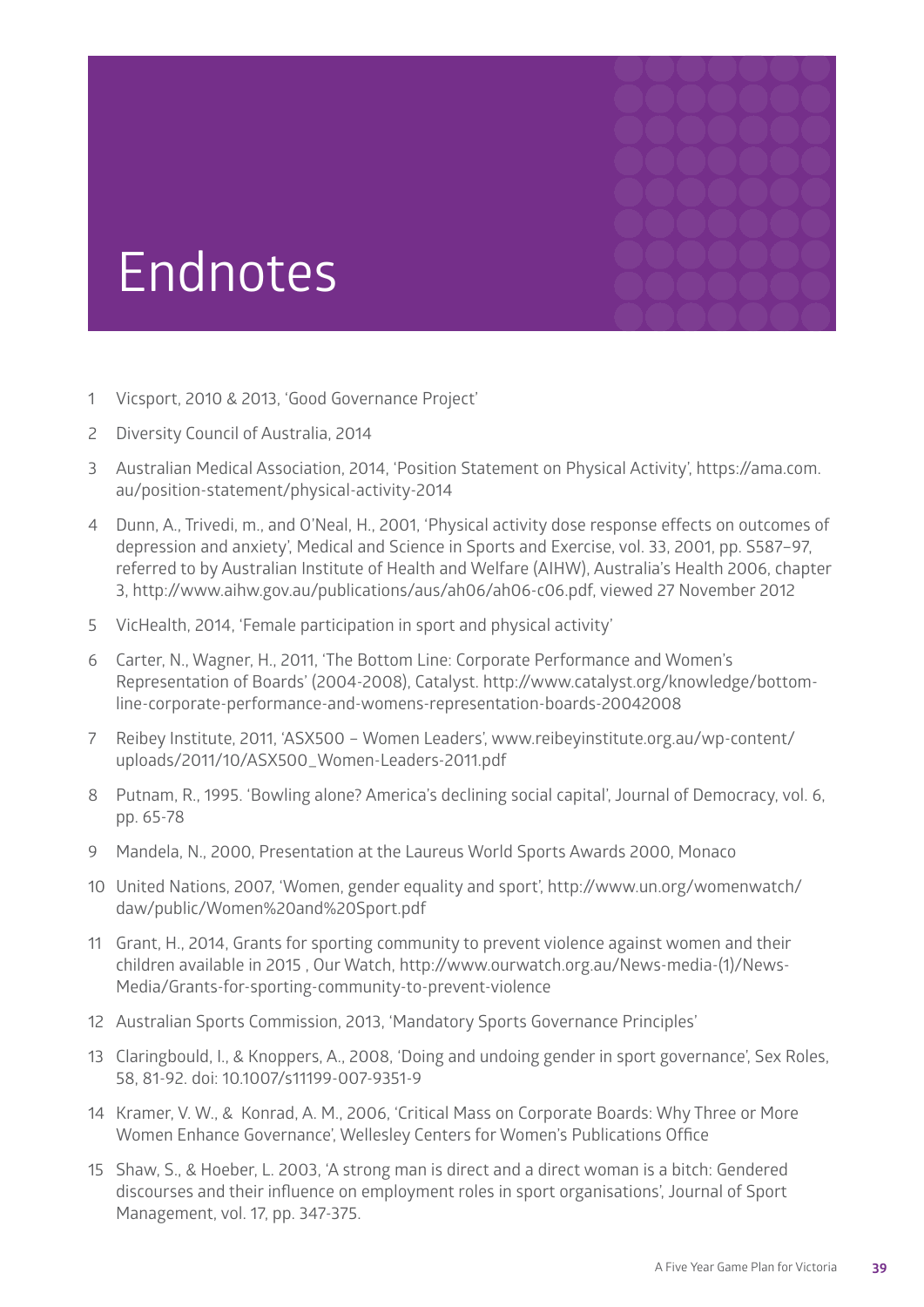- 16 Hanlon, C., Morris, T., & Nabbs, S., 2010, 'Establishing a successful physical activity program to recruit and retain women,' Sport Management Review, vol. 13, pp. 269-282
- 17 Ibid
- 18 The Herald Sun, 17 August 2015, 'AFL Media Watch: Women's footy outrates Essendon game, Brian Taylor's footy rant plus this week's commentary gems', retrieved from www.heraldsun.com. au
- 19 'Women in Sport Broadcasting Analysis,' April 2014, Australian Sports Commission in conjunction with Repucom
- 20 Dr Ralph Richards, 2015, 'Women's Sport', NSIC/Clearinghouse, Australian Sports Commission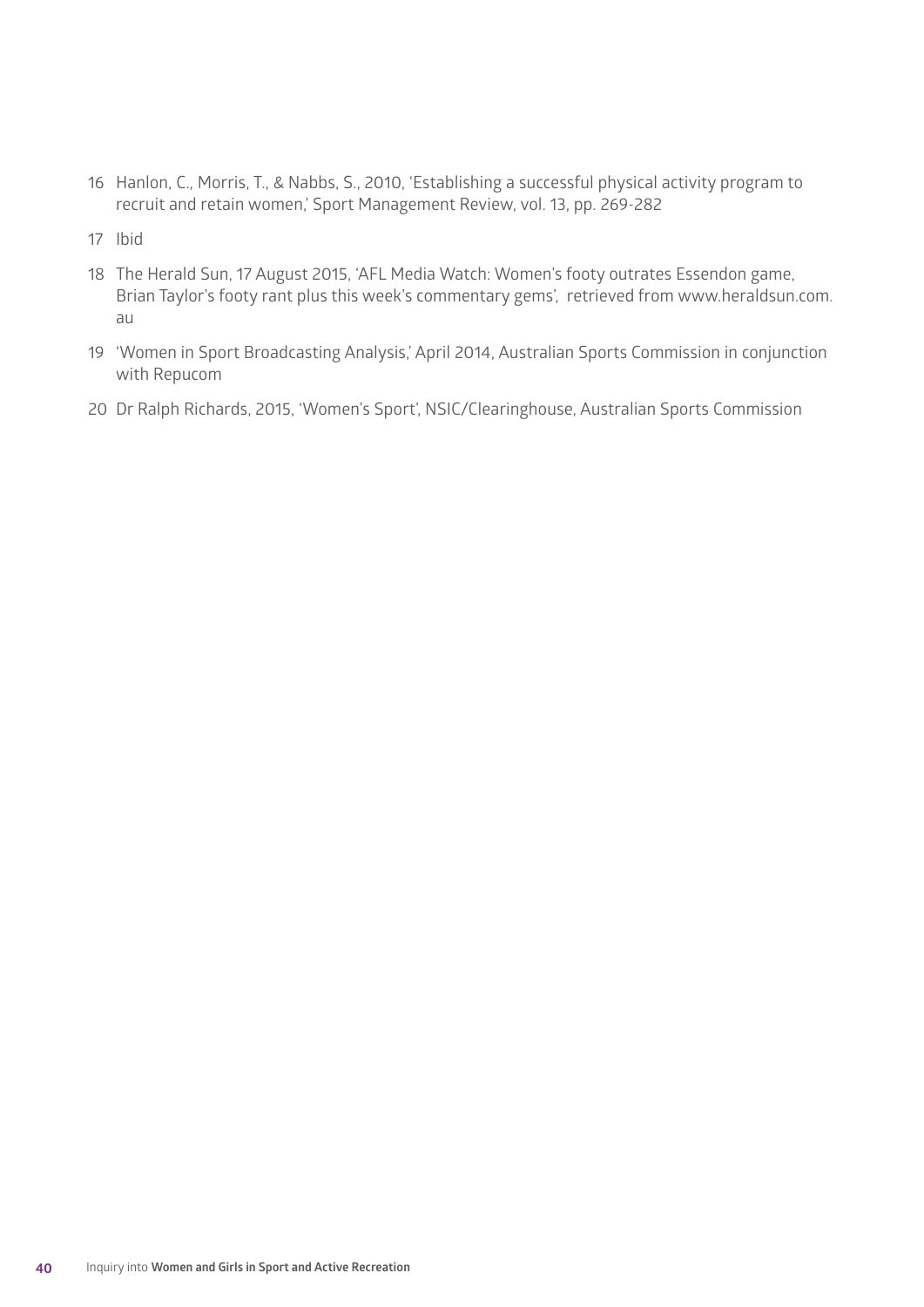

# Appendix A

# References

**A selection of articles and reports used to inform the inquiry**

| <b>Title</b>                                                                                                                | <b>Date</b>           | <b>Author and publication</b>                                                      |  |
|-----------------------------------------------------------------------------------------------------------------------------|-----------------------|------------------------------------------------------------------------------------|--|
| About time! Women in<br>sport and recreation in                                                                             | Sept 2006             | Australian Senate Inquiry - Environment,<br>Communications,                        |  |
| Australia                                                                                                                   |                       | Information Technology and the Arts                                                |  |
|                                                                                                                             |                       | References Committee                                                               |  |
| <b>ANZ Bank's Equality</b><br>Initiatives (TV ad)                                                                           | <b>July 2015</b>      | Australia's ANZ Bank and Whybin/TBWA Melbourne                                     |  |
| <b>Australian Sports</b><br>Commission - Women<br>in Sport Broadcasting<br>Analysis                                         | April 2014            | Australian Sports Commission in conjunction with<br>Repucom                        |  |
| <b>Board Management</b><br>Resources                                                                                        | 2013-2015             | Vicsport                                                                           |  |
| <b>CASSA Gender Equality</b><br>Project                                                                                     | Jan 2012-<br>Dec 2014 | Community Access and Services South Australia<br>(CASSA)                           |  |
| Darebin Council's Sports<br>Facility policy                                                                                 | Aug 2015              | Darebin City Council                                                               |  |
| Female athletes, women's<br>sport, and the sport media<br>commercial complex: Have<br>we really "come a long<br>way, baby"? | 2014                  | Janet S. Fink for Sport Management Review 2015, vol.<br>18, issue 3, pages 331-342 |  |
| Female participation in<br>sport and physical activity                                                                      | Oct 2014              | <b>VicHealth Factsheet</b>                                                         |  |
| Gender agenda: Unlocking<br>the power of diversity in<br>the boardroom                                                      | 2010                  | An Insync Surveys study in conjunction with Gender<br>Worx and Board Benchmarking  |  |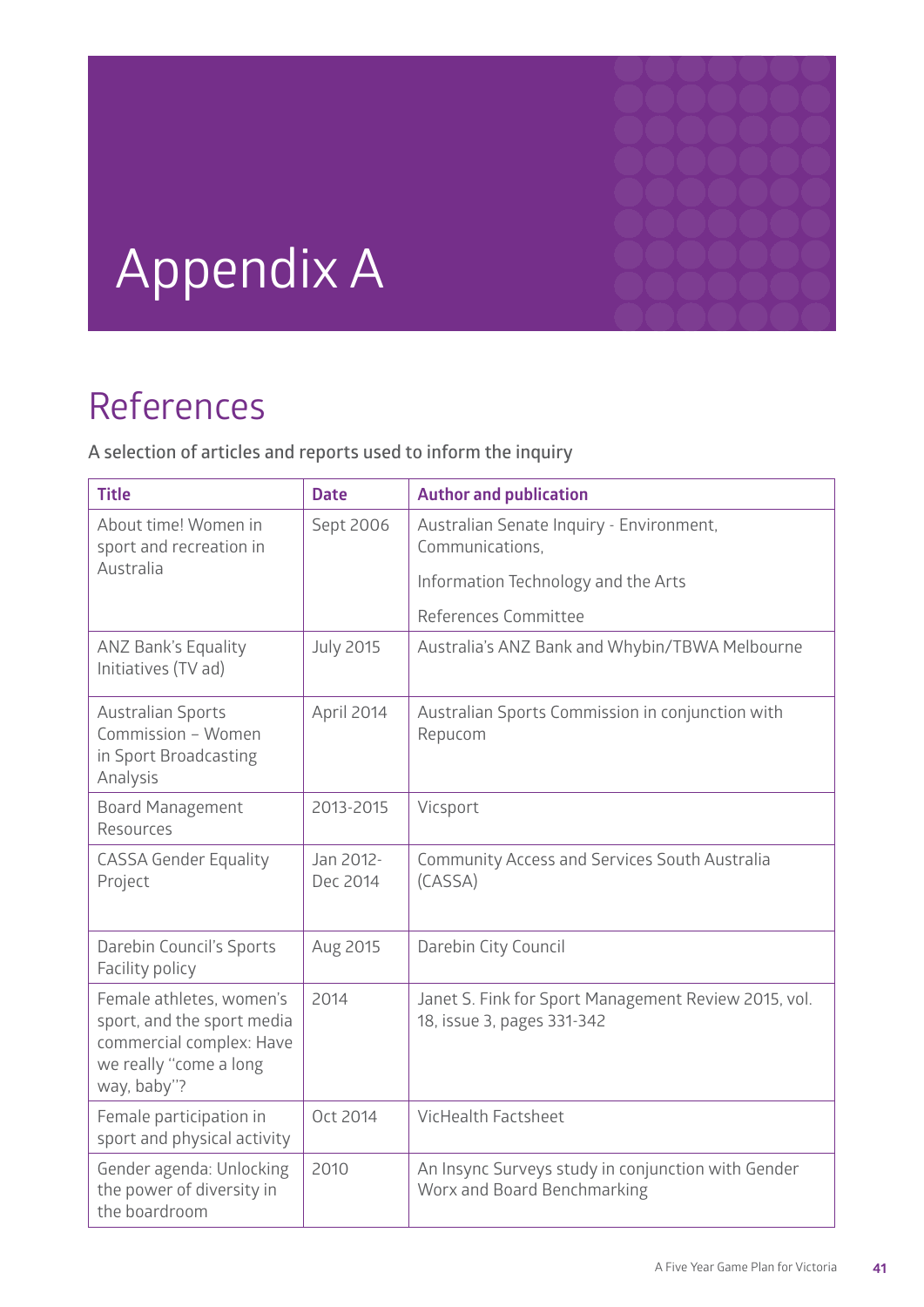| <b>Title</b>                                                                                                                                      | <b>Date</b>      | <b>Author and publication</b>                                                                                                                                                             |  |
|---------------------------------------------------------------------------------------------------------------------------------------------------|------------------|-------------------------------------------------------------------------------------------------------------------------------------------------------------------------------------------|--|
| Gender Balance in Global<br>Sport Report                                                                                                          | <b>July 2014</b> | Women on Boards, UK and Australia                                                                                                                                                         |  |
| Gender Equity - what will<br>it take to be the best                                                                                               | <b>July 2014</b> | Developed by the Richmond Football Club and<br>delivered in partnership with Bluestone Edge, the<br>Australian Football League (AFL) and the Australian<br><b>Sports Commission (ASC)</b> |  |
| Go Where Women Are<br>- Insights for engaging<br>women and girls in sport<br>and exercise                                                         | 2014             | Sport England                                                                                                                                                                             |  |
| Helping women and girls<br>to get active: a practical<br>guide                                                                                    | Aug 2015         | Sport England                                                                                                                                                                             |  |
| How one title led to<br>another                                                                                                                   | <b>July 2015</b> | Kuros Ghaffari - Share America                                                                                                                                                            |  |
| Leadership Lab - Why you<br>want more women in your<br>boardroom (opinion piece)                                                                  | Oct 2014         | Michelle Ray - The Globe and Mail                                                                                                                                                         |  |
| Miss Representation<br>- documentary that<br>premiered at the 2011<br>Sundance Film Festival<br>and later aired on OWN                            | 2011             | Written, directed, and produced by Jennifer Siebel<br>Newsom                                                                                                                              |  |
| More Than Just Letting<br>Them Play:                                                                                                              | 2008             | Dixon, M. A.; Warner, S. M.; Bruening, J. E. for Sociology<br>of Sport Journal 2008 Vol. 25 No. 4 pp. 538-559                                                                             |  |
| Parental Influence on<br>Women's Lifetime Sport<br>Involvement                                                                                    |                  |                                                                                                                                                                                           |  |
| Number of People Playing<br>Organised Sport in NSW is<br>falling                                                                                  | May 2015         | Sport NSW Director and Woollahra Clr. Katherine<br>O'Regan - the Sydney Standard                                                                                                          |  |
| Negotiating motherhood<br>and athletic identity: A<br>qualitative analysis of<br>Olympic athlete mother<br>representations in media<br>narratives | Sept 2015        | McGannon, K. R.; Gonsalves, C. A.; Schinke, R. J.;<br>Busanich, R.<br>For the Journal Psychology of Sport and Exercise 2015<br>Vol. 20 pp. 51-59                                          |  |
| Our Watch Newsletter -<br>investments/projects                                                                                                    | July-Aug<br>2015 | Our Watch                                                                                                                                                                                 |  |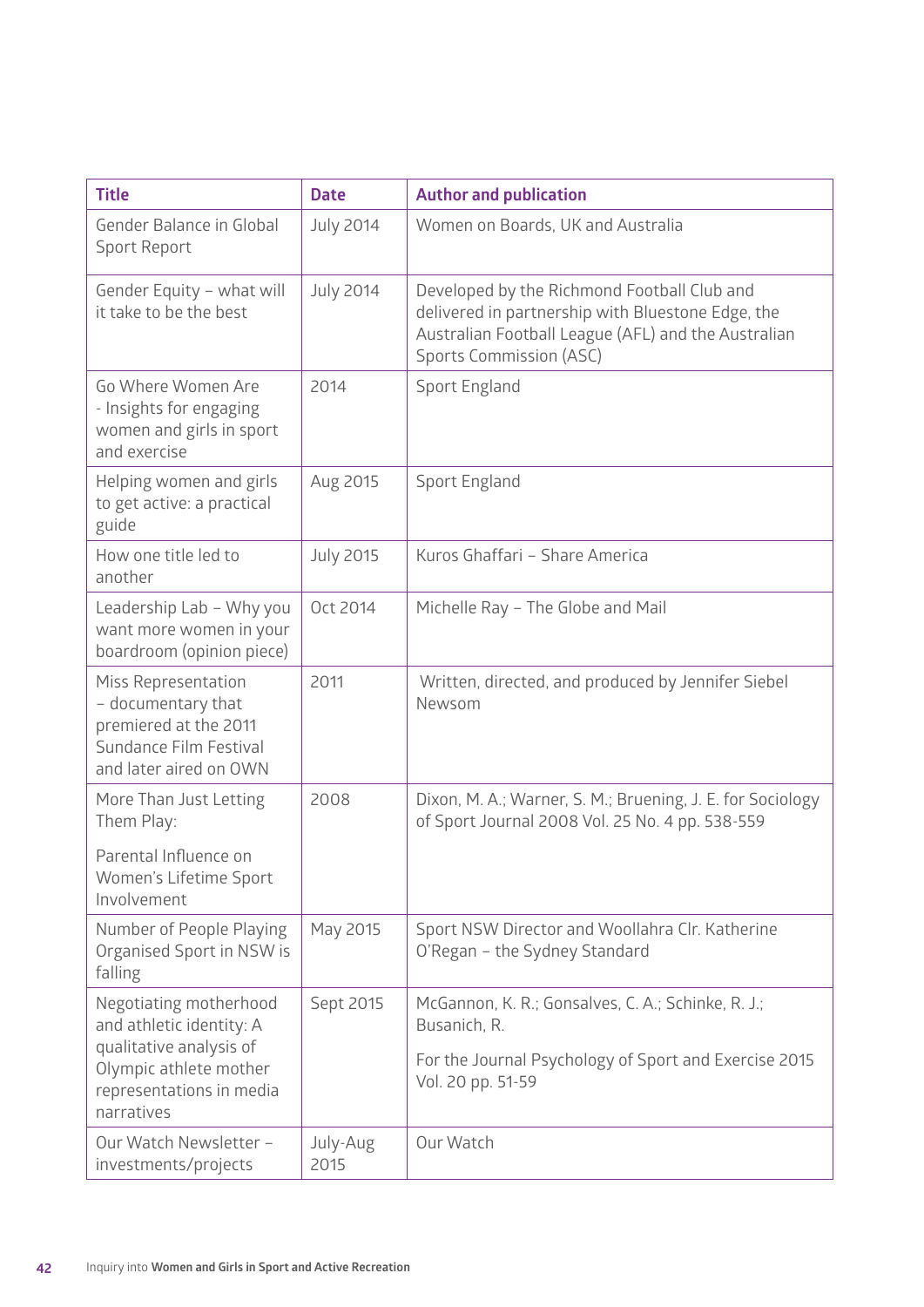| <b>Title</b>                                                                                                                                       | <b>Date</b>            | <b>Author and publication</b>                                                                                                                                                                                                                     |  |
|----------------------------------------------------------------------------------------------------------------------------------------------------|------------------------|---------------------------------------------------------------------------------------------------------------------------------------------------------------------------------------------------------------------------------------------------|--|
| Research Study: Retaining<br>the Membership of<br>Women in Sport                                                                                   | Dec 2013               | Report to the Government of Australia - Office for<br>Sport - Department of Health by the Confederation of<br><b>Australian Sport</b>                                                                                                             |  |
| Sport and Recreation<br>Strategy 2015-2024<br>(Draft)                                                                                              | Aug 2015               | City of Port Phillip                                                                                                                                                                                                                              |  |
| Start Playing, Stay Playing<br>- a plan to increase and<br>enhance sport and active<br>recreation opportunities<br>for women and girls             | Nov 2013               | Macdonald, D., Cook, N., Hooper, S., Keating, D. and<br>Nisbet, S. for the Queensland Government, Department<br>of National Parks, Recreation, Sport and Racing -<br>Ministerial Advisory Committee on Women and Girls in<br>Sport and Recreation |  |
| This Girl Should: female<br>participation in sport                                                                                                 | August<br>2015         | Touchline Magazine                                                                                                                                                                                                                                |  |
| Understanding the<br><b>Contexts of Adolescent</b><br>Female Participation<br>in Sport and Physical<br>Activity                                    | 2013                   | Eime, R., Harvey, J., Sawyer, N., Craike, M., Symons,<br>C., Polman, R., & Payne, W. Research Quarterly for<br>Exercise and Sport, 84 (2). pp. 157-166. ISSN 0270-1367                                                                            |  |
| VicHealth Funding<br>Program - Changing the<br>Game: Increasing Female<br>Participation in Sport<br>Initiative                                     | Mar 2015 -<br>Jun 2017 | VicHealth                                                                                                                                                                                                                                         |  |
| What Sways Women<br>to Play Sport? Using<br>Influencers to Unlock<br>Opportunities That<br>Positively Impact Women's<br><b>Sporting Behaviours</b> | April 2015             | Women in Sport, UK                                                                                                                                                                                                                                |  |
| Why you should think<br>twice about ignoring<br>women's sports                                                                                     | <b>July 2015</b>       | Katja Iversen - Women in the World                                                                                                                                                                                                                |  |
| Women's Sport -<br>Knowledge Base Summary                                                                                                          | 2015                   | Australian Sports Commission's Clearinghouse for<br>Sport                                                                                                                                                                                         |  |
| Women and Sport - first<br>report of session 2014-15                                                                                               | <b>July 2014</b>       | UK House of Commons Culture, Media and Sport<br>Committee - Women and Sport First Report of Session<br>$2014 - 15$                                                                                                                                |  |
| Women Leaders in Sport<br>(WLIS) grant program                                                                                                     | Aug 2015               | Australian Government initiative that is managed by<br>the Australian Sports Commission (ASC) in partnership<br>with the Office for Women                                                                                                         |  |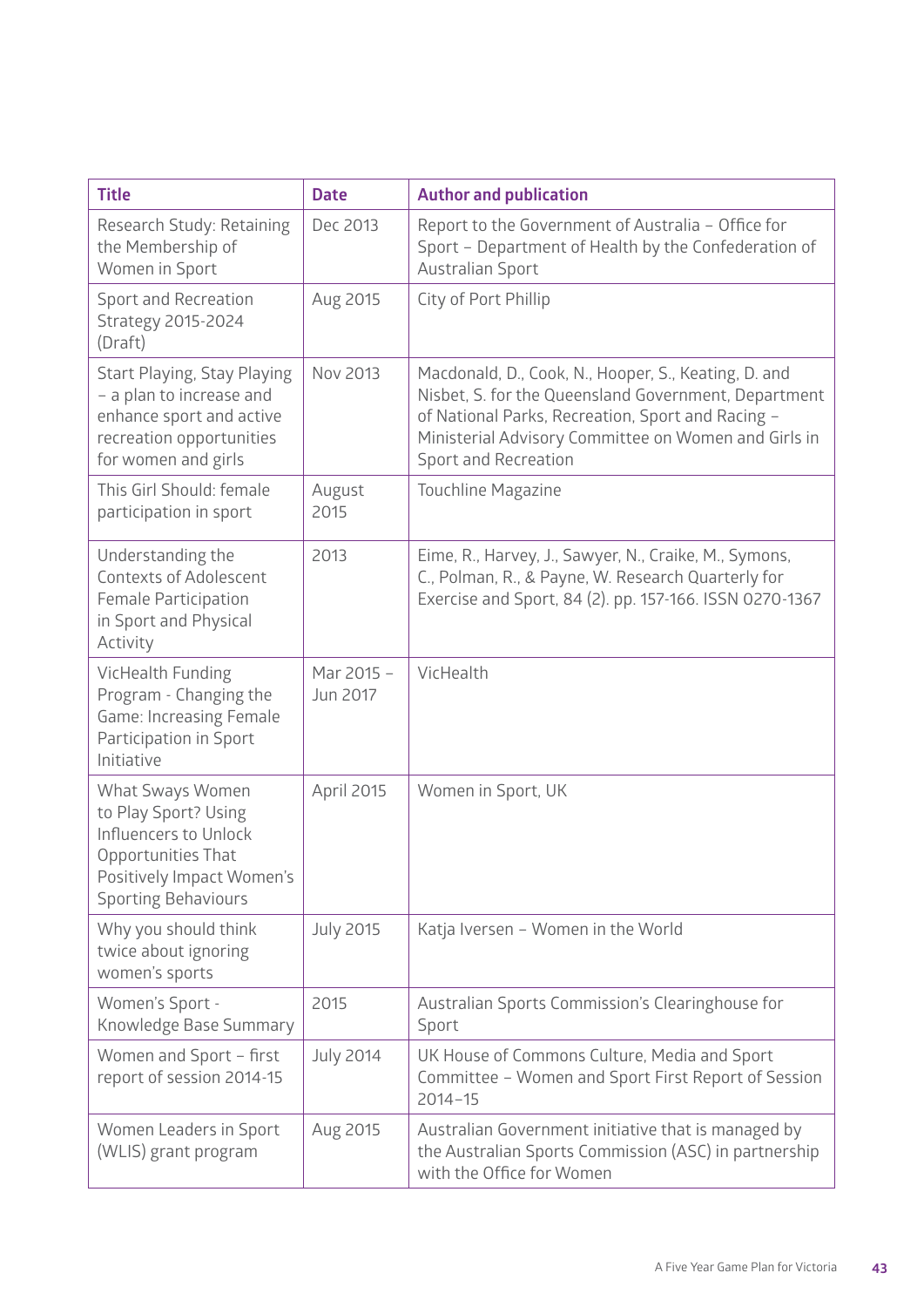# Appendix B

# Inquiry into Women and Girls in Sport and Active Recreation

Terms of reference – May 2015

#### **Aim**

The inquiry will advise the Minister for Sport on practical actions for the sport and active recreation sector to enhance participation by women and girls and to increase their engagement in leadership and governance roles.

#### **Implementation**

The inquiry will be undertaken by an expert advisory panel appointed by the Minister for Sport.

#### **Tasks**

The advisory panel will develop a recommended course of action, for implementation over three to five years, and deliver a practical action plan, which is able to be supported and embraced by Victoria's sport and recreation sector and other agencies in partnership with Sport and Recreation Victoria.

The advisory panel's advice will be expected to include ideas for the sector and government to:

- **.** Increase representation of women involved in governance and leadership roles within the sector; and
- **.** Enhance accessibility, choice and pathways for women and girls to participate in sport and active recreation.

The advisory panel will be required to:

- **•** Consult with participants, volunteers, leaders, innovators, researchers, practitioners, and policymakers within the sport and active recreation sector and in the broader community
- $\bullet$  Present the available evidence that informs and illustrates the role and benefits of women and girls in sport and recreation leadership and participation and identifies the key barriers to be challenged
- **I** Identify and highlight potential responses to the behaviours and attitudes that continue to marginalise women and girls' involvement in sport and active recreation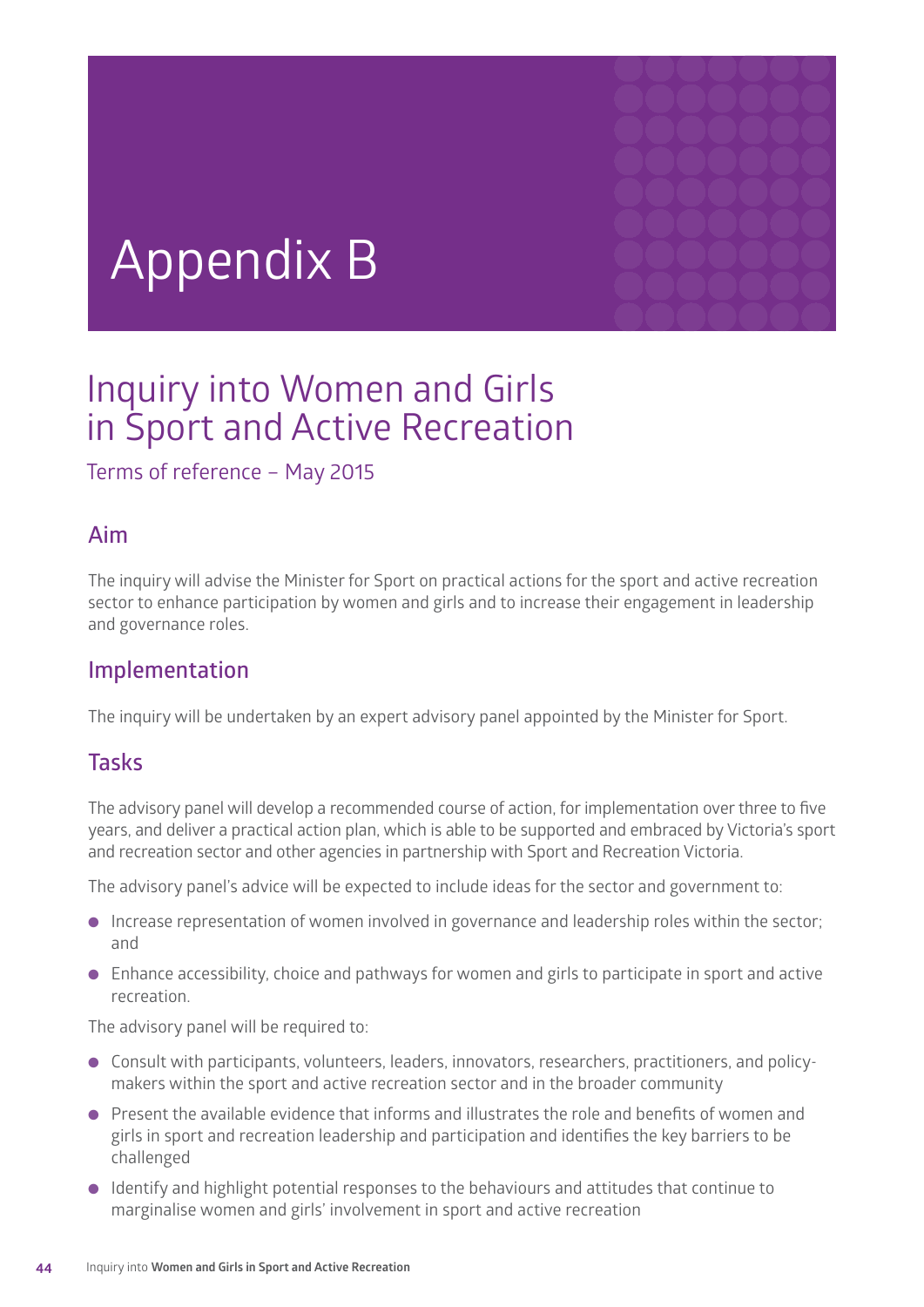- $\bullet$  Identify priority areas of strategic focus and investment that could enhance the participation and engagement by women and girls in sport and active recreation, encourage sector support, and may deliver increased benefits to the sector and the community associated with more women and girls being and staying involved
- **.** Seek sector (and where possible community) cooperation and collaboration in overcoming the barriers experienced by women and girls and driving positive and sustainable change.

#### **Deliverables and timing**

An interim report on issues concerning the leadership and participation by women and girls in sport and active recreation was delivered to the Minister for Sport in April 2015. The advisory panel's work will consider the issues raised in the interim report and the possible intervention points identified as being important to examine further. The advisory panel is expected to deliver a final report to the Minister, inclusive of recommendations and a practical action plan, by 30 October 2015.

#### **Inquiry advisory panel membership**

### **Chair** Ms Peggy O'Neal **Members** Mr Nicholas Barnett Associate Professor Dr Clare Hanlon Mr Ken Jacobs OAM Ms Melanie Jones Ms Meagan Keating Mr Mark McAllion Ms Jerril Rechter Mr David Talalla

#### **The role of the Department of Health and Human Services**

The Department of Health and Human Services, through Sport and Recreation Victoria, will:

- $\bullet$  Provide secretariat, policy advice and research support for the advisory panel.
- **•** Facilitate communications and engagement with the sector.
- $\bullet$  Undertake work in parallel with the Inquiry as required to facilitate implementation of recommendations provided by the advisory panel and endorsed by the Minister for Sport (for example provision of advice concerning the potential alignment of ongoing SRV programs to support proposed strategies).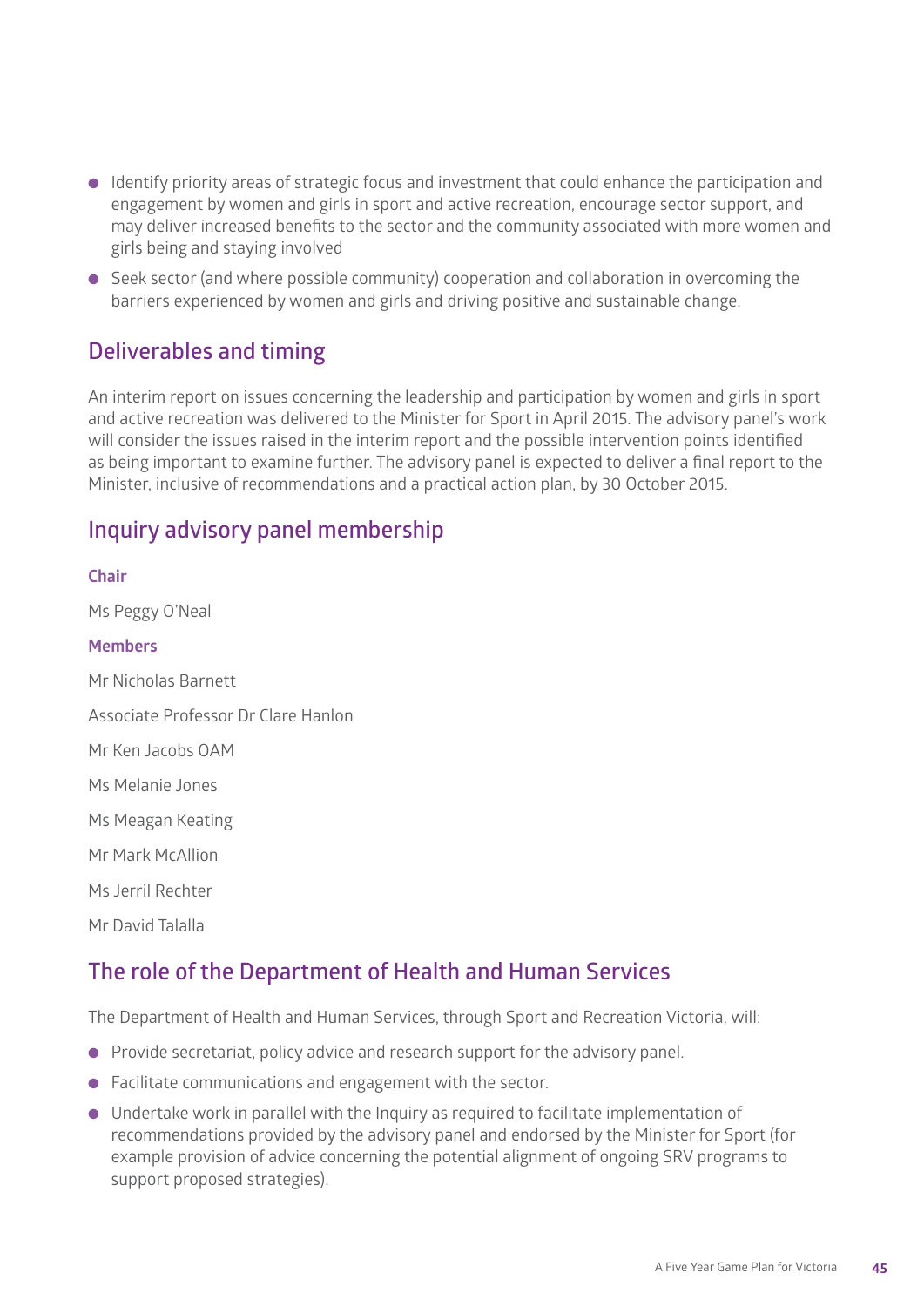# Appendix C

#### Advisory panel members

# Inquiry into Women and Girls in Sport and Active Recreation

The following individuals were appointed to the advisory panel:

**Peggy O'Nea**l (Chair) joined the Richmond Football Club board in 2005 and was elected President in 2013. She is a lawyer and presently acts as a consultant to Lander & Rogers law firm. She is also on the board of a number of entities in the financial services sector as well as not for profit organisations.

**Nicholas Barnett** has been a director, business leader and consultant for over 30 years. He is CEO of Insync, a former partner of KPMG, non-executive chairman of Ansvar Insurance and a nonexecutive director of Mission Australia. Nicholas is also an author, a co-founder of Gender Worx and a passionate diversity campaigner.

**Dr Clare Hanlon,** Associate Professor, Institute Sport, Exercise and Active Living, Victoria University. Clare has over 25 years research and practical experience in sport, specialising as an industry adviser in research and collaboration strategies to encourage women in leadership roles and facilitate greater participation in sport and physical activity. She is a Director, Gymnastics Australia and Vice-President, Sport Management Association of Australia and New Zealand.

**Ken Jacobs** OAM is a former CEO of Cricket Victoria, a Director of Cricket Without Borders who was also an Advisory Board Member of the Asia Pacific World Sport and Women Conference (2012) and sits on a number of other not for profit boards.

**Melanie Jones** is a former physical education teacher, game development manager with Cricket Victoria and Australian Southern Stars cricketer. Currently is an athlete talent manager with Elite Sports Properties with a focus on female sport and a board director with Bowls Australia. Mel is also an international cricket commentator for ICC World Cups, the Indian Premier League and the Big Bash League.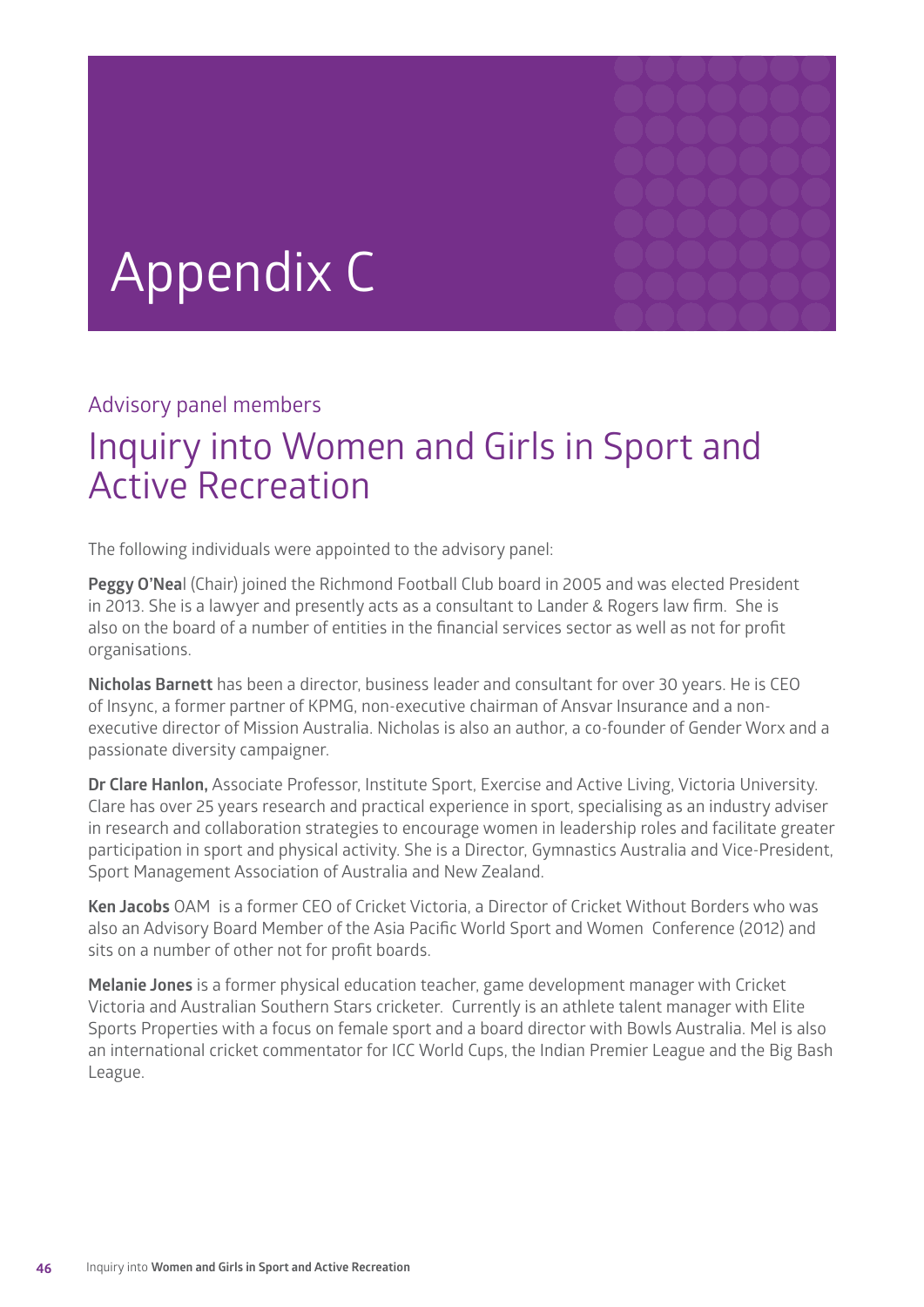**Meagan Keating** is currently the Director of Meagan Keating Marketing Services and holds a Bachelor Degree in Business Marketing from La Trobe University. Her previous roles include over a decade in Strategic Marketing & Sales with Telstra. Meagan has been actively involved in the community through her involvement with North Central Netball Region, a variety of netball initiatives and currently sits on the AFL Commission – Central Victoria. In addition, Meagan has a hands-on role in running the family motel business with her husband and three sons and is an active member of the Rochester Business Network.

**Mark McAllion**, has been CEO of Vicsport since January 2009, with 25 years of sports administration experience behind him. Mark's administration background is predominantly in the community sport and game development areas having worked with Cricket Victoria, Cricket Australia and Tennis Australia. Before joining Vicsport Mark was the CEO of Softball Australia. Mark holds a number of board and committee positions including being the Chairman of Deakin University's Exercise Sports Science Advisory Board, a member of the Victorian School Sport Council and a Director of Community Sport Australia.

#### *Note: Ollie Dudfield, General Manager of Sports Development at Vicsport represented Vicsport until June 2015.*

**Jerril Rechter** is the CEO of VicHealth and has extensive experience in leadership across government and not for profit sectors. A World Health Organization Advisor and Chair of the International Network of Health Promotion Foundations, Jerril is also a past and current member of numerous ministerial committees. Jerril is the 2015 Victorian winner of the Government and Academia category at the Telstra Victoria Business Woman of the Year Awards.

**David Talalla** works as an Umpires High Performance Panel member for Cricket Australia which includes match refereeing elite cricket in Australia. He also sits on the boards of the Victorian Institute of Sport and Gymnastics Victoria. He also took part in the Commonwealth Games 1998 and is a solicitor having qualified and practised in England. His passion is mentoring people from primary school to professional lawyers and elite sports people. He is also heavily involved in community work.

The community consultation process was facilitated by **Leigh Russell**. Leigh is an organisational development specialist, board director, performance coach, and public speaker/facilitator. Leigh is the former CEO of Netball Victoria and has worked for state, national and elite sporting organisations. Currently, Leigh runs Inspired Heads, a management consultancy and coaching practice, and serves as Chair of Tennis Victoria's Nominations Committee, Chair of Cricket Australia's Player Development Advisory Committee, lectures at ACU (leadership and culture) and is a coach on Foxtel's 'The Recruit'.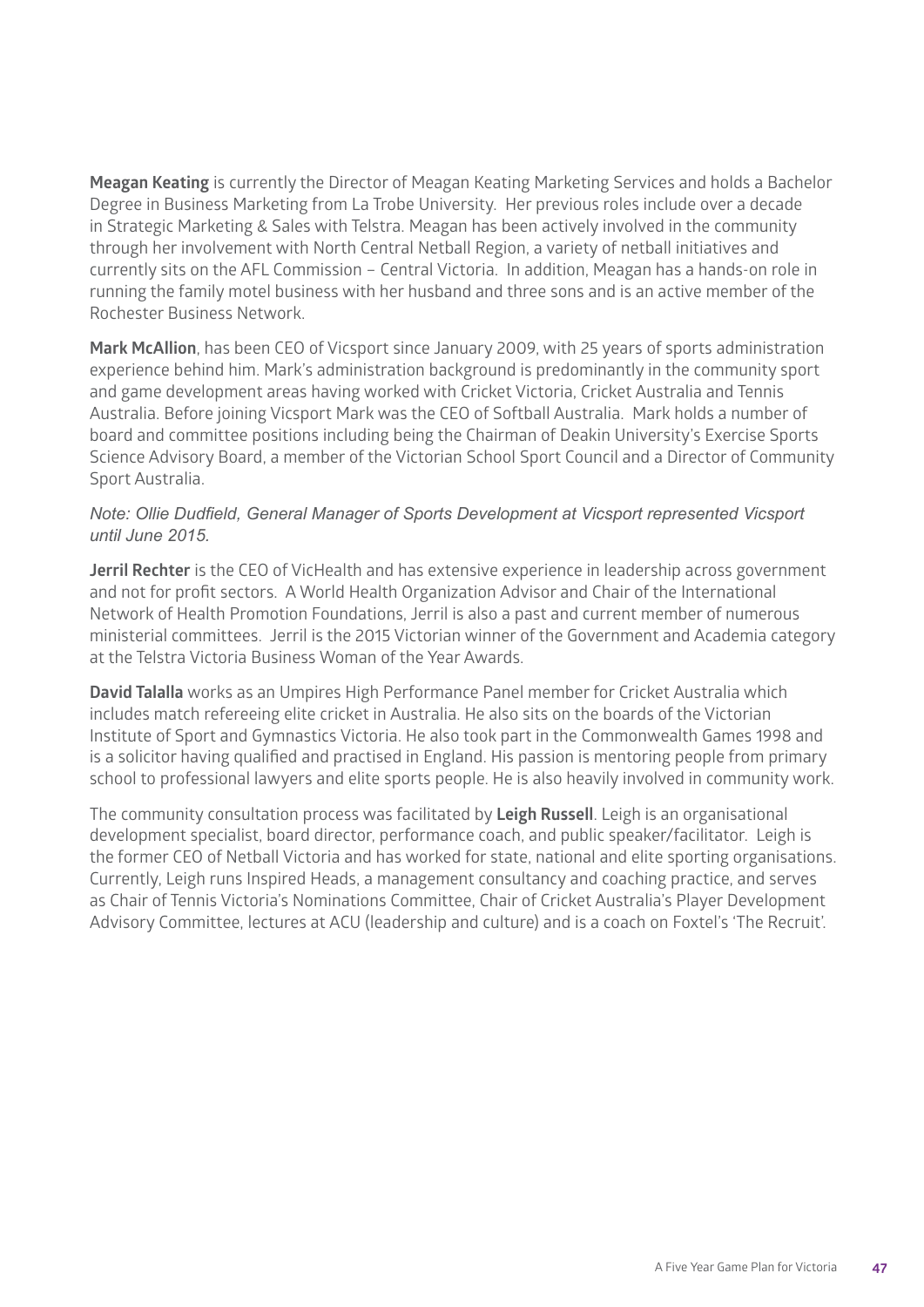# Appendix D

# Community consultation schedule

| <b>Consultation</b>                                                                                                                                                                                                                                                                                                                                                | <b>Date and location</b>                                      | <b>Purpose</b>                                                                                                                                                                                                                                            |
|--------------------------------------------------------------------------------------------------------------------------------------------------------------------------------------------------------------------------------------------------------------------------------------------------------------------------------------------------------------------|---------------------------------------------------------------|-----------------------------------------------------------------------------------------------------------------------------------------------------------------------------------------------------------------------------------------------------------|
| Community Consultation - Regional<br><b>THOSE INVOLVED:</b>                                                                                                                                                                                                                                                                                                        | Geelong - Wednesday 3<br>June                                 | Basic data gathering<br>and consultation with<br>regional grassroots/                                                                                                                                                                                     |
| Local leaders (networks, clubs, activities),<br>regional sports assemblies, regional<br>academies of sport, local government<br>and community program staff involved<br>in programs and sports facility<br>management, local participants, parents<br>of junior participants, academics, sporting<br>boards/committee members.                                     | Bendigo - Monday 6<br>July<br>Traralgon - Thursday 23<br>July | local individuals/leaders<br>involved with sport<br>and active recreation,<br>discussing challenges<br>and solutions around the<br>themes of participation<br>and leadership                                                                              |
| Community Consultation - Metropolitan<br><b>THOSE INVOLVED:</b><br>Local leaders (networks, clubs, activities),<br>state sporting associations, sporting<br>boards/committee members, Local<br>government and community program<br>staff involved in programs and sports<br>facility management, local participants,<br>parents of junior participants, academics. | Melbourne - Thursday<br>20 August                             | Basic data gathering<br>and consultation with<br>metropolitan grassroots/<br>local individuals/leaders<br>involved with sport<br>and active recreation,<br>discussing challenges<br>and solutions around the<br>themes of participation<br>and leadership |
| Focus Group - Girls and Young Women<br><b>THOSE INVOLVED:</b><br>Girls and young women - participants<br>at grass roots and elite level (athletes,<br>coaches, officials), secondary school,<br>tertiary, SEDA students.                                                                                                                                           | Thursday 27 August                                            | Focussed discussion with<br>girls and young women<br>seeking their views,<br>including testing ideas and<br>draft proposals                                                                                                                               |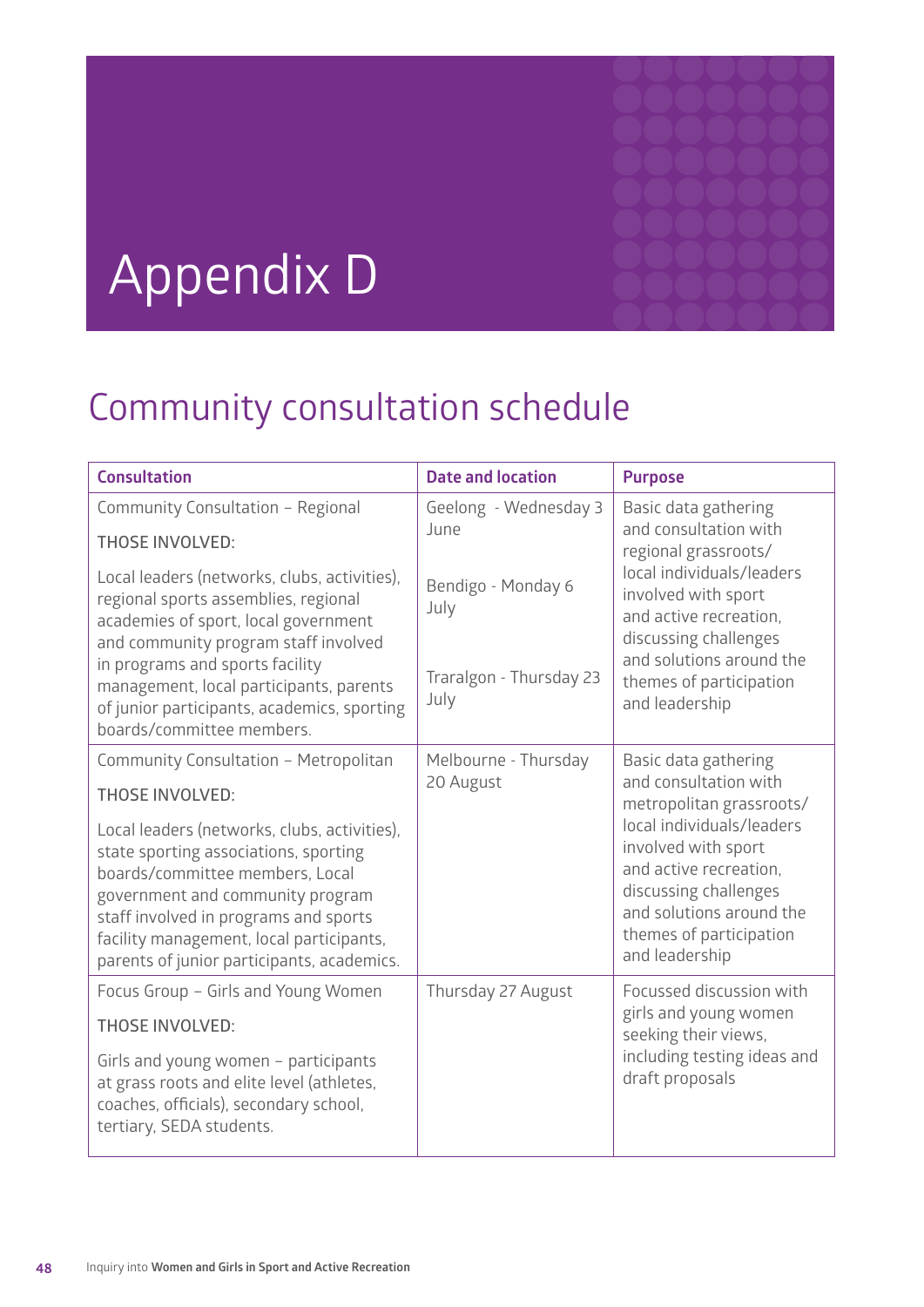| <b>Consultation</b>                                                                                                                                                                                                                     | <b>Date and location</b>            | <b>Purpose</b>                                                                                                                                                              |
|-----------------------------------------------------------------------------------------------------------------------------------------------------------------------------------------------------------------------------------------|-------------------------------------|-----------------------------------------------------------------------------------------------------------------------------------------------------------------------------|
| Non-Sport and Active Recreation Sector<br>Consultation                                                                                                                                                                                  | Melbourne - August and<br>September | 1-on-1 interviews<br>conducted by Advisory<br>Panel members                                                                                                                 |
| <b>THOSE INVOLVED:</b>                                                                                                                                                                                                                  |                                     |                                                                                                                                                                             |
| · Marianne Barker, Barrister & former<br>Board Member of Taekwondo Australia<br>Bianca Chatfield, elite netball player,<br>$\bullet$<br>Director of The Ignition Project & Pivot<br>Performance<br>· Alison Crabb, Nation Leader Flight |                                     | Seeking additional<br>information and lessons<br>from outside the sport<br>and recreation sectors.<br>Testing ideas or draft<br>proposals and promoting<br>an understanding |
| Centre<br>· Chris Dodd, Melbourne PWC Office<br><b>Managing Partner</b>                                                                                                                                                                 |                                     | or awareness of the<br>issues by (non-sport)<br>stakeholders with                                                                                                           |
| · Kathryn Fagg, Director of Reserve Bank &<br>past-senior exec LinFox                                                                                                                                                                   |                                     | potential influence                                                                                                                                                         |
| · Lisa Gale, National Australia Bank                                                                                                                                                                                                    |                                     |                                                                                                                                                                             |
| Jane Hodder, Global Board Member and<br>$\bullet$<br>Partner, Herbert Smith Freehills                                                                                                                                                   |                                     |                                                                                                                                                                             |
| · Helen Hovenga, Head of Human<br>Resources/Talent, Transpacific<br>Cleanaway                                                                                                                                                           |                                     |                                                                                                                                                                             |
| Nigel Howard, Victoria Police<br>$\bullet$                                                                                                                                                                                              |                                     |                                                                                                                                                                             |
| Kate Jenkins, Commissioner Victorian<br>Equal Opportunity & Human Rights<br>Commission                                                                                                                                                  |                                     |                                                                                                                                                                             |
| · Mark Johnston, CEO, Central Goldfields<br>Shire                                                                                                                                                                                       |                                     |                                                                                                                                                                             |
| · Ben Lawrence, Wesfarmers HR                                                                                                                                                                                                           |                                     |                                                                                                                                                                             |
| Naomi Lind, President, Australian Council<br>$\ddot{\phantom{0}}$<br>for Health, Physical Education and<br>Recreation (ACHPER) Victoria                                                                                                 |                                     |                                                                                                                                                                             |
| Janet Matton, Director of Epworth &<br>past-VP IBM                                                                                                                                                                                      |                                     |                                                                                                                                                                             |
| Stephanie Moorhouse, Olympic gymnast<br>$\bullet$                                                                                                                                                                                       |                                     |                                                                                                                                                                             |
| Karen Morley, Researcher and Author<br>$\bullet$                                                                                                                                                                                        |                                     |                                                                                                                                                                             |
| Brendan Pauwels, VicRoads<br>$\bullet$                                                                                                                                                                                                  |                                     |                                                                                                                                                                             |
| · Angela Pippos, Journalist, TV & Radio<br>Presenter                                                                                                                                                                                    |                                     |                                                                                                                                                                             |
| · Henriette Rothschild, Managing Director,<br>Hay Group                                                                                                                                                                                 |                                     |                                                                                                                                                                             |
| James Sutherland, CEO Cricket Australia                                                                                                                                                                                                 |                                     |                                                                                                                                                                             |
| · Leigh Wilson, Mayor, Campaspe Shire                                                                                                                                                                                                   |                                     |                                                                                                                                                                             |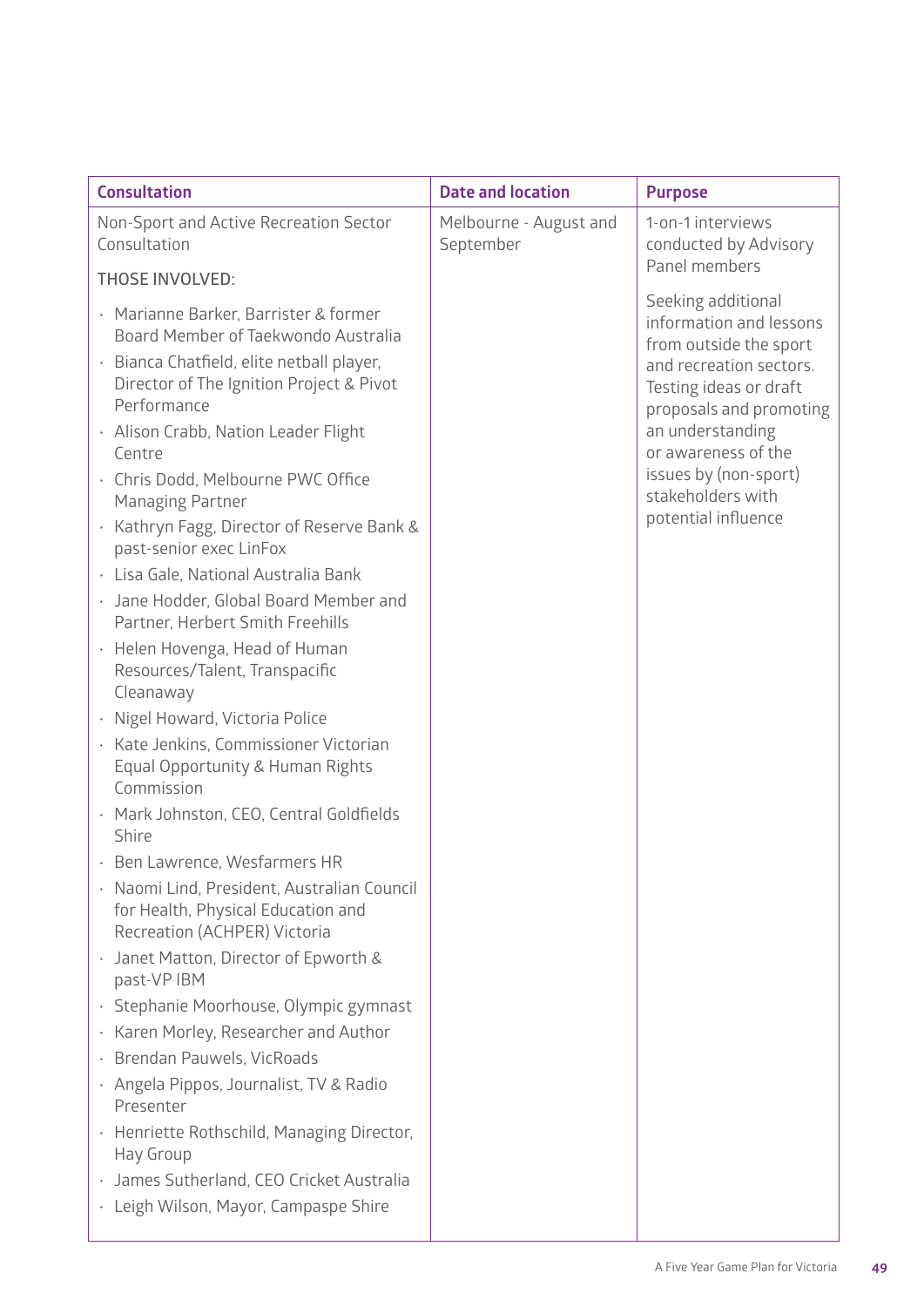| <b>Consultation</b>                                         | <b>Date and location</b> | <b>Purpose</b>                                                                                                                                                          |
|-------------------------------------------------------------|--------------------------|-------------------------------------------------------------------------------------------------------------------------------------------------------------------------|
| <b>Champions Meeting</b>                                    | Monday 5 October         | Discussion of draft                                                                                                                                                     |
| <b>THOSE INVOLVED:</b>                                      |                          | recommendations with<br>individuals who will                                                                                                                            |
| Sport and active recreation sector leaders<br>and advocates |                          | actively support and assist<br>in the implementation of<br>the recommendations of<br>the final report (e.g. State<br>Sporting Association CEO/<br>EO, Board Chair, etc) |

The advisory panel also had conversations with, and received presentations from, the following individuals:

Linda Dessau AM, Governor of Victoria and AFL Commissioner

Margot Foster AM, Chair Vicsport, Board Member VicHealth

Brendon Gale, CEO Richmond Football Club

Michelle Plane, CEO Netball Victoria

Andrew Skillern, CEO Hockey Victoria

Steve Walker, CEO Yachting Victoria